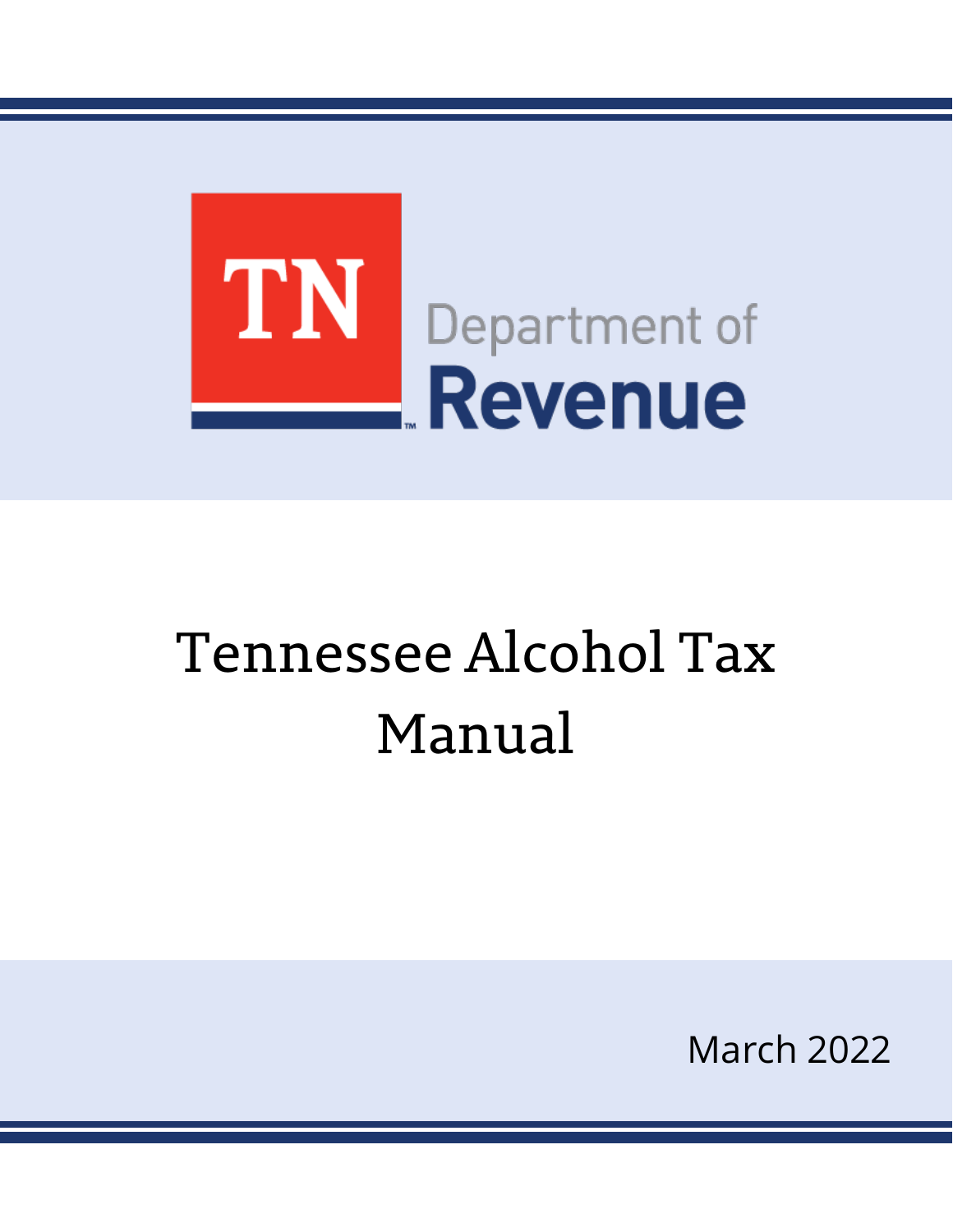

# **Contents**

| 1. |  |
|----|--|
| 2. |  |
| 3. |  |
|    |  |
|    |  |
|    |  |
|    |  |
|    |  |
| 1. |  |
| 2. |  |
| 3. |  |
| 4. |  |
| 5. |  |
|    |  |
| 1. |  |
|    |  |
| 1. |  |
| 2. |  |
| 3. |  |
| 4. |  |
|    |  |
| 1. |  |
| 2. |  |
| 3. |  |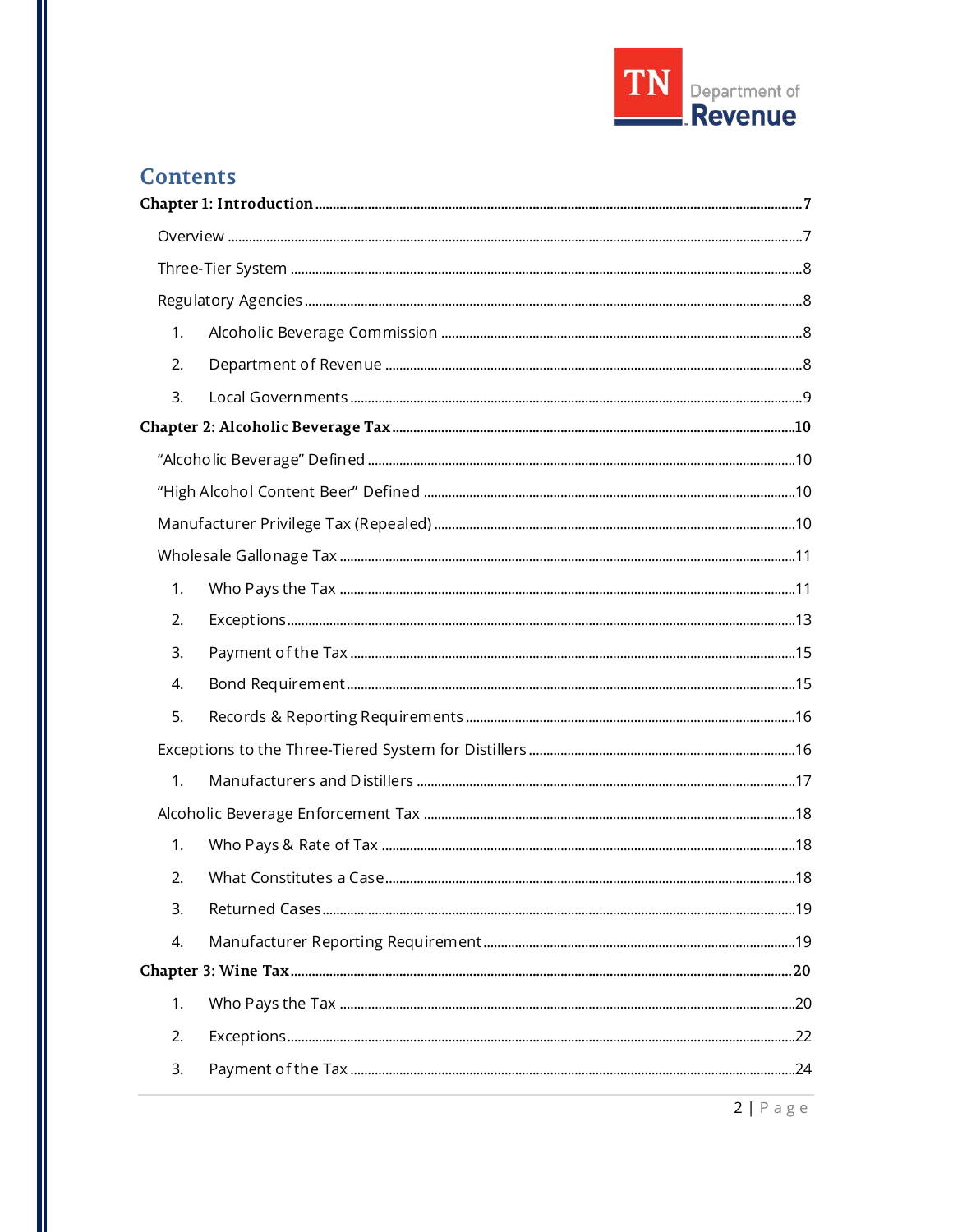

| 4.  |  |
|-----|--|
| 5.  |  |
|     |  |
| 1.  |  |
| 2.  |  |
| 3.  |  |
| 4.  |  |
|     |  |
|     |  |
|     |  |
| 1.  |  |
| 2.  |  |
|     |  |
|     |  |
| 1.  |  |
| 2.  |  |
| 3.  |  |
| 4.  |  |
|     |  |
| 1.  |  |
| 2.  |  |
| 3.  |  |
| 4.  |  |
| 5.  |  |
| 6.  |  |
| 7.  |  |
| 8.  |  |
| 9.  |  |
| 10. |  |
|     |  |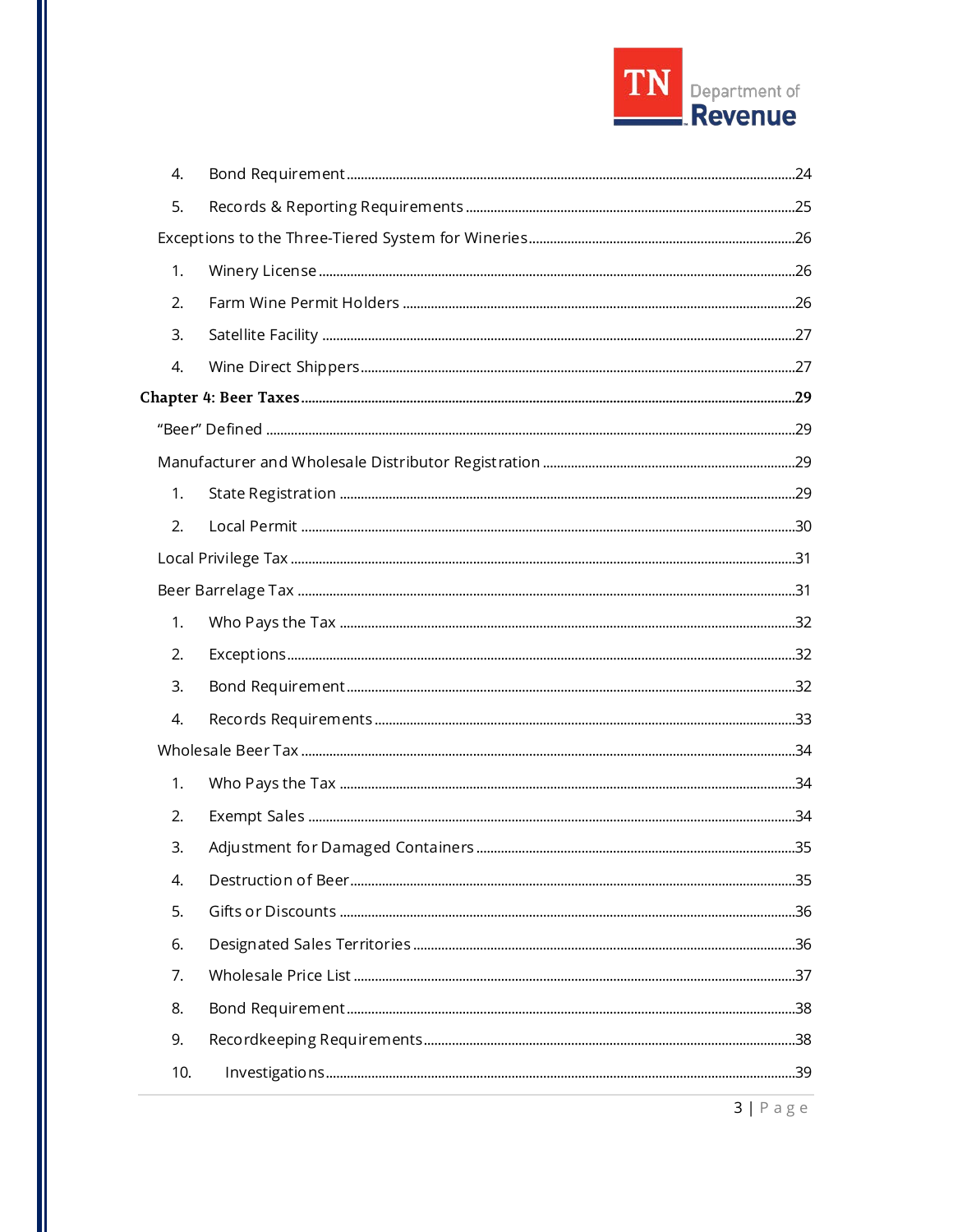

| 11. |  |
|-----|--|
|     |  |
| 1.  |  |
| 2.  |  |
| 3.  |  |
|     |  |
| 1.  |  |
| 2.  |  |
|     |  |
| 1.  |  |
| 2.  |  |
| 3.  |  |
|     |  |
|     |  |
|     |  |
|     |  |
|     |  |
| 1.  |  |
| 2.  |  |
| 3.  |  |
| 4.  |  |
| 5.  |  |
| 6.  |  |
| 7.  |  |
| 8.  |  |
|     |  |
|     |  |
| 1.  |  |
| 2.  |  |
|     |  |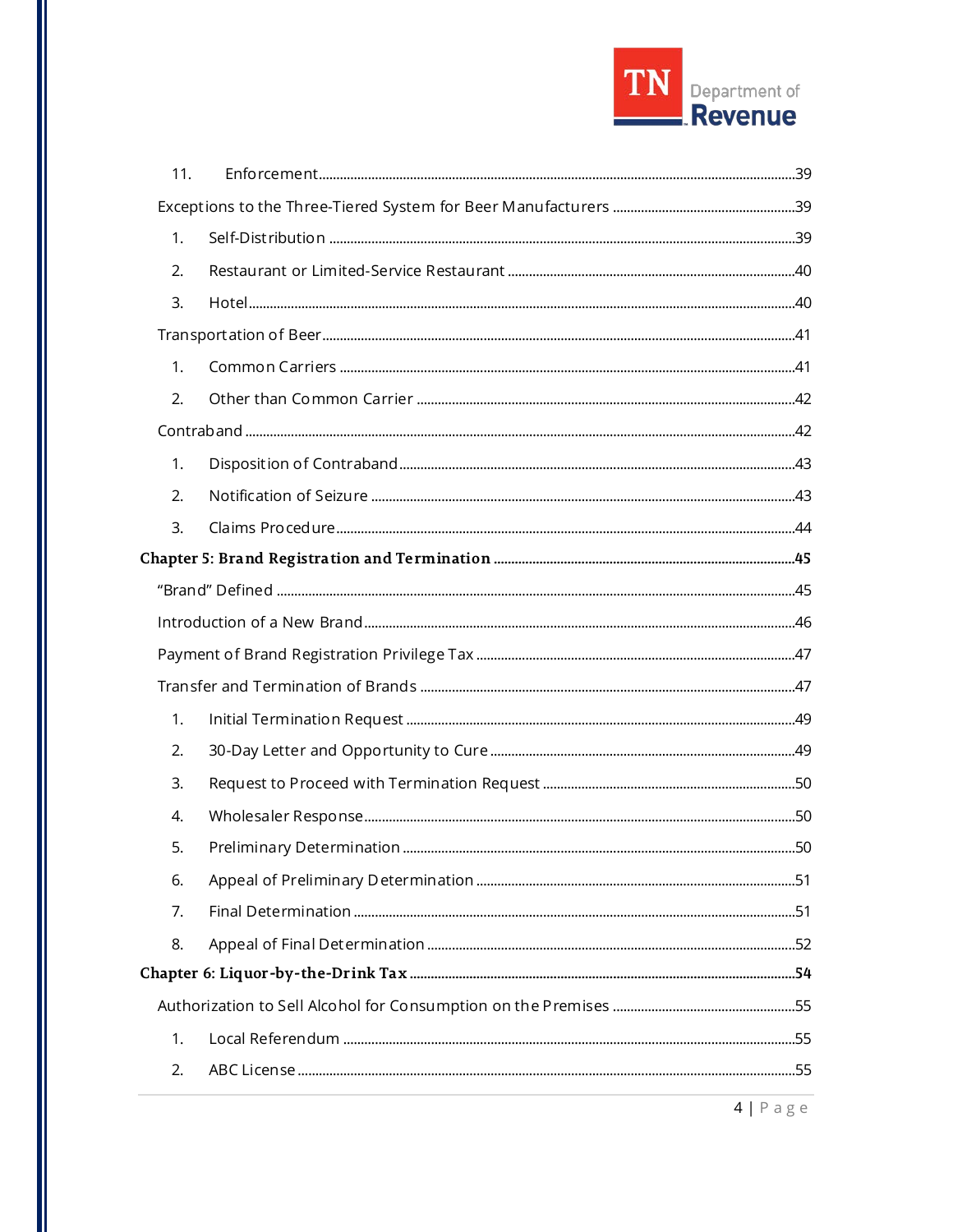

| 3. |                                                                   |  |
|----|-------------------------------------------------------------------|--|
| 4. |                                                                   |  |
|    |                                                                   |  |
| 1. |                                                                   |  |
| 2. |                                                                   |  |
| 3. |                                                                   |  |
|    |                                                                   |  |
| 1. |                                                                   |  |
| 2. |                                                                   |  |
| 3. |                                                                   |  |
| 4. |                                                                   |  |
| 5. |                                                                   |  |
| 6. |                                                                   |  |
| 7. | Commercial Airlines, Paddlewheel Steamboats, and Passenger Trains |  |
| 8. |                                                                   |  |
|    |                                                                   |  |
| 1. |                                                                   |  |
| 2. |                                                                   |  |
|    |                                                                   |  |
| 1. |                                                                   |  |
| 2. |                                                                   |  |
| 3. |                                                                   |  |
| 4. |                                                                   |  |
|    |                                                                   |  |
| 1. |                                                                   |  |
| 2. |                                                                   |  |
| 3. |                                                                   |  |
| 4. |                                                                   |  |
| 5. |                                                                   |  |
|    |                                                                   |  |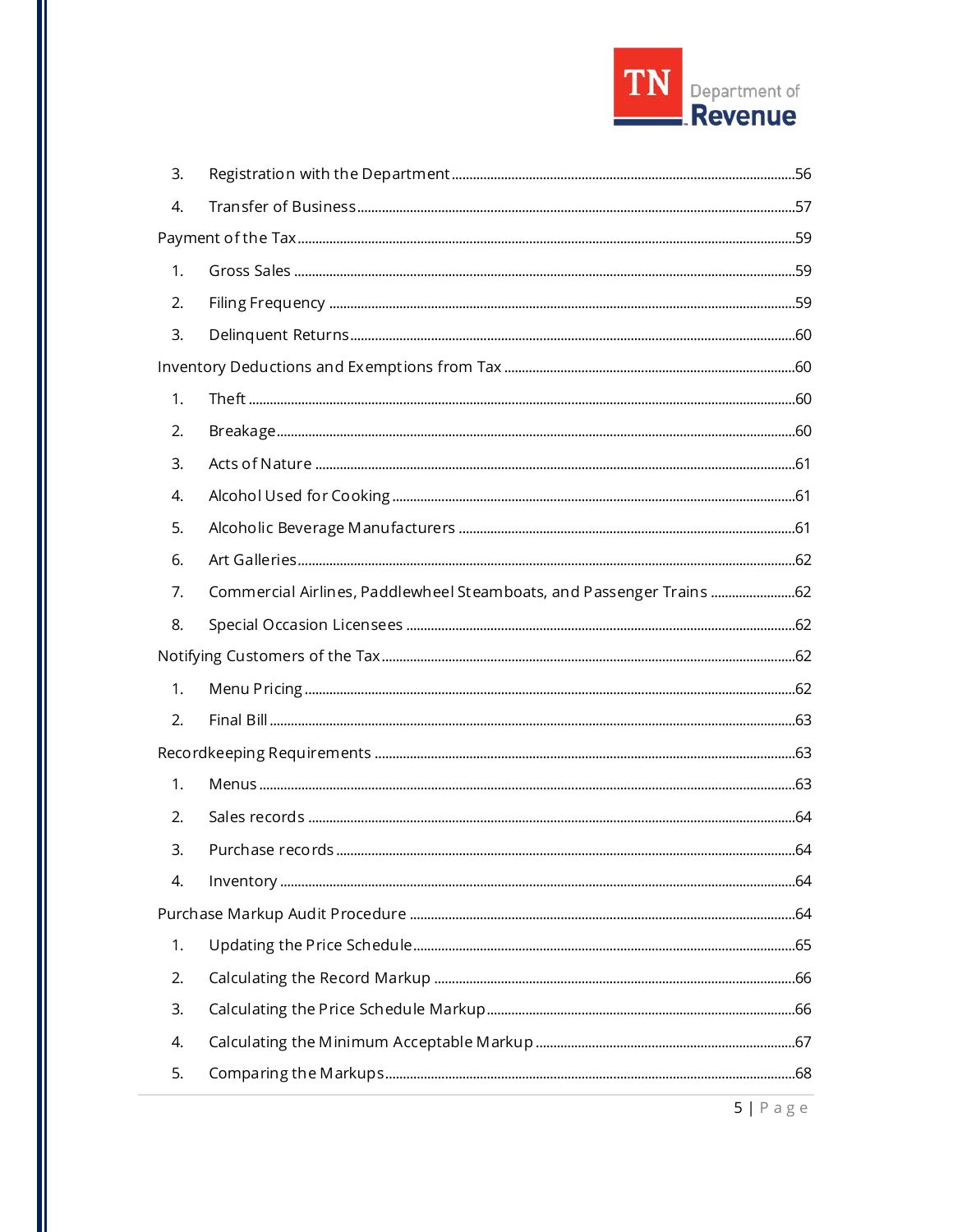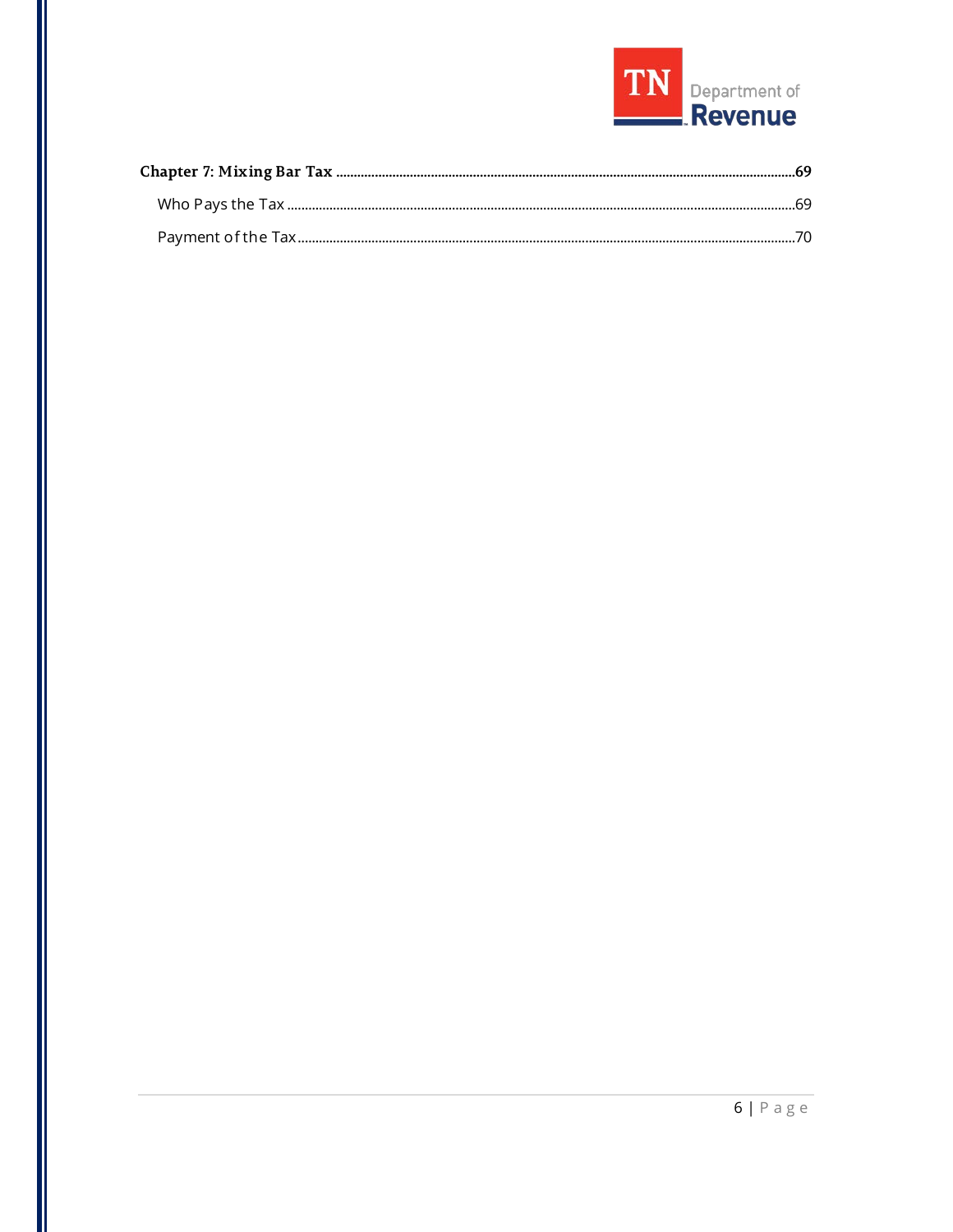

# <span id="page-6-0"></span>**Chapter 1: Introduction**

# <span id="page-6-1"></span>**Overview**

Alcoholic beverage, wine, and beer taxes are imposed on entities that manufacture, sell, and/or distribute such beverages in Tennessee. These taxes assist the state in regulating the alcoholic beverage industry by requiring the industry to submit information regarding the sale and movement of alcohol in the state. There are several alcoholic beverage, wine, and beer taxes, some of which are imposed at the state level and some at the local level.<sup>[1](#page-70-0)</sup> Whether an alcoholic beverage, wine, or beer is subject to Tennessee tax, and determining the party responsible for paying said tax, depends on alcohol content, the type of alcohol, and who is selling or distributing the alcohol. There are several alcohol related taxes including:

- Alcoholic beverage gallonage tax on spirits and high alcohol content beer and the alcoholic beverage enforcement tax. These taxes are discussed in Chapter 2.
- **Wine gallonage tax. This tax is discussed in Chapter 3.**
- Beer barrelage tax and wholesale beer tax. These taxes are discussed in Chapter 4.

Additionally, before a brand of alcoholic beverage, wine, or beer with an alcohol content of 5% by weight or greater may be sold in Tennessee, it must be registered with the Department. This process is called "brand registration" and is discussed in Chapter 5. Finally, there is a liquor-by-the-drink tax that applies to sales of alcoholic beverages, wine, and high alcohol content beer for consumption on the premises of the seller that is discussed in Chapter 6.

The alcoholic beverage, wine, and beer tax statutes are found in Tenn. Code Ann. §§ 57-1- 101 *et seq*. [2](#page-70-1) Both the Tennessee Department of Revenue (the "Department") and the Tennessee Alcoholic Beverage Commission (the "ABC") promulgate rules and regulations regarding alcoholic beverages. The Department's rules and regulations are found in TENN. COMP.R. & REGS. 1320-04-01 -.02, and -.06, available online under the Tax Resources page on the Department's website*.* [3](#page-70-2) The ABC's rules and regulations are found in TENN. COMP. R. & REGS. 0100-01-.01 *et seq.*[4](#page-70-3)

The Tennessee alcohol taxes are levied in addition to traditional Tennessee taxes such as sales and use tax, franchise and excise tax, and business tax. Please see the Department's [website](https://www.tn.gov/revenue) for in-depth information on those taxes.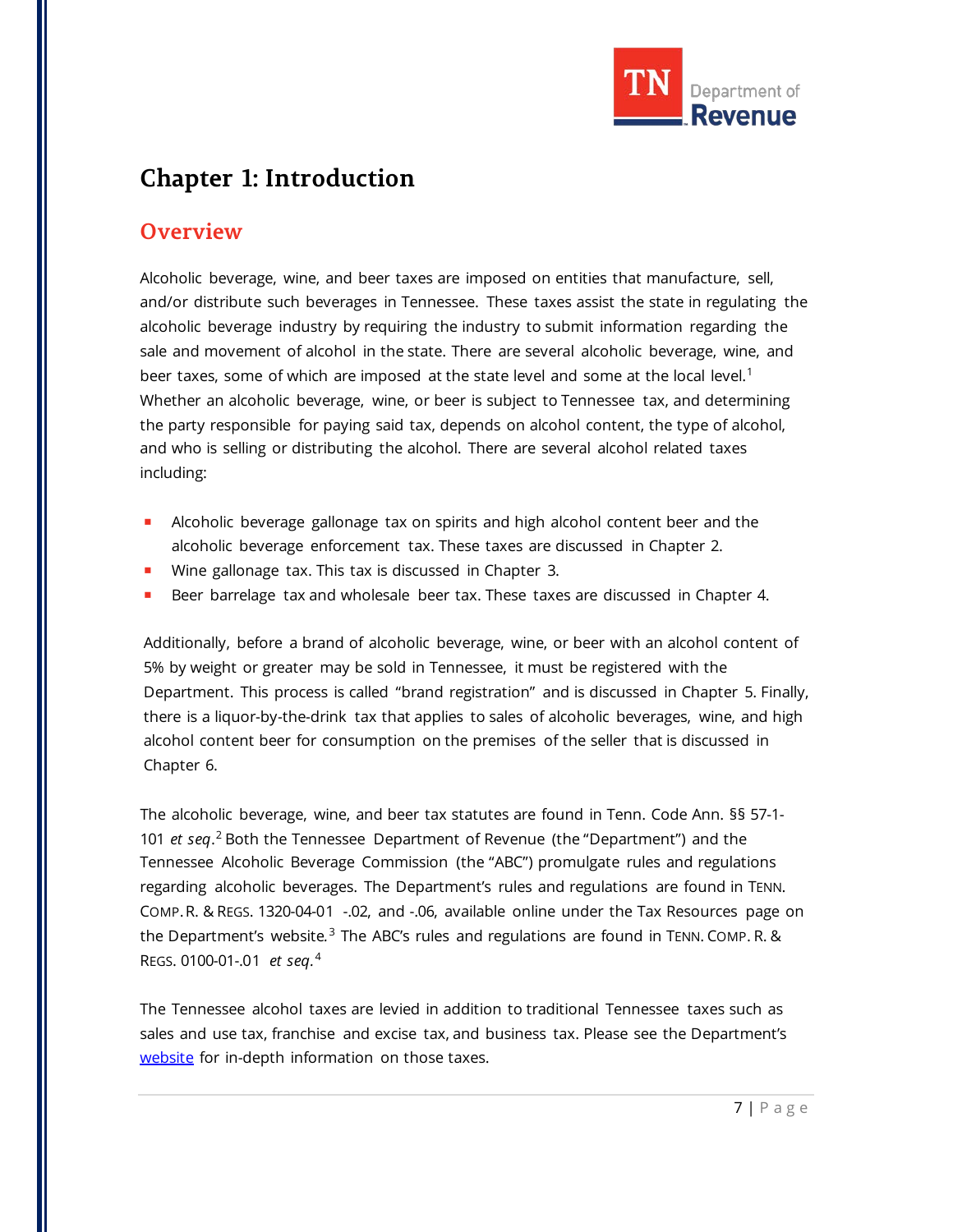

# <span id="page-7-0"></span>**Three-Tier System**



Tennessee has a three-tier system for selling and distributing alcoholic beverages, wine, and high alcohol content beer. Generally, a licensed retailer may only purchase alcoholic beverages, wine, and high alcohol content beer from a licensed wholesaler, a licensed wholesaler may only purchase from a licensed manufacturer/importer, and neither a licensed manufacturer/importer nor a licensed wholesaler may sell alcoholic beverages, wine, and high alcohol content beer directly to a consumer. However, there are limited exceptions

<span id="page-7-1"></span>that are addressed later in this manual.

# **Regulatory Agencies**

The manufacture, distribution, and retail sale of alcoholic beverages, wine, and beer in Tennessee are regulated by multiple entities. Alcoholic beverages, such as wine and distilled spirits, are regulated at the state level, whereas beer is primarily regulated at the local level.

# <span id="page-7-2"></span>**1. Alcoholic Beverage Commission**

The ABC is the primary licensing and regulatory body for all persons wishing to engage in the manufacture, distillation, or sale of alcoholic beverages.<sup>[5](#page-71-0)</sup> The alcoholic beverages within the ABC's purview include distilled spirits, liquor, wine, and high alcohol content beer. The ABC does not regulate the manufacture or sale of beer with an alcohol content of 8% by weight or less. The ABC issues numerous alcoholic beverage licenses and permits, including manufacturer licenses, wholesaler licenses, retailer licenses, liquor-by-the-drink licenses, winery direct shipper licenses, and server permits.

<span id="page-7-3"></span>For more information about the ABC, please visit [https://www.tn.gov/abc.](https://www.tn.gov/abc) 

# **2. Department of Revenue**

The Department is responsible for registering every brand of alcoholic beverage, wine, and beer with alcohol content of 5% by weight or greater distributed in Tennessee, as well as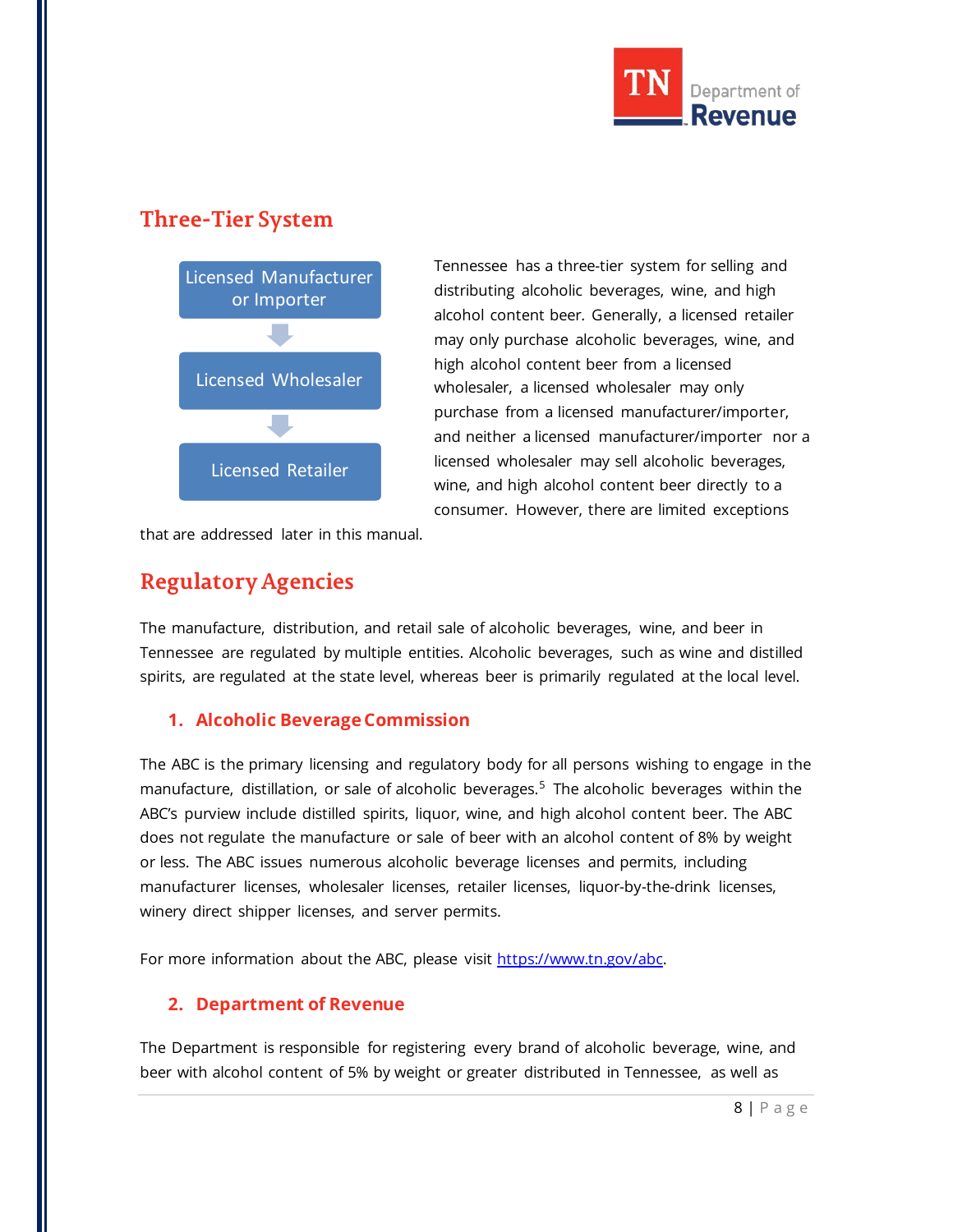

every beer manufacturer and beer wholesaler operating in the state.<sup>[6](#page-72-0)</sup> The Department also collects the alcoholic beverage taxes and state beer taxes including the alcoholic beverage gallonage tax, wine gallonage tax, alcoholic beverage enforcement tax<sup>[7](#page-72-1)</sup>, beer barrelage tax, and a portion of the wholesale beer tax.<sup>[8](#page-72-2)</sup>

#### <span id="page-8-0"></span>**3. Local Governments**

Local governments regulate the manufacture and sale of beer, as well as the sale of alcoholic beverages for consumption on the premises, within their jurisdictions. Local governments also collect the local beer taxes including the annual privilege tax and the wholesale beer tax. Some municipalities also impose an inspection fee on licensed retailers of alcoholic beverages.<sup>[9](#page-72-3)</sup> These taxes are briefly discussed in Chapter 4.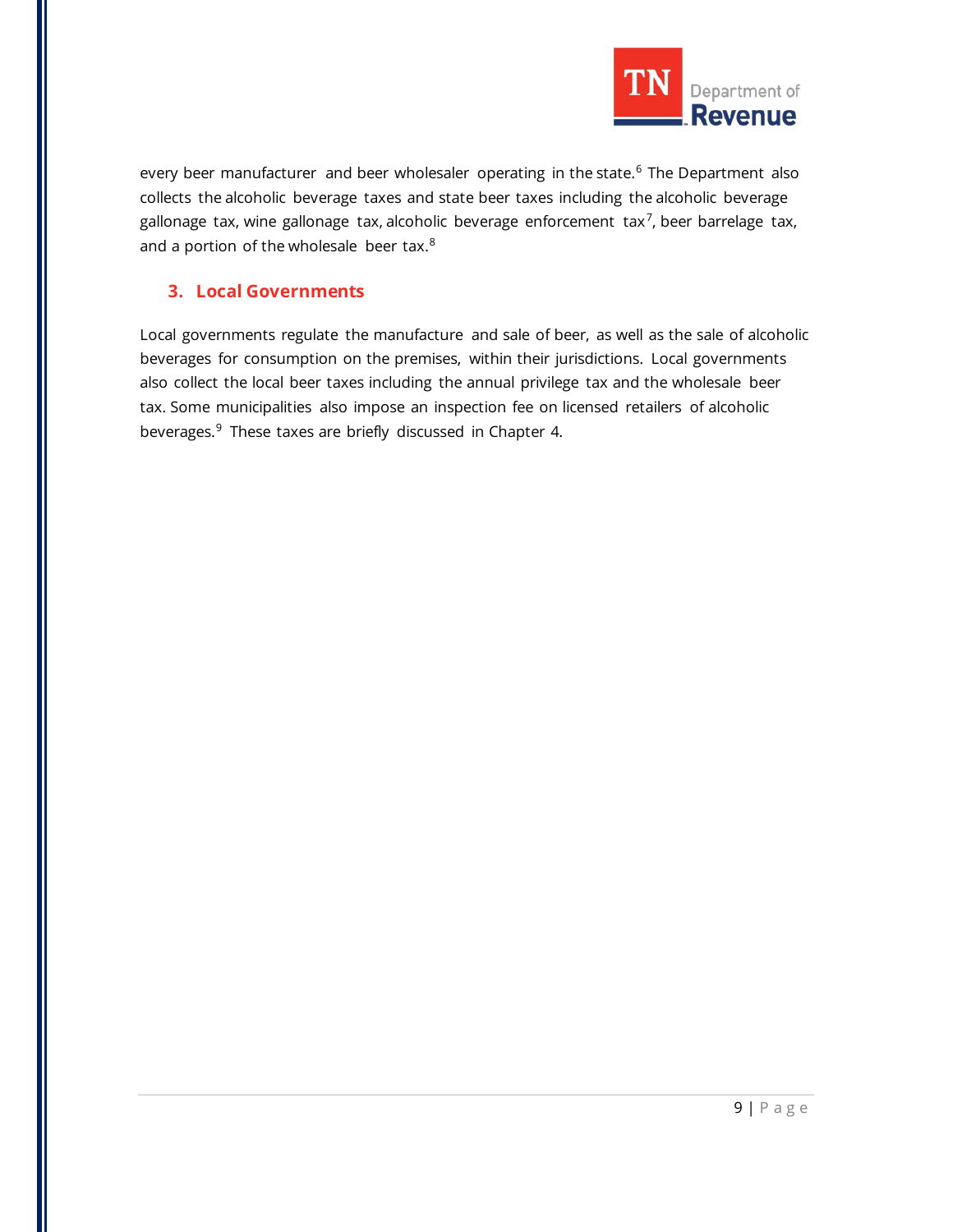

# <span id="page-9-0"></span>**Chapter 2: Alcoholic Beverage Tax**

Alcoholic beverage taxes consist of a wholesale gallonage tax (also commonly referred to as the "wholesale alcoholic beverage tax") and an alcoholic beverage enforcement tax (also commonly referred to as the "wholesale enforcement tax").<sup>[10](#page-73-0)</sup> These taxes are discussed in more detail throughout this chapter.

# <span id="page-9-1"></span>**"Alcoholic Beverage" Defined**

"Alcoholic beverage" is defined as alcohol, spirits, liquor, wine, high alcohol content beer, and every liquid containing alcohol, spirits, or wine that is capable of being consumed by a human being, other than patent medicine and beer with an alcohol content of 8% alcohol content by weight or less. Beverages containing less than 0.5% alcohol by volume, other than wine, are not considered to be alcoholic beverages and are not subject to regulation or taxation.<sup>[11](#page-73-1)</sup>

# <span id="page-9-2"></span>**"High Alcohol Content Beer"Defined**

"High alcohol content beer" is beer, ale, or another malt beverage with an alcohol content of more than 8% by weight and not more than 20% by weight, except wine, provided that no more than 49% of the overall alcoholic content of such beverages may be derived from the addition of flavors and other non-beverage ingredients containing alcohol.<sup>[12](#page-73-2)</sup>

Beer products with an alcohol content of 8% by weight or less are defined as beer. Beer is subject to the beer taxes in Chapter 4, rather than the alcoholic beverage taxes explained in this chapter.

**Although the alcoholic beverage tax statutes refer to alcohol content by weight (ABW), the industry measures alcohol content by volume (ABV). To convert from ABV to ABW use this formula: ABV x .8 = ABW.**

# <span id="page-9-3"></span>**Manufacturer Privilege Tax (Repealed)**

Previously, a \$1,000 privilege tax was imposed on anyone engaged in the manufacturer of alcoholic beverages in Tennessee. However, this tax was eliminated in May 2019, and manufacturers are no longer subject to this tax.<sup>[13](#page-73-3)</sup>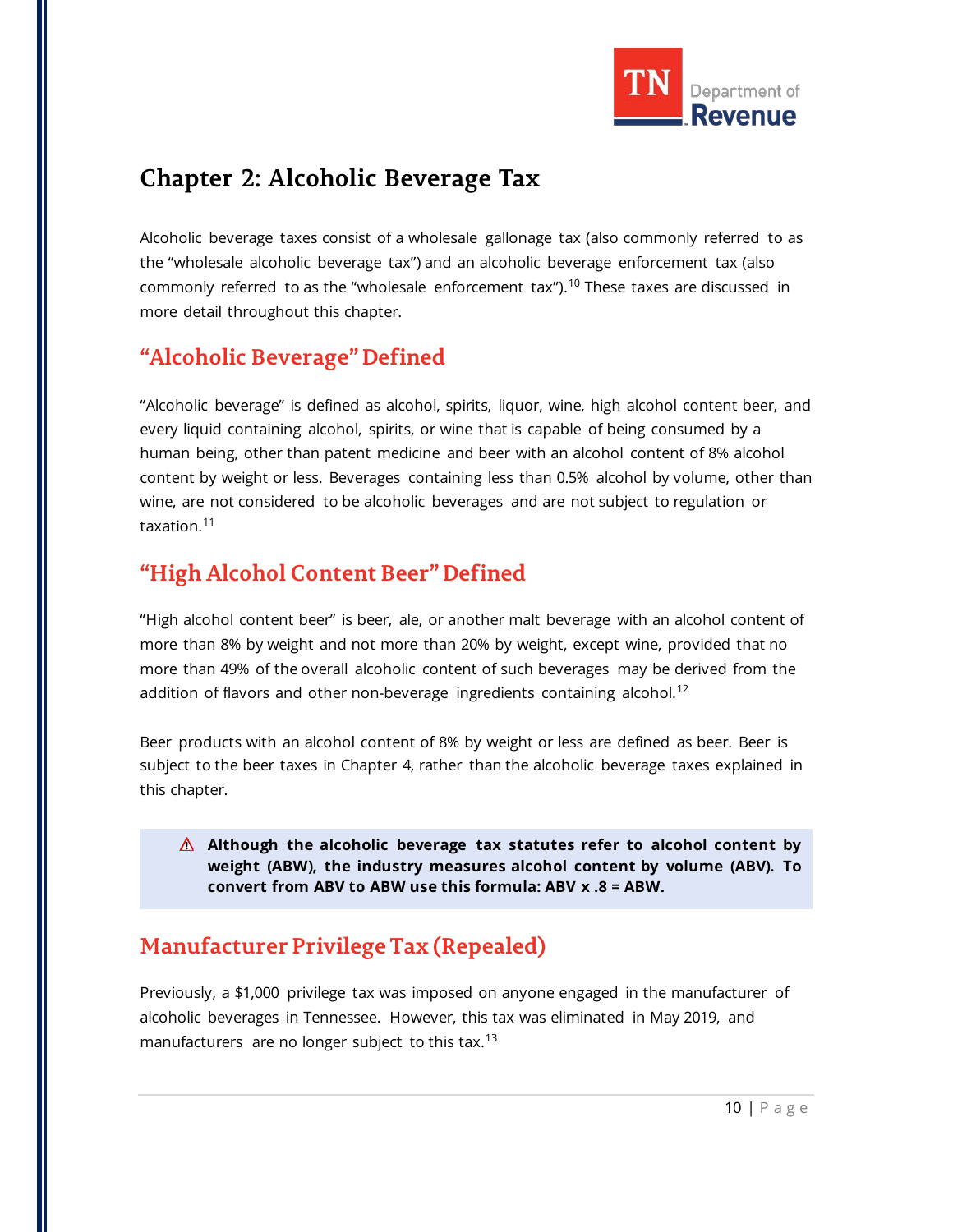

# <span id="page-10-0"></span>**Wholesale Gallonage Tax**

Tennessee levies a tax on each gallon of alcoholic beverages sold or distributed in the state. This tax is commonly referred to as the "wholesale gallonage tax," and, it also applies to wine, thus may also be referred to as the wine tax or wine gallonage tax. The wine gallonage tax is discussed in detail in Chapter 3. Both taxes apply based upon gallons sold, however, the rates are different.

The wholesale gallonage tax is a state tax only. No county, municipality, or other taxing district has the power to levy a like tax.<sup>[14](#page-73-4)</sup> The tax rate depends on the type and alcohol content of the beverage.

| <b>Alcohol Type</b>                                      | Tax Rate (per gallon) |
|----------------------------------------------------------|-----------------------|
| Alcoholic Beverages with ABW of 7% or                    | \$1.10                |
| less <sup>15</sup>                                       |                       |
| Wine <sup>16</sup> and Alcoholic Beverages with ABW of   | \$1.21                |
| more than 7%, (includes High Alcohol                     |                       |
| Content Beer) <sup>17</sup>                              |                       |
| Distilled Spirits with ABW of more than 7% <sup>18</sup> | \$4.40                |

# <span id="page-10-1"></span>**1. Who Pays the Tax**

Generally, the wholesale gallonage tax is paid by *wholesalers*. However, depending on the manner of distribution, other entities may be responsible for collecting this tax such as manufacturers or common carriers.

# *Wholesalers*

A "wholesaler" is defined as "any person who sells at wholesale any beverage for the sale of which a license is required under Tennessee law."<sup>[19](#page-73-9)</sup> A "wholesale sale" is "a sale to a person for purposes of resale." Generally, this transaction involves a wholesaler selling to a retailer who will then sell to the end user/consumer for either on-premises or off-premises consumption.

Any wholesaler that imports alcoholic beverages into Tennessee or receives alcoholic beverages manufactured in Tennessee for eventual retail sale, in any size retail container, or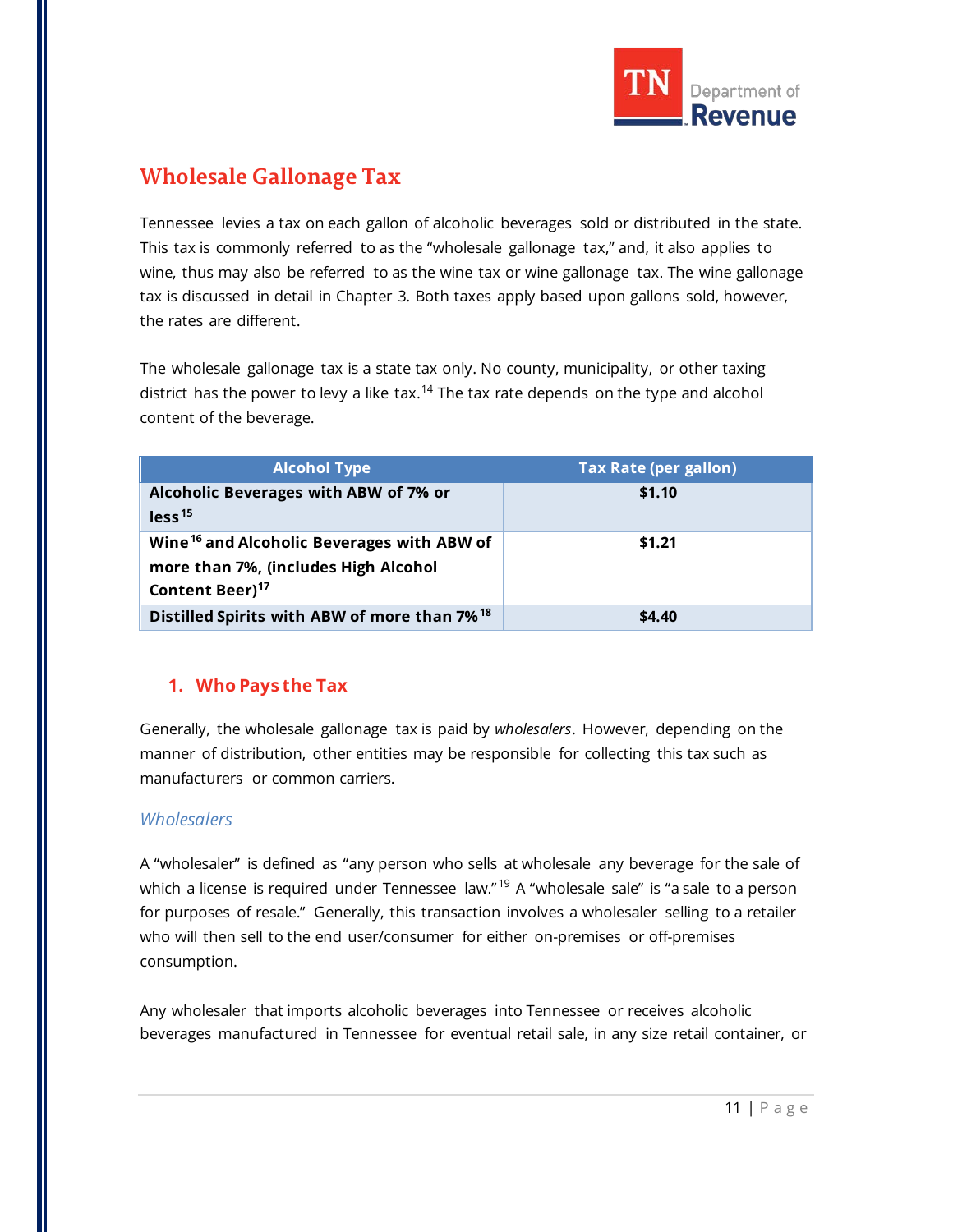

in-state distribution by sale or gift, will pay the gallonage tax on each gallon or portion of a gallon distributed or sold in the state.<sup>[20](#page-73-10)</sup>

Additionally, if a winery or farm wine permit holder supplies its satellite facilities with wine through a wholesaler, the wholesaler is responsible for remitting the gallonage tax on the wine provided to the satellite facility.<sup>[21](#page-73-11)</sup>

#### *Manufacturers*

Any Tennessee-licensed manufacturer can pay the gallonage tax directly to the Department on the amount of its own product that is needed for its own use, not to exceed 100 cases per month.<sup>[22](#page-73-12)</sup> For example, when a manufacturer retains product to be used at a company event or party, the Tennessee-licensed manufacturer may pay the Department the gallonage tax directly. The alcoholic beverage manufacturer may submit the tax through **TNTAP** or by sending Form ALC101 - [Distiller's Alcoholic Beverage Tax Return](https://www.tn.gov/content/dam/tn/revenue/documents/forms/alcohol/alc101_2019.pdf) to the Department.

# *Common Carriers*

Common carriers, such as commercial airlines, paddlewheel steamboat companies, and passenger trains, must report the wholesale gallonage tax on alcoholic beverages they bring into Tennessee on which they have not already paid alcoholic beverage taxes. The tax is calculated using the following formula:

| Quantity of type of alcoholic beverages purchased in the taxpayer's operating system (in   |
|--------------------------------------------------------------------------------------------|
| gallons)                                                                                   |
|                                                                                            |
| Taxpayer's revenue passenger miles in TN / Taxpayer's total revenue passenger miles in its |
| system                                                                                     |

The amount resulting from this calculation is then multiplied by the applicable tax rate of each type of alcoholic beverage.

The taxpayer's revenue passenger miles in Tennessee should only include miles from trips that originate from or end in the state, or trips that both originate from and end in the state. The tax may be reported online through **TNTAP** or by sending Form ALC 104 Common [Carriers Alcoholic Beverage and High Alcohol Content Beer Tax Return](https://www.tn.gov/content/dam/tn/revenue/documents/forms/alcohol/alc104.pdf) to the Department.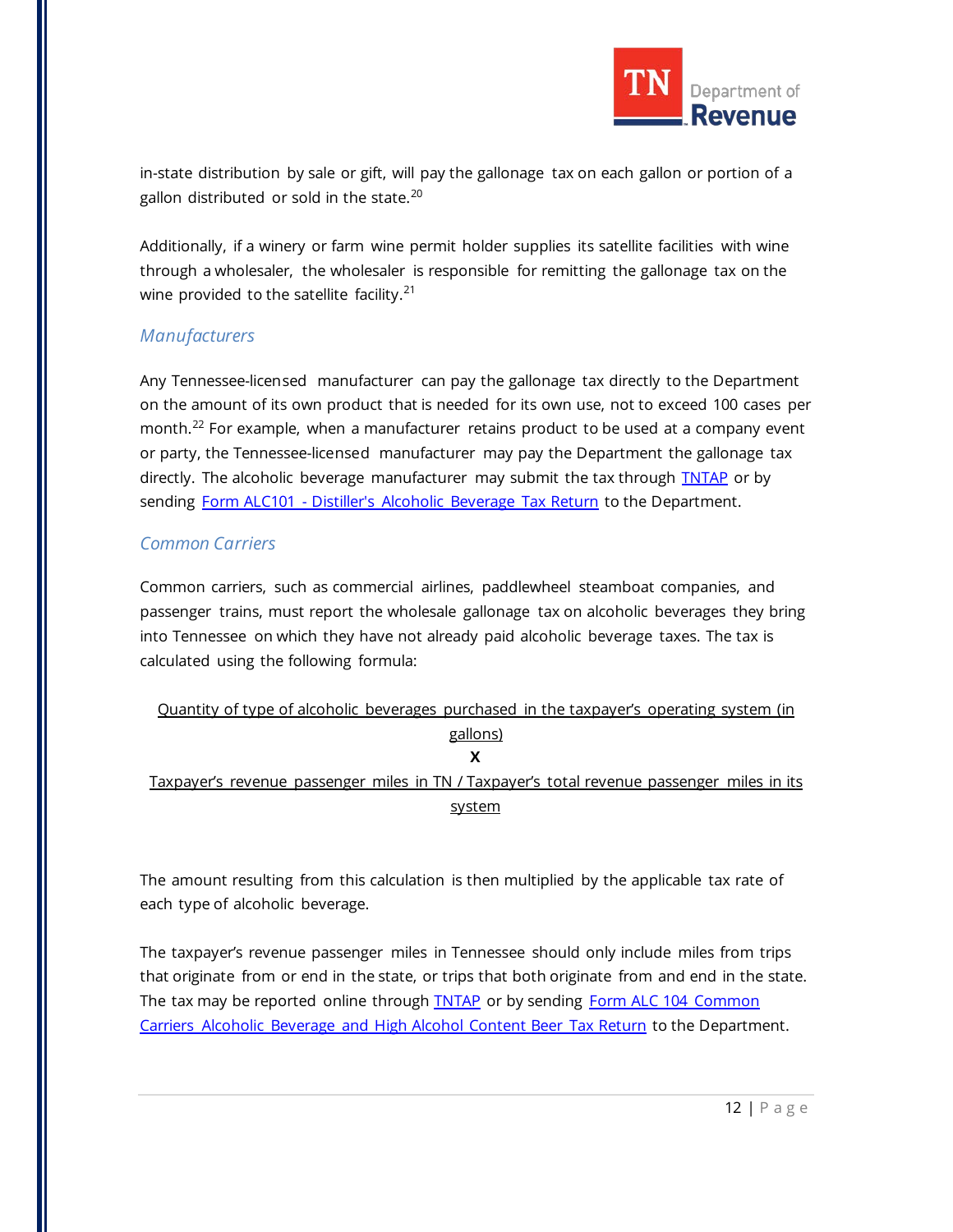

#### *Armed Forces Import Licensees*

Members of the armed forces of the United States or members of a reserve of Tennessee national guard unit, who have been stationed outside the United States, may obtain a license from the ABC to ship back to Tennessee any wine purchased while residing outside the country. These individuals are responsible for paying the wholesale gallonage tax on any alcoholic beverages shipped into Tennessee. $^{23}$  $^{23}$  $^{23}$ 

# <span id="page-12-0"></span>**2. Exceptions**

The following sales of alcoholic beverages are not subject to the wholesale gallonage tax. Wholesalers must properly document each type of the following sales to claim an exemption on their gallonage tax return.

#### *Special Occasion Licensees*

Special occasion licensees may not purchase alcoholic beverages at wholesale. They can either accept donated alcoholic beverages or purchase said beverages at retail. Purchases from retailers are not considered wholesale sales and are not subject to the gallonage tax.<sup>[24](#page-73-14)</sup>

# *Exports Out of State*

Shipments of alcoholic beverages from Tennessee manufacturers to out-of-state licensees (i.e., persons holding both federal and state permits to sell alcoholic beverages) are exempt from the gallonage tax. $25$ 

# *Sales to Military Installations*

Sales of alcoholic beverages sold for consumption within the boundaries of a fort, base, camp, or post of the armed forces of the United States or to post exchanges, ship service stores, commissaries, or messes operated by the United States armed forces are not subject to the wholesale gallonage tax.

A wholesaler making sales to a military installation must apply for this credit with the Department. In support of the application, the wholesaler must submit a copy of the invoice, signed by a person having proper authority over the post exchange, ship service store, commissary, or mess, certifying that the alcoholic beverages were sold and delivered to the military entity for consumption within its boundaries.<sup>[26](#page-73-16)</sup> The signature on the invoice must match the one provided by the commanding officer of the military installation to the Department designating a person to sign invoices acknowledging the receipt of the products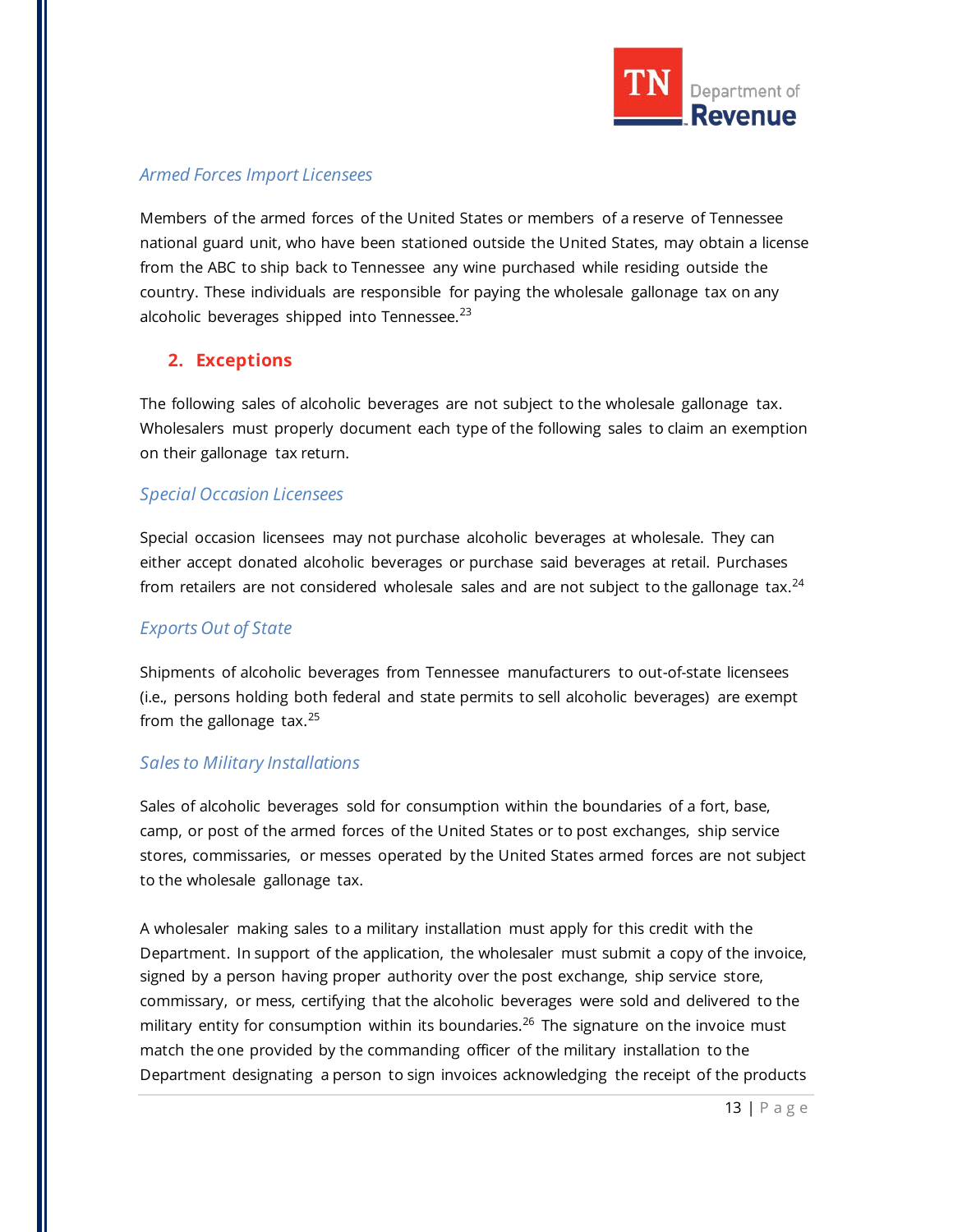

and a copy of this person's signature. The wholesaler must attach copies of all signed invoices to the monthly tax return.

#### *Sales to Other Wholesalers*

Sales from one wholesaler to another wholesaler are not subject to the wholesale gallonage tax. Both wholesalers involved in these transactions must maintain sales invoices documenting these sales.

#### *Returns to Manufacturer*

If a wholesaler returns alcoholic beverages to manufacturers, those returns are not subject to the wholesale gallonage tax.<sup>[27](#page-73-17)</sup> To claim a credit for returns, the wholesaler must attach the following documentation to its gallonage tax return for the month in which the credit is claimed:

- **Exidence of authorization from the supplier for return or export of the specific** product.
- A copy of the bill of lading regarding the product shipped.
- **An affidavit from the person receiving the returned or exported product indicating** the product received and, for distilled spirits, the destruction of the identification stamps on those products.
- Documentary evidence from the supplier that credit has been afforded the wholesaler for the returned or exported products.

#### *Damaged or Deteriorated Merchandise*

If any product is damaged or deteriorated at the wholesaler's warehouse, the wholesaler can obtain a credit for that product.<sup>[28](#page-73-18)</sup> The wholesaler must contact the Department to request a representative come observe the broken containers or outdated product. The Department's representative will physically inspect the product, ensuring that the manufacturer's seal and federal strip stamp are still intact, and complete an Alcohol Breakage Form verifying the product was destroyed.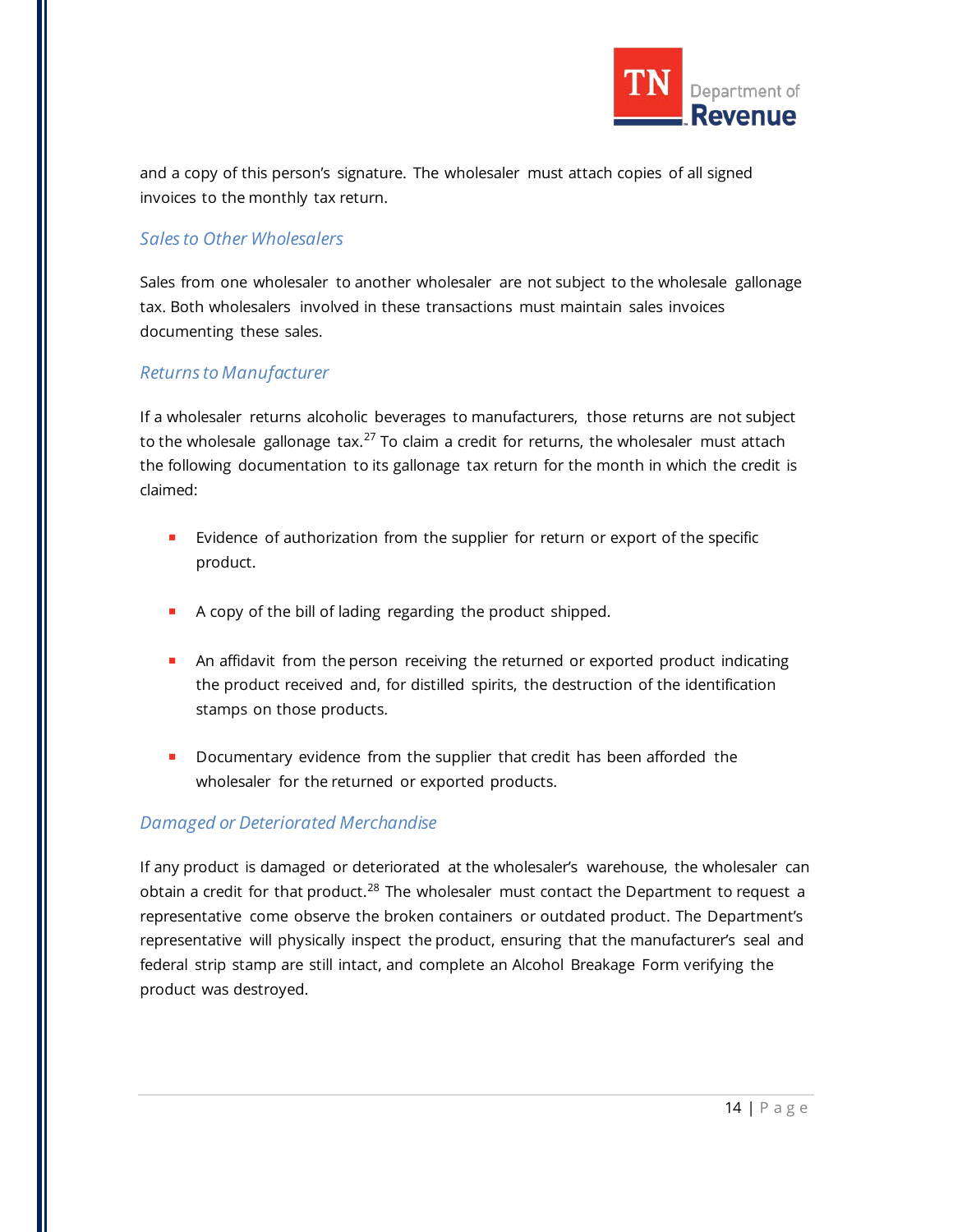

# *Loss by Fire or Act of Nature*

Wholesalers are not responsible for the wholesale gallonage tax on product that is lost due to an act of nature.<sup>[29](#page-73-19)</sup> To receive this exemption, the wholesaler must submit evidence that the loss occurred by fire or other act of nature before relief from tax liability may be granted.

# <span id="page-14-0"></span>**3. Payment of the Tax**

The wholesale gallonage tax is due monthly, by the 15<sup>th</sup> day of the month based on the total taxable gallons distributed during the preceding month. The tax should be remitted electronically via **TNTAP** or, alternatively, by sending **Form ALC102 Wholesale Alcoholic** [Beverage Tax Return t](https://www.tn.gov/content/dam/tn/revenue/documents/forms/alcohol/alc102_2019.pdf)o the Department.

# <span id="page-14-1"></span>**4. Bond Requirement**

Every licensed wholesaler in Tennessee must execute a bond securing payment of the tax. A person can satisfy the bond requirement by submitting a cash bond or a corporate surety bond.<sup>[30](#page-73-20)</sup> The wholesaler may submit this information electronically using **TNTAP** or by filing [Tax Bond Form](https://www.tn.gov/content/dam/tn/revenue/documents/forms/alcohol/alchbevbond.pdf) with the Department.

A wholesaler that is beginning business must file an initial bond of \$75,000 for a four-month period. At the end of the four-month period, the Department will adjust the bond amount to not less than 110% of the average tax liability for the initial four months for the remainder of the 12-month period or until the following July 1, whichever occurs first. In all subsequent years, the amount of the bond will not be less than 110% of the wholesaler's average monthly tax liability for the preceding 12-month period.<sup>[31](#page-73-21)</sup>

If, on July 1 following beginning of business, the wholesaler has been in business for less than twelve full months, the wholesaler will determine the amount of the renewal bond for the ensuing year by dividing the total tax liability incurred during the period from the business's opening until July 1 by the number of months engaged in business to arrive at the monthly average tax liability. This monthly average will then be multiplied by 110% to arrive at the amount of bond the wholesaler is required to post for the ensuing year.

Any wholesaler that has been in continuous operation for three consecutive years and has timely paid the gallonage tax for the most recent 12 months will not be required to maintain a bond. $32$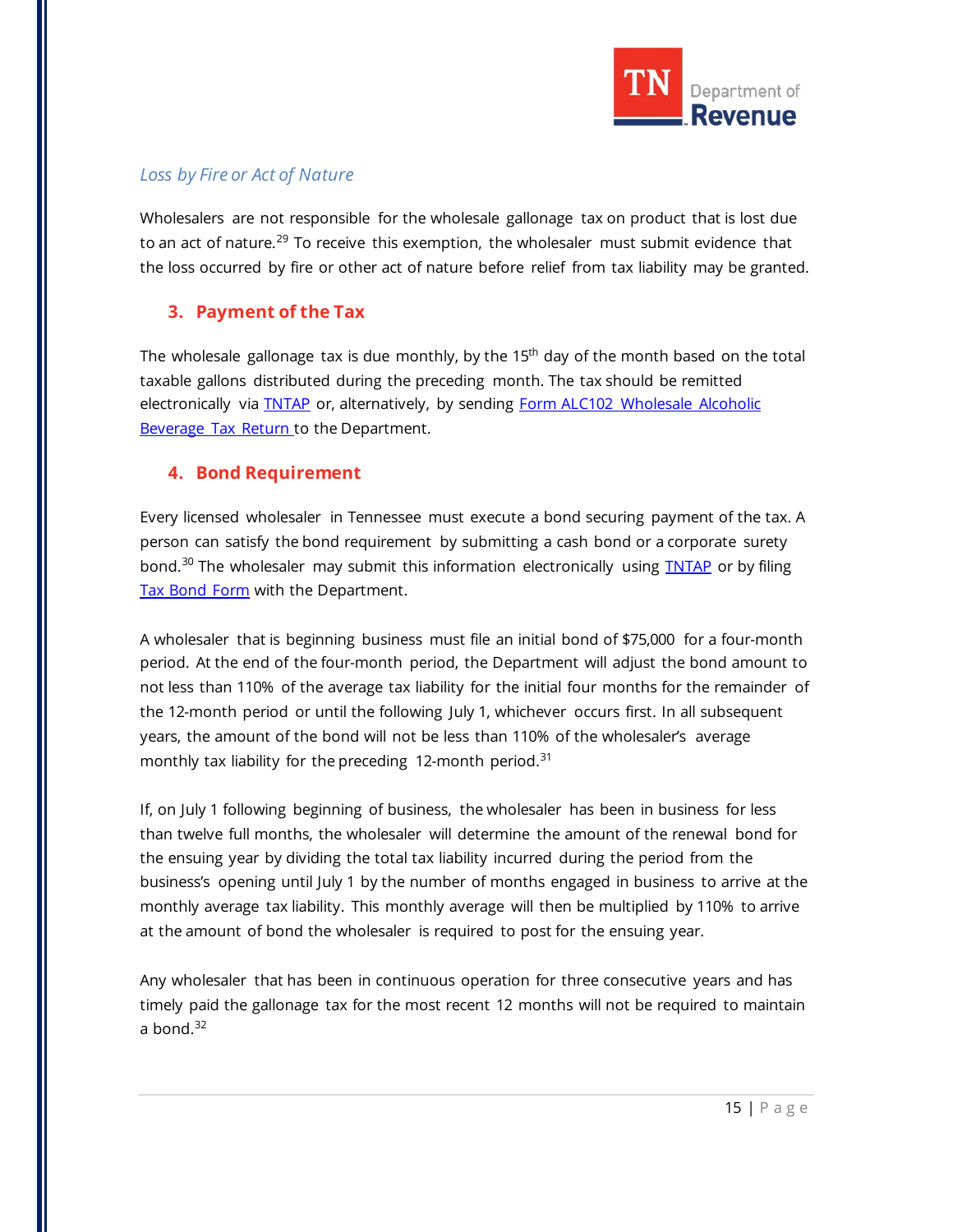

# <span id="page-15-0"></span>**5. Records & Reporting Requirements**

#### *Records*

Each wholesaler, distiller, or manufacturer required to pay the wholesale gallonage tax must keep accurate and complete books and records, accounts, and other documents as may be deemed necessary by the Commissioner for at least three years.<sup>[33](#page-73-23)</sup> Such records include detailed reports of inventories, purchases, and sales.

#### *Distillery Information Report*

The Department is required to allocate a portion of the gallonage tax to each county where a licensed distillery is located.<sup>[34](#page-73-24)</sup> For the Department to make this allocation, distilleries are required to report, monthly, the number of gallons of product sold to wholesalers. Distilleries should file these reports in [TNTAP.](https://tntap.tn.gov/eservices/_/)

#### *Direct Shipper Delivery Report*

Every common carrier, other than a rail carrier, that contracts with a direct shipper to deliver wine, beer, or other alcoholic beverages into Tennessee must file a monthly report of those shipments by the 25<sup>th</sup> day of each month.<sup>[35](#page-73-25)</sup> Although Tennessee law authorizes the direct shipment of wine only, common carriers must report all known deliveries of wine, beer, or other alcoholic beverages, regardless of whether the direct shipper making the sale is properly licensed. All reports may be available to the public under the open records law. Common carriers should file these reports online in **TNTAP**. If a common carrier amends a previously filed report, the amended report will completely replace the previously filed report. Thus, the carrier must include complete information for the entire period, including the previously filed information plus the corrections or additions.

**Common carriers are required to include all shipments on behalf of winery direct shippers and fulfillment centers in their monthly reports submitted to the Department.**

# <span id="page-15-1"></span>**Exceptions to the Three-Tiered System for Distillers**

As mentioned in Chapter 1, Tennessee has a three-tiered system for distributing alcoholic beverages. However, there are some exceptions to this distribution structure. For additional information on these deviations, please see the ABC's [website.](https://www.tn.gov/abc.html)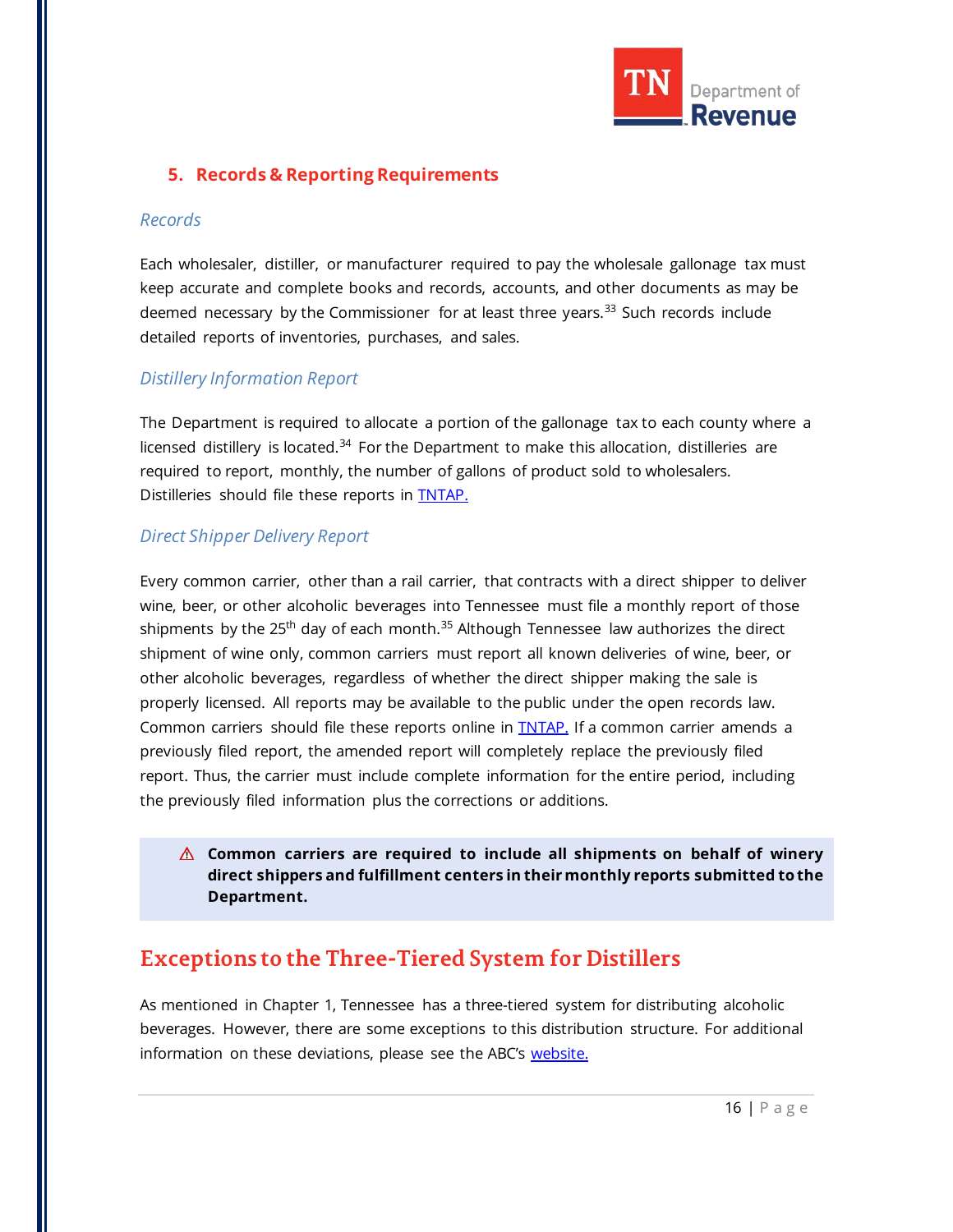

#### <span id="page-16-0"></span>**1. Manufacturers and Distillers**

In addition to authorizing the manufacture of alcoholic beverages other than wine, a manufacturer's license allows the manufacturer to:

- Sell products that are manufactured on the premises at retail on the premises; and
- **Serve samples of products that are manufactured on the premises, with or without**  $cost.<sup>36</sup>$  $cost.<sup>36</sup>$  $cost.<sup>36</sup>$

Any product distributed in either of these ways must be obtained from a licensed wholesaler. There are additional limitations on these methods of distribution, which are regulated by the ABC. These limitations include the amount of alcohol that can be sold to individuals per visit, where samples can be provided in the manufacturing facility, and the hours of retail sales. For more information about manufacturer licenses, visit [https://www.tn.gov/abc.](https://www.tn.gov/abc) 

#### *Retail Licensee Consumer Tastings*

A retail licensee may offer complimentary samples of the alcoholic beverages it sells for tastings to be held on its premises. Generally, a distiller may provide products for retail licensee consumer tastings through a licensed wholesaler.

[Public Chapter 437 \(2021\)](https://publications.tnsosfiles.com/acts/112/pub/pc0437.pdf) authorizes a distiller who provides its product to a retail licensee for consumer tastings to have a licensed wholesaler deliver the product to the retailer using a zero-dollar invoice.

Alternatively, the distiller may obtain the product to be used for the consumer tasting from the wholesaler for a zero-dollar invoice and deliver the product to the retail licensee's premises. In this case, the distiller must notify the wholesaler in writing at least five business days prior to picking up the product of the date and location of the consumer tasting(s) for which the product will be used.

A distiller may acquire a reasonable amount of product from a wholesaler to be delivered to a retail licensee for consumer tastings that will occur within 30 days of acquiring the product. If the distiller has leftover product after this 30-day period, the distiller may email the wholesaler to notify it of the approximate amount of leftover product, and the distiller may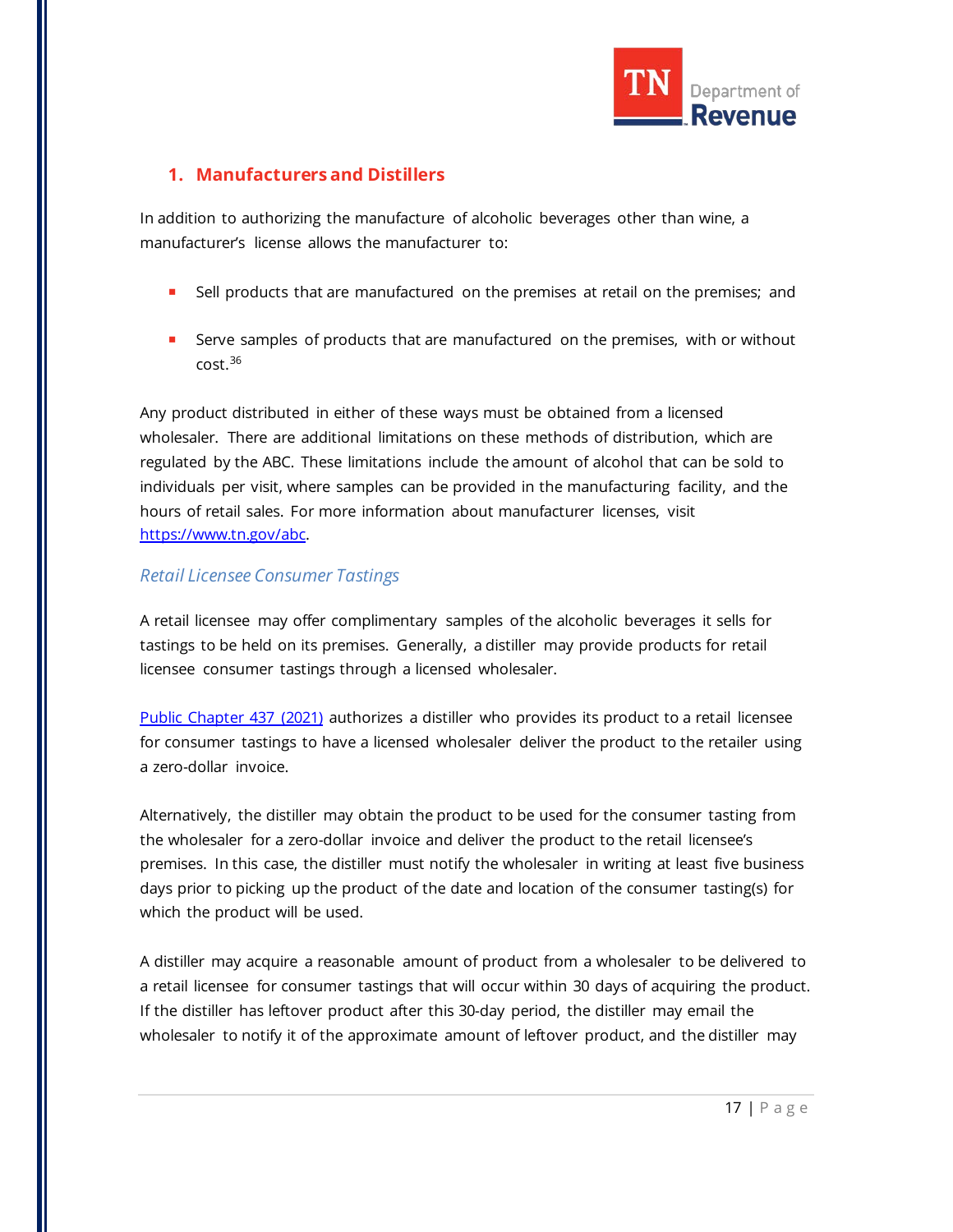

possess this overage for another 30 days. This process may continue indefinitely until the extra product is used up or poured out by the distiller.

A distiller may not leave excess or leftover product, either sealed or unsealed, with a retail licensee. Such product must be taken by the distiller and held for use in future consumer tastings.

# <span id="page-17-0"></span>**Alcoholic BeverageEnforcement Tax**

Tennessee imposes an alcoholic beverage enforcement tax on the wholesale sale of alcoholic beverages, wine, and high alcohol content beer in the state. The revenue generated by this tax is used by the ABC in its enforcement of the state regulation of alcoholic beverages or is remitted to the state general fund. This tax may also be referred to as the "wholesale tax."

# <span id="page-17-1"></span>**1. Who Pays & Rate of Tax**

The tax rate is 15 cents per case of alcoholic beverages sold in Tennessee.<sup>[37](#page-73-27)</sup> Wholesalers must remit this tax monthly by the 15<sup>th</sup> day of the month, based on the number of cases sold during the previous month. This tax should be reported and remitted electronically through [TNTAP](https://tntap.tn.gov/eservices/_/#0) or by filing Form ALC109 - [Alcoholic Beverage Enforcement Tax Return](https://www.tn.gov/content/dam/tn/revenue/documents/forms/alcohol/alc109_2019.pdf) with the Department.

# <span id="page-17-2"></span>**2. What Constitutes a Case**

A case of alcoholic beverages is determined by the amount of alcohol. What specifically constitutes a case is found in the Tennessee rules and is quite complex. Cases can be of assorted size bottles and brands, though alcohol types cannot be mixed in the same case. Below are examples of what constitutes a case.

- **Three containers of distilled spirits with a capacity of more than 64 ounces but no** more than 128 ounces each.
- **T** Twelve containers of wine with a capacity of more than 25.6 ounces but no more than 32 ounces each.

For further guidance on what is considered a case, see TENN. COMP.R. & REGS. [1320-4-6-.04.](https://publications.tnsosfiles.com/rules/1320/1320-04/1320-04-06.pdf)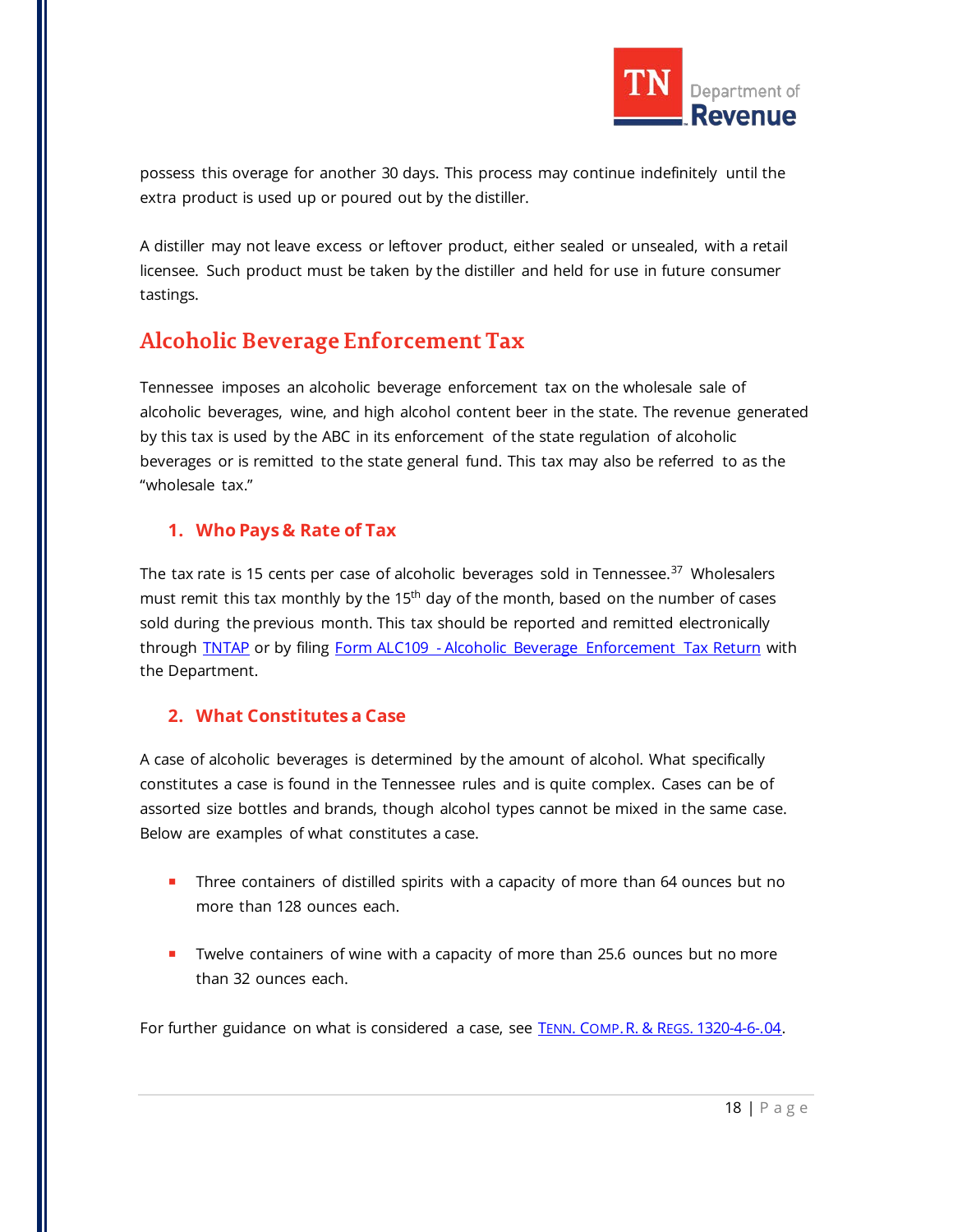

# <span id="page-18-0"></span>**3. Returned Cases**

Cases of alcohol returned to a wholesaler by a retailer are exempt from the wholesale enforcement tax. The number of returned cases should be reported on the tax return.

# <span id="page-18-1"></span>**4. Manufacturer Reporting Requirement**

Each distiller, rectifier, vintner, and importer selling wine or distilled spirits to licensed wholesalers in Tennessee must, at the time those beverages are invoiced to the wholesaler, send a copy of the sales invoice to the Department.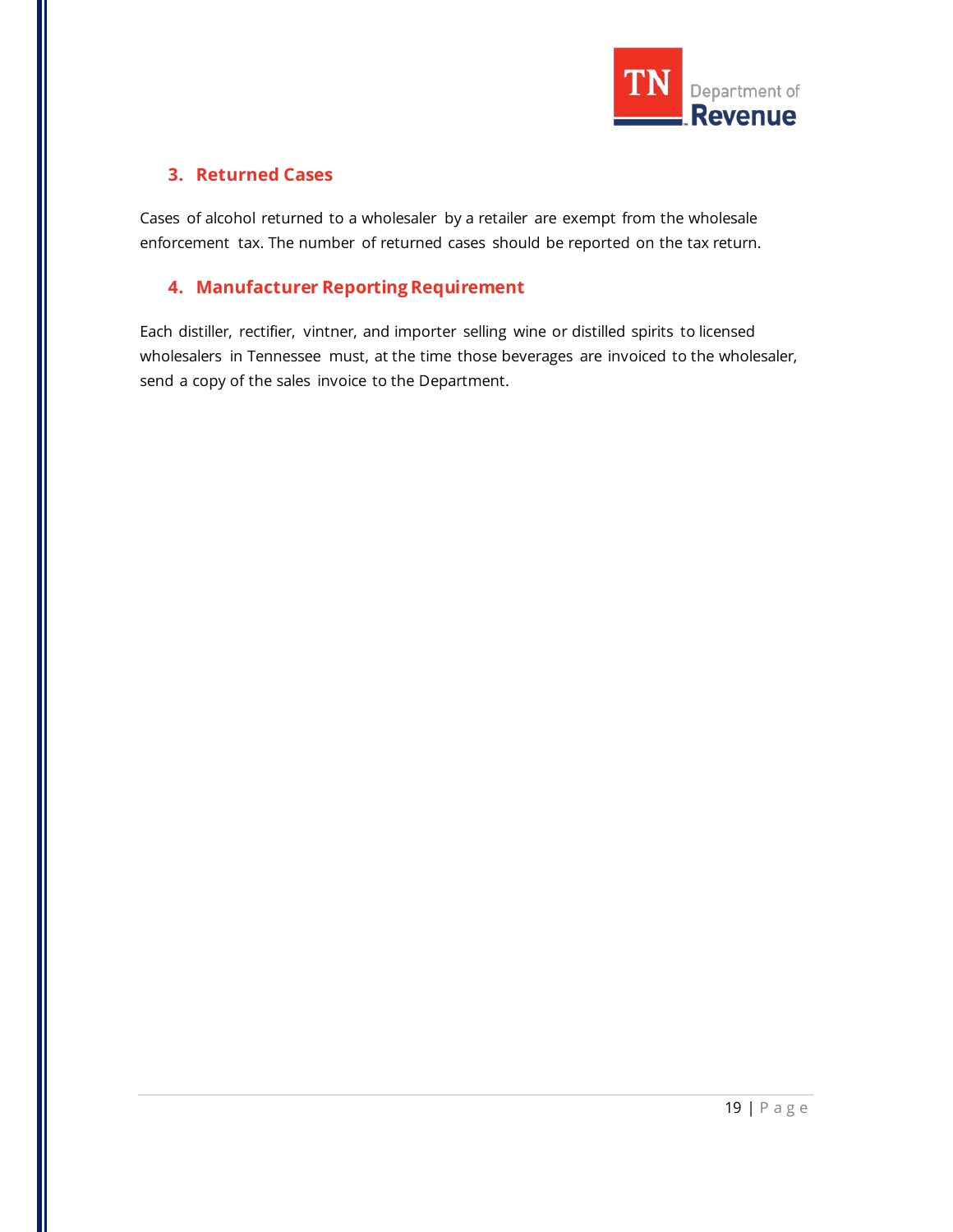

# <span id="page-19-0"></span>**Chapter 3: Wine Tax**

The wine gallonage tax applies in the same manner as the gallonage tax on alcoholic beverages.

"Wine" is the product of the normal alcoholic fermentation of the juice of fresh, sound, ripe grapes, with the usual cellar treatment and necessary additions to correct defects due to climatic, saccharine, and seasonal conditions, with an alcohol content of up to 21% by volume. No other product may be called "wine" unless designated by appropriate prefixes descriptive of fruit or other product from which the beverage was predominantly produced, or an artificial or imitation wine.<sup>[38](#page-73-28)</sup>

Tennessee levies a tax on each gallon of wine sold or distributed in the state. This tax is generally referred to as the "wine gallonage tax" or "wholesale gallonage tax."

The wine gallonage tax is a state tax only. No county, municipality, or other taxing district has the power to levy a like tax.<sup>[39](#page-73-29)</sup> The tax rate is as follows:

| <b>Alcohol Type</b> | Tax Rate (per gallon) |
|---------------------|-----------------------|
| Wine                | \$1.21                |

# <span id="page-19-1"></span>**1. Who Pays the Tax**

Generally, the wholesale gallonage tax is paid by *wholesalers*. However, depending on the manner of distribution, other entities may be responsible for collecting this tax such as a winery.

# *Wholesalers*

Any wholesaler that imports alcoholic beverages into Tennessee or receives alcoholic beverages manufactured in Tennessee for eventual retail sale, in any size retail container, or in-state distribution by sale or gift, will pay the gallonage tax on each gallon or portion of a gallon distributed or sold in the state.<sup>[40](#page-73-30)</sup>

If a winery or farm wine permit holder supplies its satellite facilities with wine through a wholesaler, the wholesaler is responsible for remitting the gallonage tax on the wine provided to the satellite facility.[41](#page-73-31)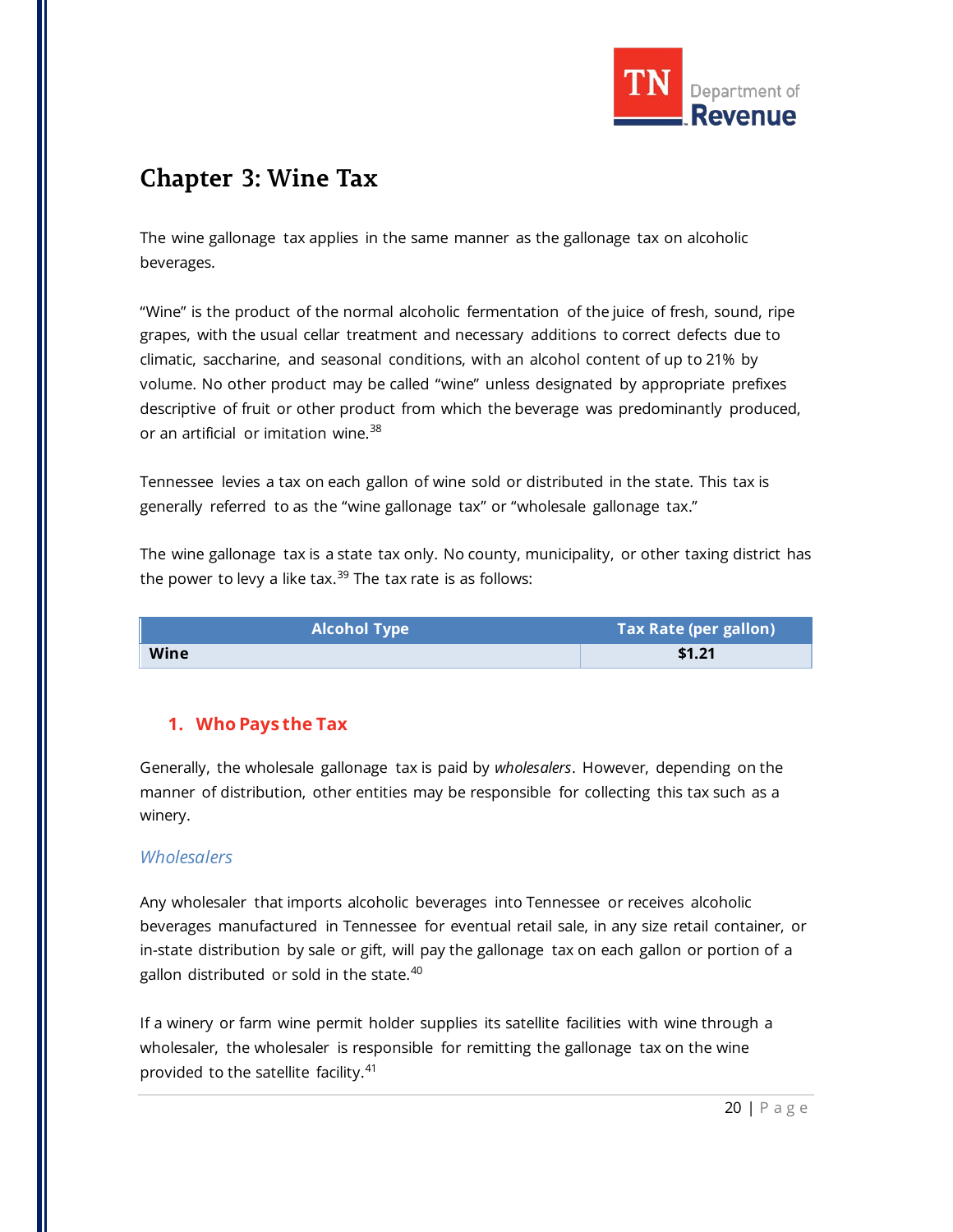

#### *Wineries*

Wineries that sell their own products on the manufacturing premises must remit the wine gallonage tax on those sales. Additionally, a winery that self-distributes its product, pursuant to a self-distribution permit, must remit the wine gallonage tax for wine distributed in that manner. If a winery receives product from a farm wine producer, then manufactures and returns the finished product to the farm wine producer, the winery is responsible for the wine gallonage tax on that wine.<sup>[42](#page-73-32)</sup> Wineries should remit the tax via **TNTAP** or by filing ALC105 – [Wine Tax Return for Tennessee Wineries](https://www.tn.gov/content/dam/tn/revenue/documents/forms/alcohol/alc105_2021.pdf) with the Department.

Wineries that sell their own product on the premises for consumption on the premises may also be subject to liquor-by-the-drink tax on such sales. Please see Chapter 5 for more information on liquor-by-the-drink tax.

#### *Direct Shippers*

Winery direct shippers must remit the gallonage tax to the Department on all Tennessee direct shipment sales.<sup>[43](#page-73-33)</sup> While the winery direct shipper law requires winery direct shippers to remit Tennessee wine gallonage tax on Tennessee sales, the wine gallonage tax does not apply to non-Tennessee sales. $44$  Any tax consequences for non-Tennessee sales are governed by the state where the sale occurs. As with wine sales made directly from the premises, wineries should remit the tax via [TNTAP](https://tntap.tn.gov/eservices/_/) or by filing ALC105 – [Wine Tax Return for](https://www.tn.gov/content/dam/tn/revenue/documents/forms/alcohol/alc105_2021.pdf)  [Tennessee Wineries](https://www.tn.gov/content/dam/tn/revenue/documents/forms/alcohol/alc105_2021.pdf) with the Department.

#### *Common Carriers*

Common carriers, such as commercial airlines, paddlewheel steamboat companies, and passenger trains, must report the wholesale gallonage tax on alcoholic beverages they bring into Tennessee on which they have not already paid alcoholic beverage taxes. The tax is calculated using the following formula:

| <u>Ouantity of type of alcoholic beverages purchased in the taxpayer's operating system (in</u> |
|-------------------------------------------------------------------------------------------------|
| gallons)                                                                                        |
|                                                                                                 |
| Taxpayer's revenue passenger miles in TN / Taxpayer's total revenue passenger miles in its      |
| system                                                                                          |

The amount resulting from this calculation is then multiplied by the applicable tax rate of each type of alcoholic beverage.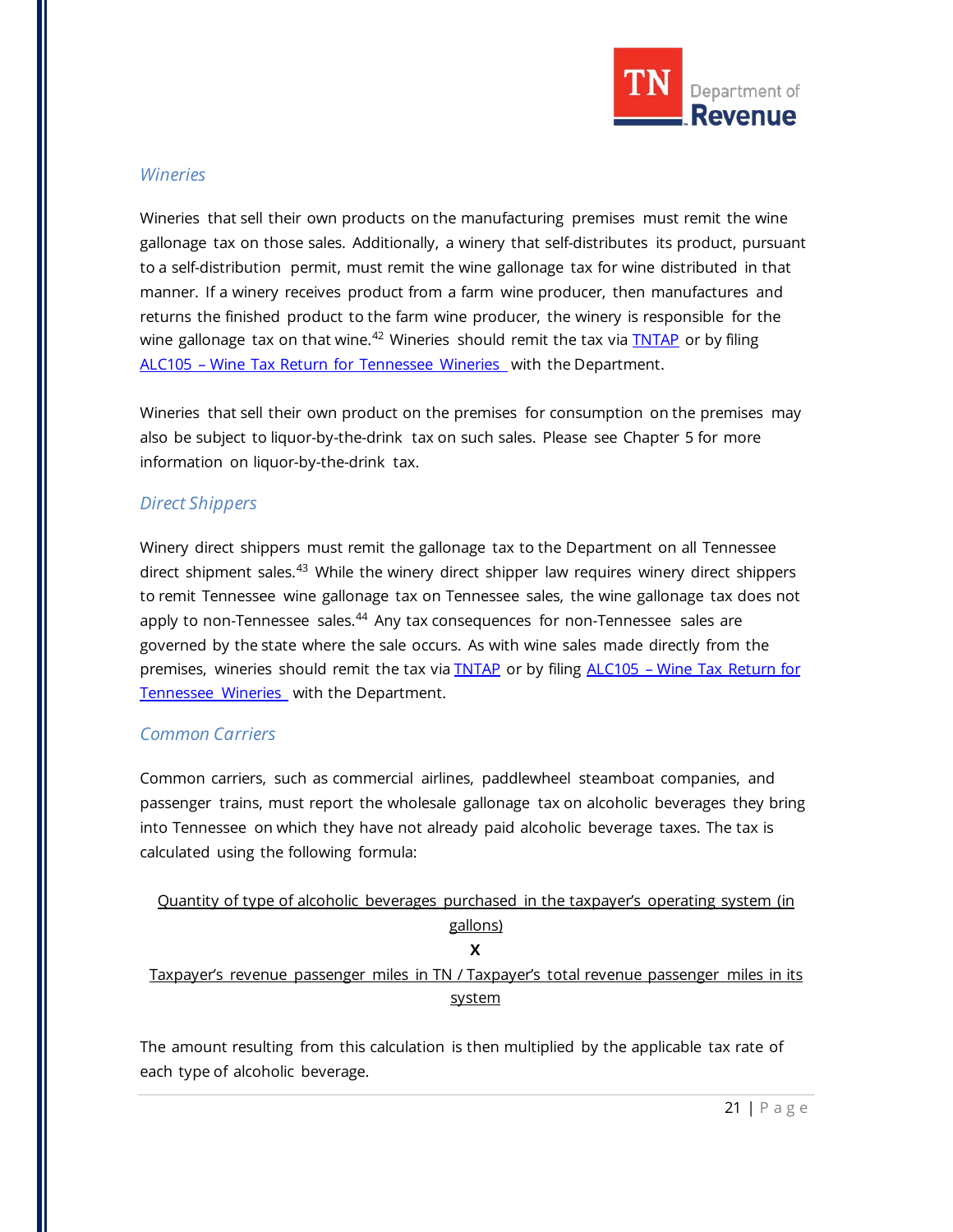

The taxpayer's revenue passenger miles in Tennessee should only include miles from trips that originate from or end in the state or trips that both originate from and end in the state.

#### *Armed Forces Import Licensees*

Members of the armed forces of the United States or members of a reserve of Tennessee national guard unit, who have been stationed outside the United States, may obtain a license from the ABC to ship back to Tennessee any wine purchased while residing outside the country. These individuals are responsible for paying the wholesale gallonage tax on any alcoholic beverages shipped into Tennessee.<sup>[45](#page-73-35)</sup>

# <span id="page-21-0"></span>**2. Exceptions**

The following sales of wine are not subject to the wholesale gallonage tax. Wholesalers must properly document each type of the following sales to claim an exemption on their gallonage tax return.

# *Exports Out of State and Non-Tennessee Sales*

Shipments of wine from Tennessee manufacturers to out-of-state licensees (i.e., persons holding both federal and state permits to sell alcoholic beverages) are exempt from the gallonage tax.<sup>[46](#page-73-36)</sup> Furthermore, non-Tennessee sales are also not subject to the Tennessee wine gallonage tax.<sup>[47](#page-73-37)</sup>

#### *Sacramental Wine*

Wine sold, distributed, or used solely as sacramental wine by a church or synagogue is exempt from the wholesale gallonage tax. To document exempt sales of sacramental wine, the wholesaler must have an authorized designee from the church or synagogue receiving the wine sign the sales invoices. That authorized designee's signature must also be on file with the Department.<sup>[48](#page-73-38)</sup>

# *Sales to Military Installations*

Sales of wine sold for consumption within the boundaries of a fort, base, camp, or post of the armed forces of the United States or to post exchanges, ship service stores, commissaries, or messes operated by the United States armed forces are not subject to the wholesale gallonage tax.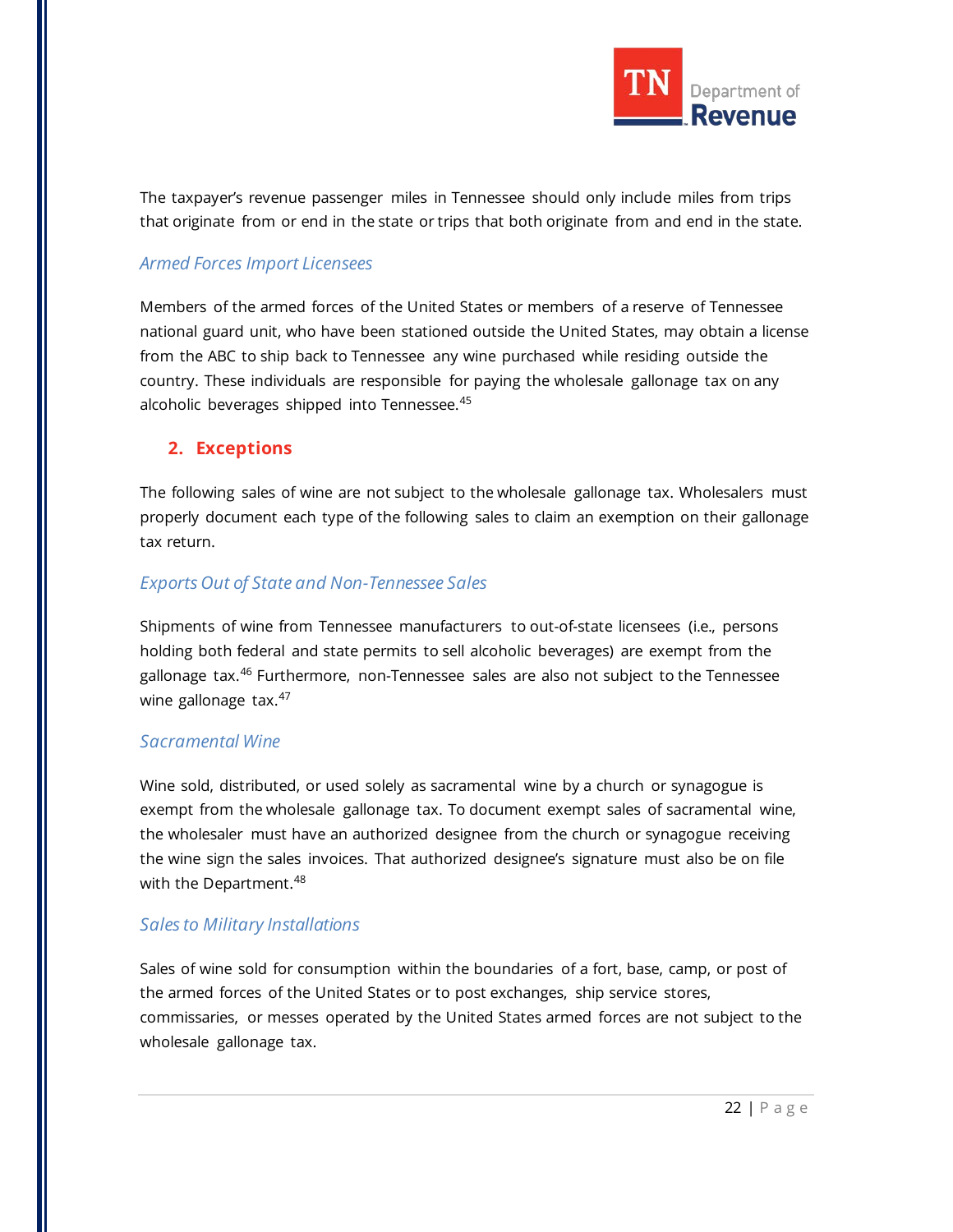

A wholesaler making sales to a military installation must apply for this credit with the Department. In support of the application, the wholesaler must submit a copy of the invoice, signed by a person having proper authority over the post exchange, ship service store, commissary, or mess, certifying that the wine was sold and delivered to the military entity for consumption within its boundaries.<sup>[49](#page-73-39)</sup> The signature on the invoice must match the one provided by the commanding officer of the military installation to the Department designating a person to sign invoices acknowledging the receipt of the products and a copy of this person's signature. The wholesaler must attach copies of all signed invoices to the monthly tax return.

#### *Sales to Other Wholesalers*

Sales from one wholesaler to another wholesaler are not subject to the wholesale gallonage tax. Both wholesalers involved in these transactions must maintain sales invoices documenting these sales.

# *Returns from Retailers*

If a wholesaler returns alcoholic beverages to manufacturers, those returns are not subject to the wholesale gallonage  $\text{tax}^{.50}$  $\text{tax}^{.50}$  $\text{tax}^{.50}$  To claim a credit for returns, the wholesaler must attach the following documentation to its gallonage tax return for the month in which the credit is claimed:

- **Exidence of authorization from the supplier for return or export of the specific** product.
- A copy of the bill of lading regarding the product shipped.
- An affidavit from the person receiving the returned or exported product indicating the product received and, for distilled spirits, the destruction of the identification stamps on those products.
- Documentary evidence from the supplier that credit has been afforded the wholesaler for the returned or exported products.

# *Damaged or Deteriorated Merchandise*

If any product is damaged or deteriorated at the wholesaler's warehouse, the wholesaler can obtain a credit for that product.<sup>[51](#page-73-0)</sup> The wholesaler must contact the Department to request a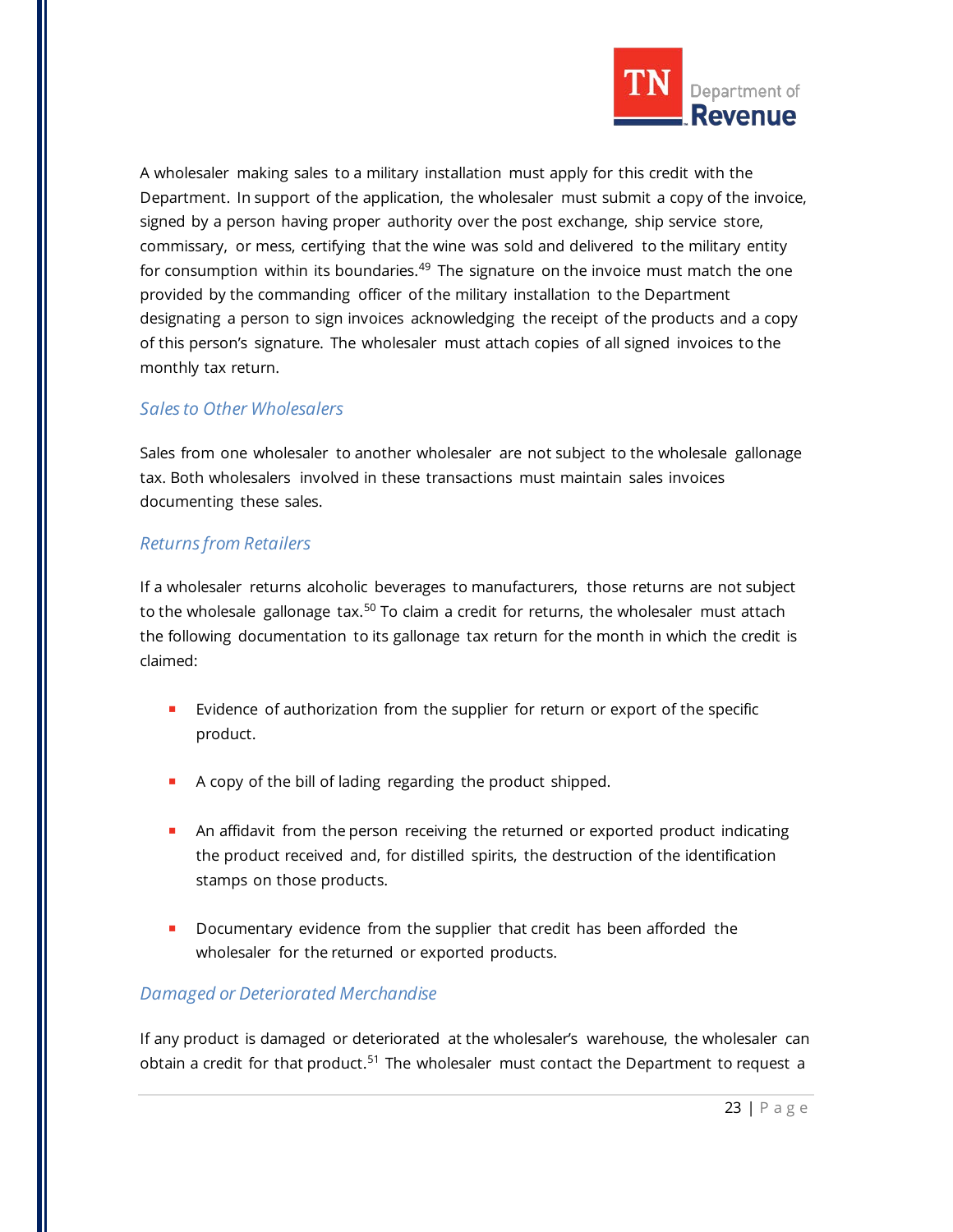

representative come observe the broken containers or outdated product. The Department's representative will physically inspect the product, ensuring that the manufacturer's seal and federal strip stamp are still intact, and complete an Alcohol Breakage Form verifying the product was destroyed.

#### *Loss by Fire or Act of Nature*

Wholesalers are not responsible for the wholesale gallonage tax on product that is lost due to an act of nature.<sup>[52](#page-73-41)</sup> To receive this exemption, the wholesaler must submit evidence that the loss occurred by fire or other act of nature before relief from tax liability may be granted.

# <span id="page-23-0"></span>**3. Payment of the Tax**

The wholesale gallonage tax is due monthly, by the  $15<sup>th</sup>$  day of the month based on the total taxable gallons distributed during the preceding month. Winery direct shippers, however, remit the tax on an annual basis, due January 15. The return should be filed electronically via [TNTAP](https://tntap.tn.gov/eservices/_/) or if a wholesaler, using ALC102 - [Wholesale Alcoholic Beverage Return](https://www.tn.gov/content/dam/tn/revenue/documents/forms/alcohol/alc102_2019.pdf) and if a winery using ALC105 – [Wine Tax Return for Tennessee Wineries.](https://www.tn.gov/content/dam/tn/revenue/documents/forms/alcohol/alc105_2021.pdf) 

# <span id="page-23-1"></span>**4. Bond Requirement**

Every licensed wholesaler in Tennessee must execute a bond securing payment of the tax. A person can satisfy the bond requirement by submitting a cash bond or a corporate surety bond.<sup>[53](#page-73-1)</sup> This information be submitted online via **TNTAP** or submitted to the Department using the Department's [Tax Bond](https://www.tn.gov/content/dam/tn/revenue/documents/forms/alcohol/alchbevbond.pdf) form.

A wholesaler that is beginning business must file an initial bond of \$75,000 for a four-month period. At the end of the four-month period, the Department will adjust the bond amount to not less than 110% of the average tax liability for the initial four months for the remainder of the 12-month period or until the following July 1, whichever occurs first. In all subsequent years, the amount of the bond will not be less than 110% of the wholesaler's average monthly tax liability for the preceding 12-month period.

Any wholesaler that has been in continuous operation for three consecutive years and has timely paid the gallonage tax for the most recent 12 months, will not be required to maintain a bond.

If, on July 1 following beginning of business, the wholesaler has been in business for less than twelve full months, the wholesaler will determine the amount of the renewal bond for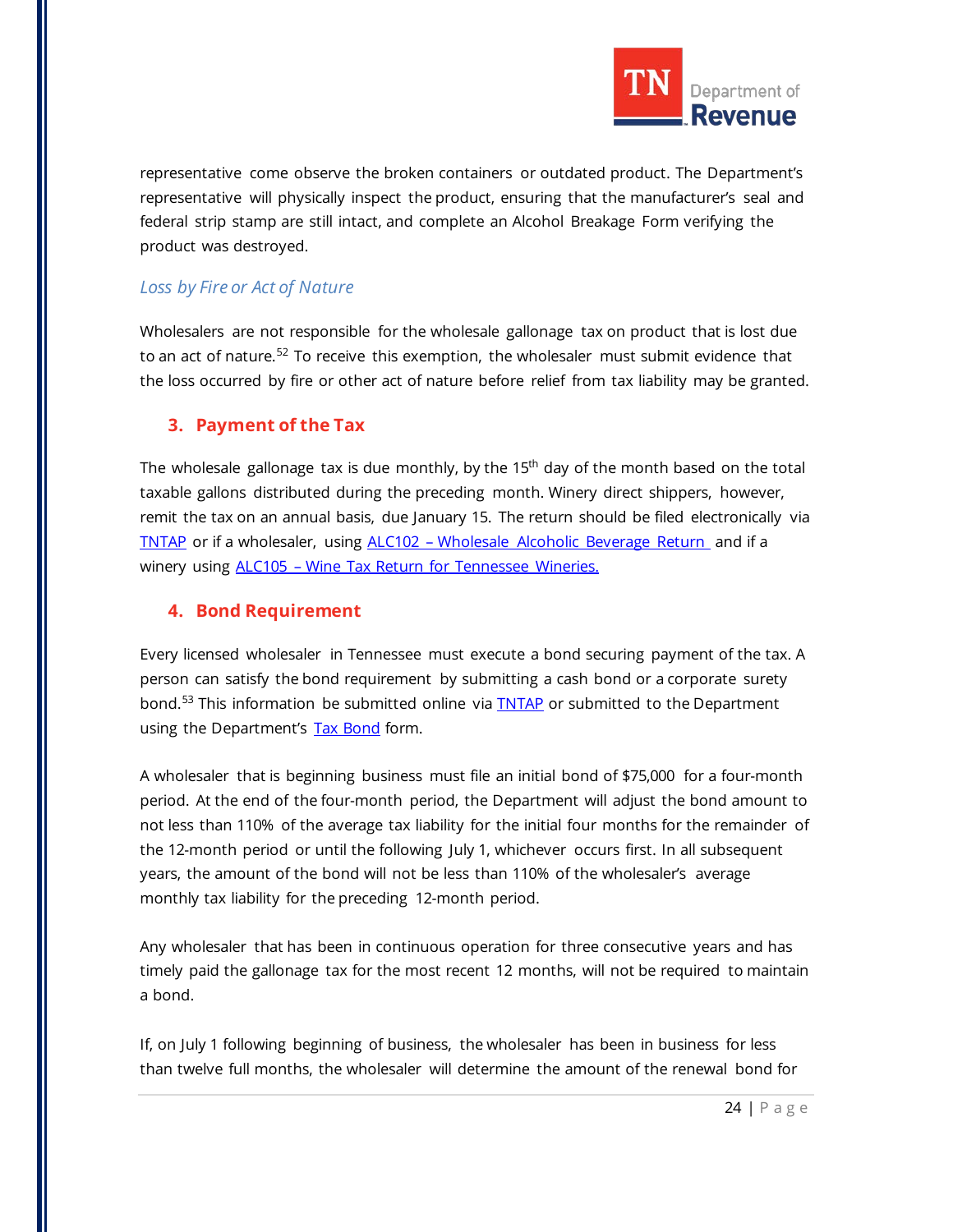

the ensuing year by dividing the total tax liability incurred during the period from the business's opening until July 1 by the number of months engaged in business to arrive at the monthly average tax liability. This monthly average will then be multiplied by 110% to arrive at the amount of bond the wholesaler is required to post for the ensuing year.

# <span id="page-24-0"></span>**5. Records & Reporting Requirements**

#### *Records*

Each wholesaler, distiller, or manufacturer required to pay the wholesale gallonage tax must keep accurate and complete books and records, accounts, and other documents as may be deemed necessary by the Commissioner for at least three years. Such records include detailed reports of inventories, purchases, and sales.

#### *Distillery Information Report*

The Department is required to allocate a portion of the gallonage tax to each county where a licensed distillery is located.<sup>[54](#page-73-2)</sup> For the Department to make this allocation, distilleries are required to report, monthly, the number of gallons of product sold to wholesalers. Distilleries should file these reports in [TNTAP.](https://tntap.tn.gov/eservices/_/)

# *Direct Shipper Delivery Report*

Every common carrier, other than a rail carrier, that contracts with a direct shipper to deliver wine, beer, or other alcoholic beverages into Tennessee must file a monthly report of those shipments by the 25<sup>th</sup> day of each month.<sup>[55](#page-73-3)</sup> Although Tennessee law authorizes the direct shipment of wine only, common carriers must report all known deliveries of wine, beer, or other alcoholic beverages, regardless of whether the direct shipper making the sale is properly licensed. All reports may be available to the public under the open records law. Common carriers should file these reports online in **TNTAP**. If a common carrier amends a previously filed report, the amended report will completely replace the previously filed report. Thus, the carrier must include complete information for the entire period, including the previously filed information plus the corrections or additions.

**Common carriers are required to include all shipments on behalf of winery direct shippers and fulfillment centers in their monthly reports submitted to the Department.**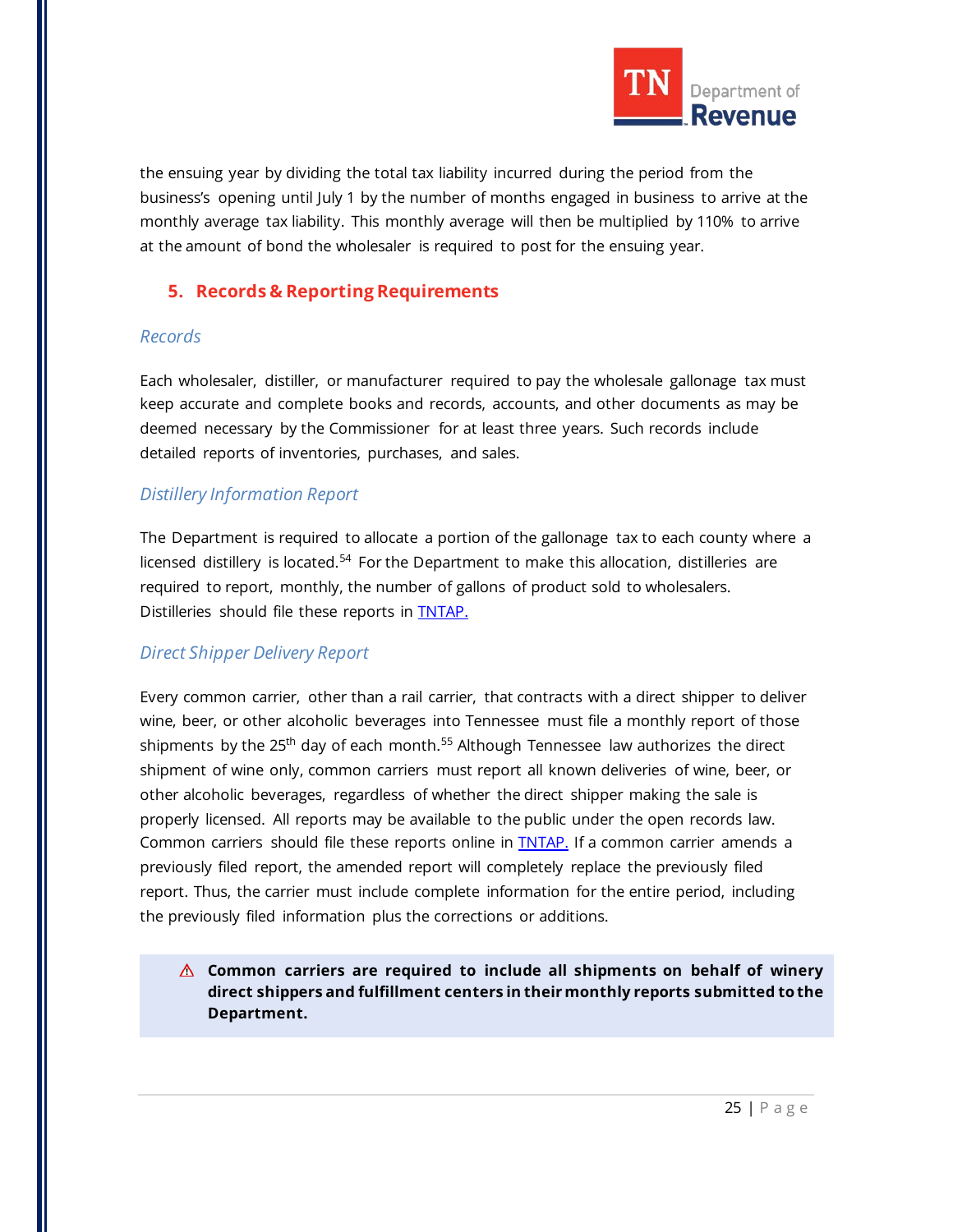

# <span id="page-25-0"></span>**Exceptions to the Three-Tiered System for Wineries**

As mentioned in Chapter 1, Tennessee has a three-tiered system for distributing wine. However, there are some exceptions to this distribution structure.

#### <span id="page-25-1"></span>**1. Winery License**

A winery license allows the license holder to manufacture and bottle wine, as well as engage in the following methods of distribution:

- Serve wine without charge as complimentary samples for tasting at the winery;
- Sell wine at retail in sealed containers at the winery, but not for consumption in bonded areas;
- Donate wine to nonprofit organizations without charge; and
- **Exchange wine in bulk to other wineries.**<sup>[56](#page-73-4)</sup>

A winery can self-distribute its wine within 100 miles of the winery to licensed, on premise establishments if:

- **If Its total annual wine production is 50,000 gallons or less; and**
- It does not have a wholesale distribution contract that includes a county within 100 miles of the licensed winery where the wine was manufactured or bottled.

As stated above, when a winery self-distributes or otherwise sells its wine without the use of a wholesaler, the winery is responsible for the wine gallonage tax.

There are limitations on these methods of distribution, which are regulated by the ABC. For more information about winery licenses, please visit [https://www.tn.gov/abc.](https://www.tn.gov/abc)

# <span id="page-25-2"></span>**2. Farm Wine Permit Holders**

A Tennessee farm wine permit holder is authorized to grow produce that is shipped to a winery and manufactured into a wine product, and then self-distribute that wine product, provided: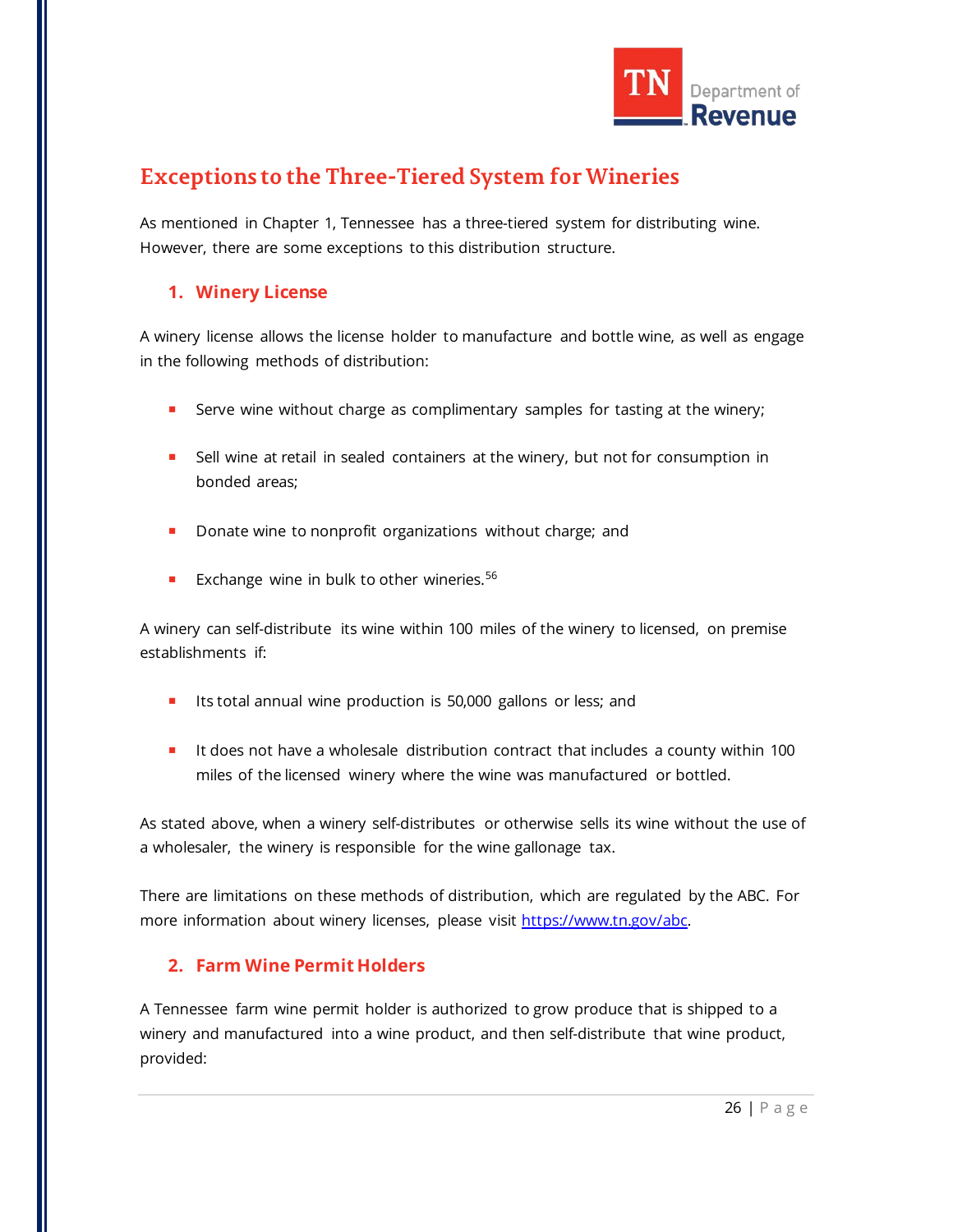

- **Its total annual wine production is 50,000 gallons or less; and**
- It does not have a wholesale distribution contract that includes a county within 100 miles of the licensed winery where the wine was manufactured or bottled.

# <span id="page-26-0"></span>**3. Satellite Facility**

A licensed winery or farm wine permit holder may obtain a satellite permit from the ABC to operate a satellite facility where it serves samples, with or without charge, and sell wine for consumption either on or off the permitted premises. A "satellite facility" is "any facility or location other than the primary business location of a winery or farm wine producer."<sup>[57](#page-73-5)</sup>

Wineries and farm wine permit holders that produce more than 50,000 gallons of wine per year must supply their satellite facilities with wine obtained from a wholesaler.<sup>[58](#page-73-6)</sup> Wineries and farm wine producers that produce 50,000 gallons or less per year are not required to obtain wine provided at their satellite facilities from a wholesaler.<sup>[59](#page-73-7)</sup>

Sales made at satellite locations sold for consumption on the premises are subject to the same tax as wine sold for consumption on the premises at the winery or on the premises of the farm wine producer.<sup>[60](#page-73-8)</sup>

# <span id="page-26-1"></span>**4. Wine Direct Shippers**

Certain entities, including manufacturers of wine, are eligible to obtain a direct shipper license from the ABC. A direct shipper's license allows the licensee to ship wine by common carrier directly to Tennessee consumers, without having to obtain the wine from a wholesaler.<sup>[61](#page-73-9)</sup>

Winery direct shippers may ship no more than nine liters of wine to any individual during any calendar month. In addition, the winery direct shipper may not ship more than 27 liters of wine to any individual in any calendar year. However, a winery direct shipper that produces or manufactures less than 270,000 liters of wine per calendar year may ship up to 54 liters of wine to an individual per calendar year.<sup>[62](#page-73-10)</sup>

Winery direct shippers may only ship wine sold under a brand name owned or licensed to the winery, produced by the winery, produced exclusively for the winery under an existing contract, or produced and bottled exclusively for the winery.<sup>[63](#page-73-11)</sup> Fulfillment houses must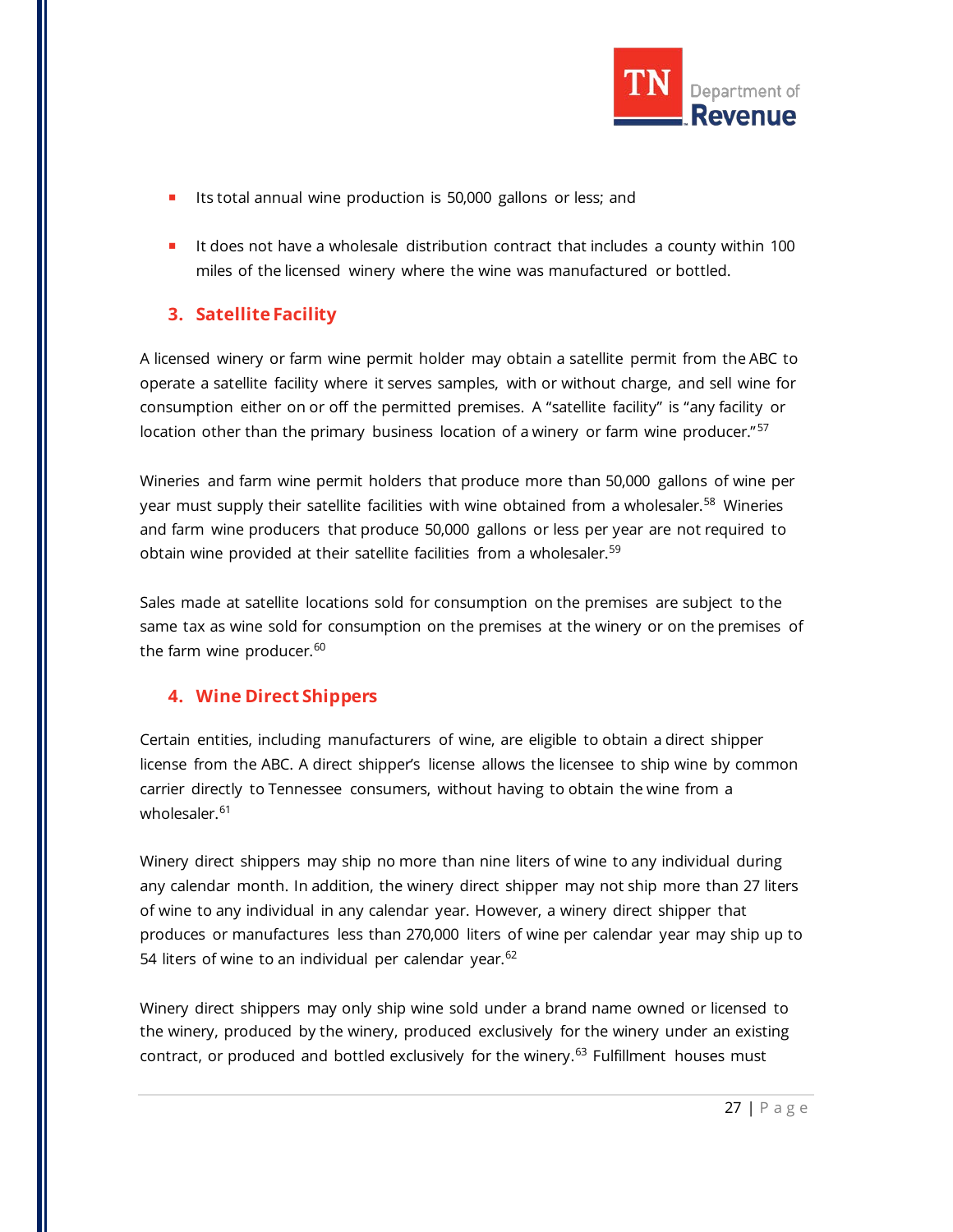

obtain a license from the ABC to assist wineries in making direct shipments of wine to consumers and fulfillment centers must report quarterly to the ABC about their shipments.

For more information about direct shipper and fulfillment house licenses, please visit [https://www.tn.gov/abc.](https://www.tn.gov/abc)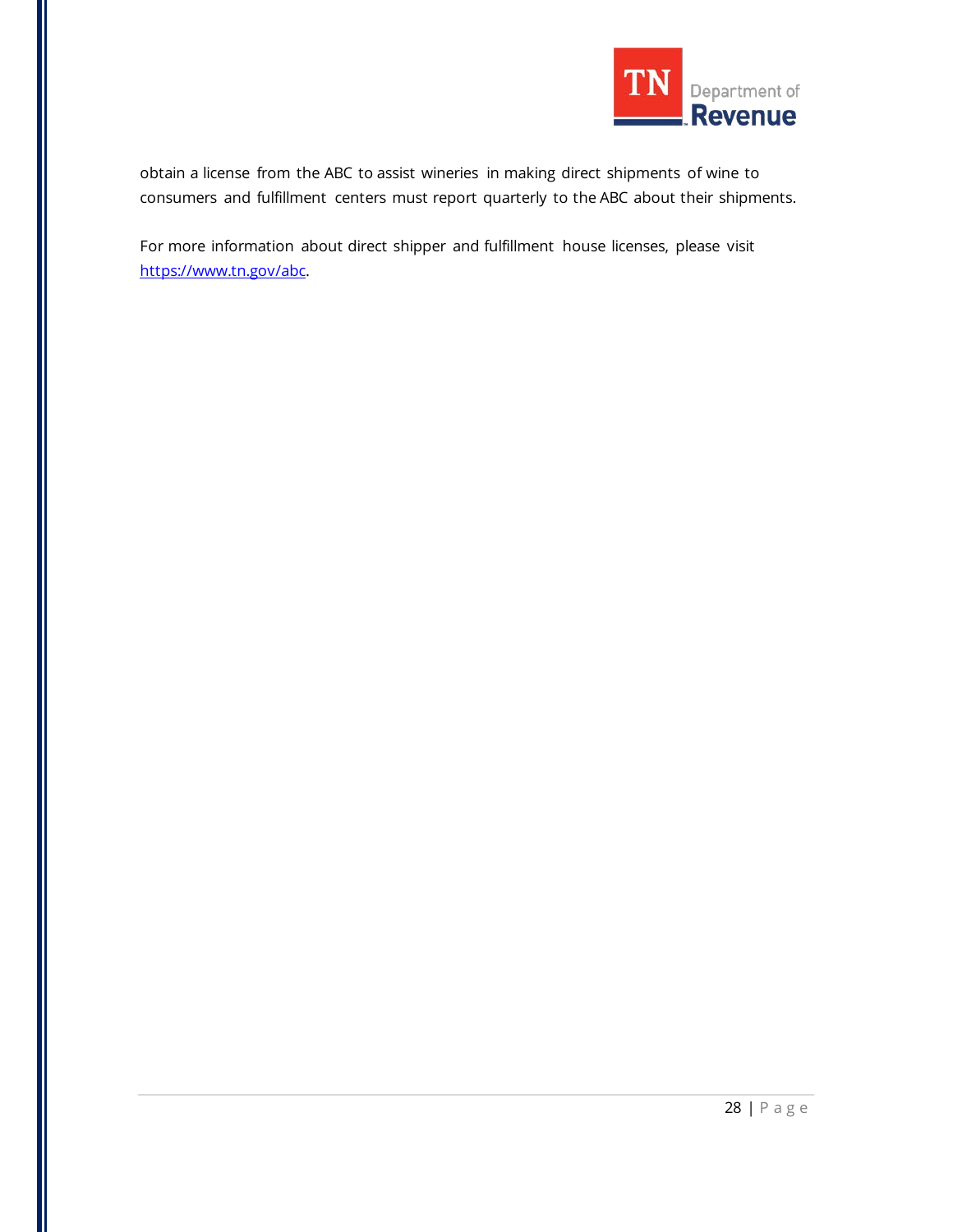

# <span id="page-28-0"></span>**Chapter 4: Beer Taxes**

Beer taxes consist of a local privilege tax, a beer barrelage tax, and a wholesale beer tax. Each of these taxes is discussed in detail throughout this chapter. However, it is first important to know the relevant definitions and registration/permitting requirements.

# <span id="page-28-1"></span>**"Beer" Defined**

"Beer" is defined as beer, ale, other malt beverages, or any other beverages having an alcohol content of not more than 8% by weight, except wine as defined in Tenn. Code Ann. § 57-3-101(20).<sup>[64](#page-73-12)</sup> No more than 49% of the alcohol content of beer may be derived from the addition of flavors and other non-beverage ingredients containing alcohol.

Beer products with an alcohol content of more than 8% by weight are classified as alcoholic beverages (i.e., high alcohol content beer). *High alcohol content beer is subject to the alcoholic beverage taxes in Chapter 2, rather than the beer taxes explained in this chapter.*

**Although the beer tax statutes refer to alcohol content by weight (ABW), the industry measures alcohol content by volume (ABV). To convert from ABV to ABW use this formula: ABV x .8 = ABW.**

# <span id="page-28-2"></span>**Manufacturer and Wholesale Distributor Registration**

Every person in Tennessee who engages in the manufacture or wholesale distribution of beer is required to register with the Department *and* obtain a permit from the county or city where the business is located.

# <span id="page-28-3"></span>**1. State Registration**

The state registration fee is \$20 for wholesalers and \$40 for manufacturers. Entities must renew their registrations annually, by January 1. Entities may register electronically using the Department's **TNTAP** website. The Department issues a certificate of registration that the registered entity must post at its usual place of business. The manufacturer or wholesaler must receive and post the certificate of registration before it begins business.

The Department only issues beer manufacturer and wholesaler registrations on an annual basis. The Department will not issue these registrations on a short-term or partial year basis,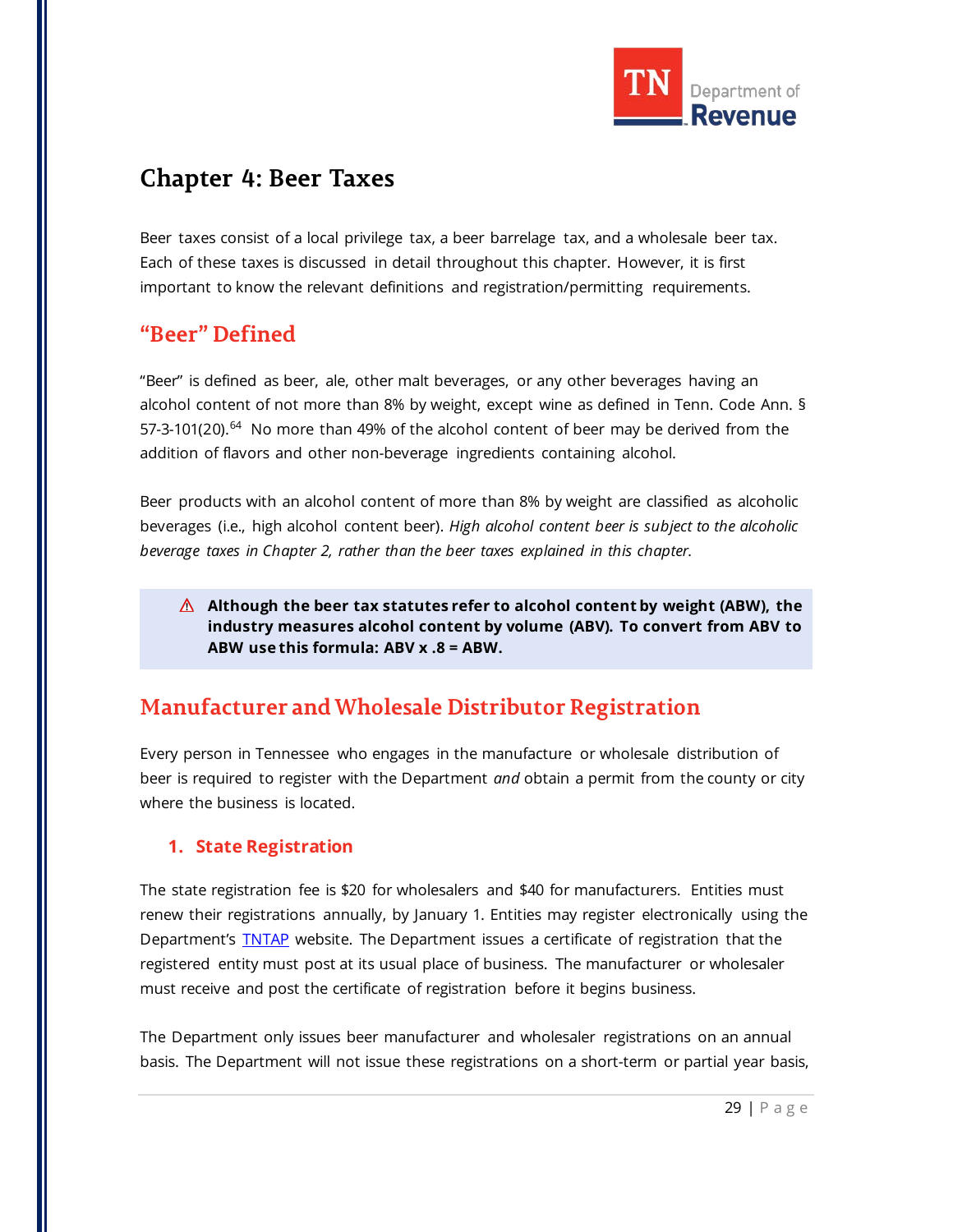

even if a beer manufacturer or wholesaler plans on doing business in Tennessee for less than one year.

The Department will impose a mandatory penalty against new registrants who fail to register within 20 days of beginning business and against registrants who fail to renew by January 20 each year. The penalty is \$5 per month for each month or fractional part of a month but cannot exceed the total amount of the applicable annual registration fee.

The Department may impose an additional penalty against entities that know a certificate of registration is required but who engage in business without obtaining the certificate, and entities that continue operating on a revoked or suspended certificate. The penalty amount is discretionary but cannot exceed \$100 per day.

# <span id="page-29-0"></span>**2. Local Permit**

In addition to registering with the Department, businesses engaged in the sale, distribution, manufacture, or storage of beer must obtain a permit from the county or city where the business is located.<sup>[65](#page-73-13)</sup> Beer wholesalers are required to obtain a permit from the county or city where they operate a warehouse. The beer permit application fee, regardless of jurisdiction, is \$250.[66](#page-73-14)

The permit is valid $67$ :

- **•** Only for the owner to whom the permit is issued. A permit cannot be transferred to another owner. If the owner is a corporation, a change in ownership will occur when control of at least 50% of the stock of the corporation is transferred to a new owner.
- **•** Only for a single location, except where an owner operates two or more restaurants or other businesses within the same building. That owner may, in the owner's discretion, operate some or all these businesses under the same permit. The permit cannot be transferred to another location. A permit is valid for all decks, patios, and other outdoor serving areas that are contiguous to the exterior of the building in which the business is located and that are operated by the business.
- **•** Only for a business operating under the name identified in the permit application.

Within 10 days of being issued a permit, the permitee must file a copy of a valid sales and use tax resale certificate with the county or city issuing the permit and with each person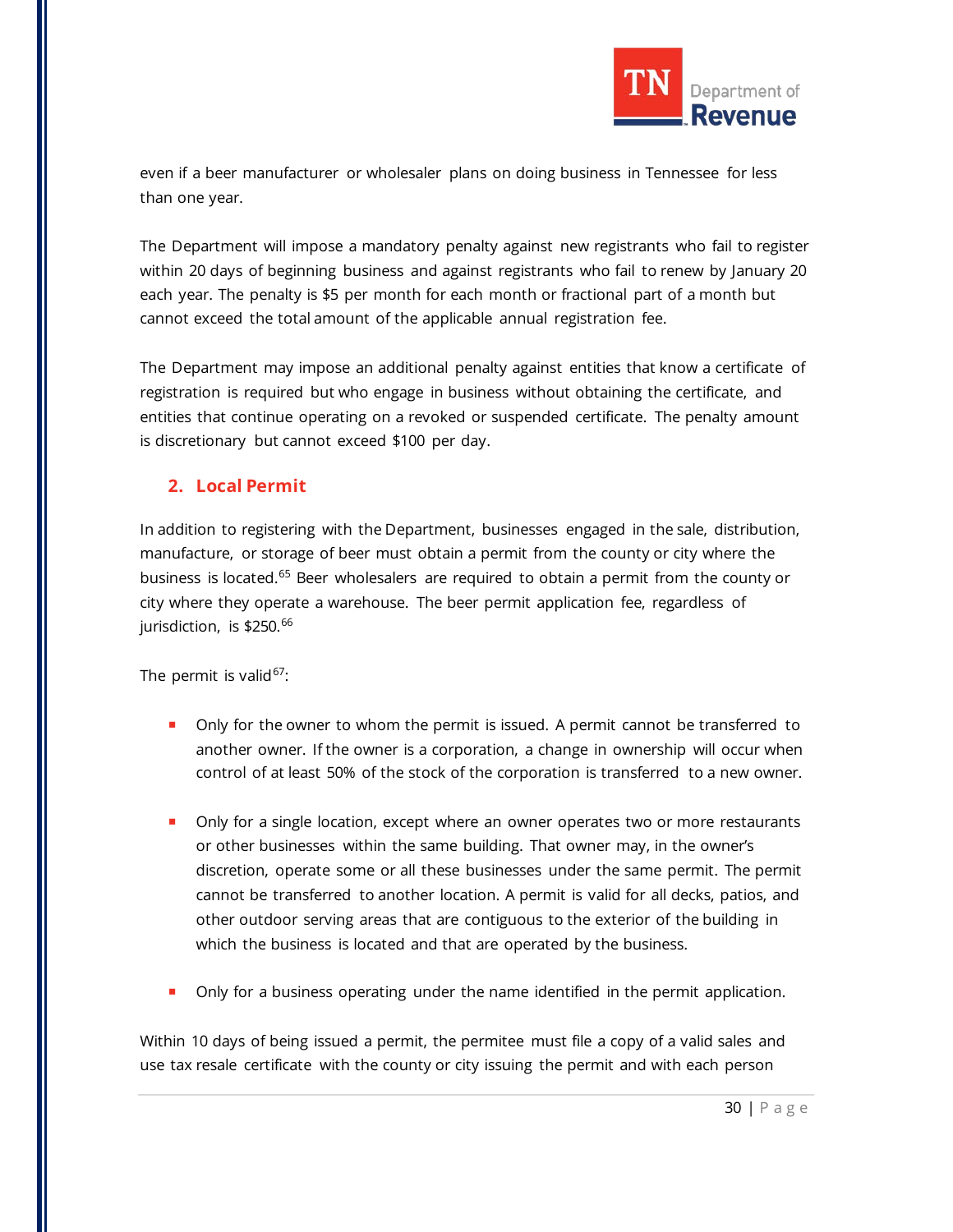

from whom the person buys beer. $^{68}$  $^{68}$  $^{68}$  The permitee must maintain a valid resale certificate throughout business operation. The Department issues the resale certificate when a business registers for sales and use tax with the Department.

A permit expires on termination of the business subject to the permit, change in ownership, relocation of the business, or change of the name of the business. A permit holder must return a permit to the county or city that issued it within 15 days of such termination or change in business.<sup>[69](#page-73-17)</sup> Any person engaged in the sale, distribution, or manufacture of beer without a permit commits a Class A misdemeanor.

For more information about local permitting, contact your local beer board. A list of local beer boards and contact information is available on the Department's website [HERE.](https://www.tn.gov/content/tn/revenue/taxes/beer-taxes/registration-and-licensing/beer-board.html)

# <span id="page-30-0"></span>**Local Privilege Tax**

A local privilege tax of \$100 is imposed on the business of selling, distributing, storing, or manufacturing beer in the state. Any entity engaged in these activities must remit the tax to the county or city in which it is located by January 1 each year. The tax is remitted to the county clerk for businesses located in the county outside the incorporated limits of any city or town, and to the official identified by the city or town for businesses located within the incorporated limits of the city or town.<sup>[70](#page-73-18)</sup>

For more information about the local privilege tax, contact your local beer board. A list of local beer boards and contact information is available on the Department's website **HERE**.

# <span id="page-30-1"></span>**Beer Barrelage Tax**

Every person in this state that is manufacturing, storing, selling, importing, or distributing beer or other beverages of not more than 8% alcohol content by weight as described in Chapter 5, Title 57 of the Tennessee Code, is subject to the beer barrelage tax. The barrelage tax is **\$4.29 per 31-gallon barrel** stored, sold, imported, or distributed by gift or sale, or manufactured in Tennessee. $^{71}$  $^{71}$  $^{71}$  This tax is levied in addition to all other taxes and is solely a state tax that may not be levied by any county, municipality, or taxing district. The tax is prorated for barrels containing more or less than 31 gallons of beer.<sup>[72](#page-73-20)</sup>

This tax is remitted to the Department monthly, on or before the  $20<sup>th</sup>$  day of the month in which it accrues.<sup>[73](#page-73-21)</sup> This tax should be remitted electronically through  $\overline{\text{INTAP}}$  or by submitting Form BER108 - [Beer Barrelage Tax Return](https://www.tn.gov/content/dam/tn/revenue/documents/forms/beer/ber108_2019.pdf) to the Department.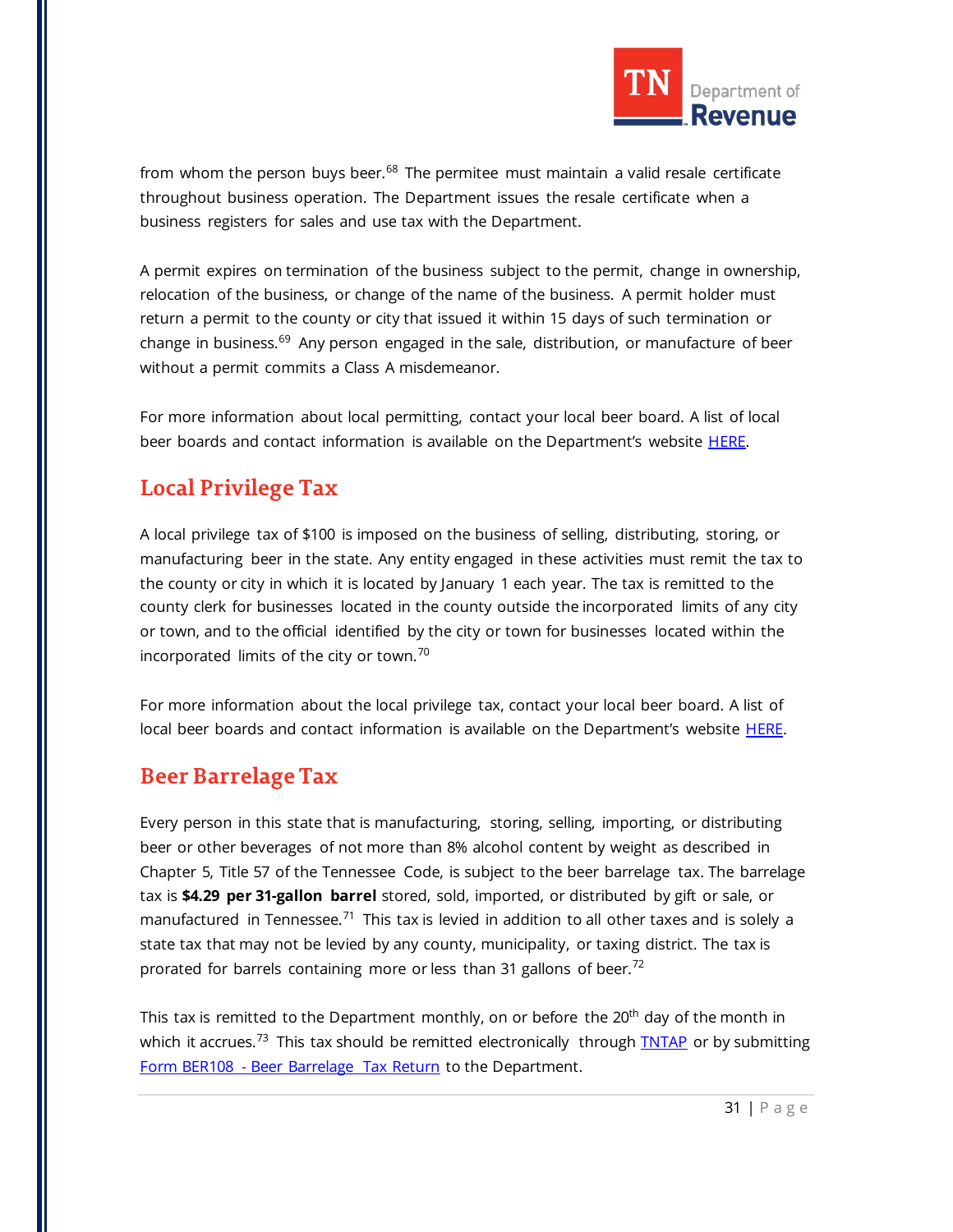

# <span id="page-31-0"></span>**1. Who Pays the Tax**

When a manufacturer distributes its beer through a Tennessee wholesaler, the wholesaler is responsible for paying the barrelage tax.<sup>[74](#page-73-22)</sup> However, a beer manufacturer is responsible for the barrelage tax when $75$ :

- It operates as a retailer and sells its beer to other retailers within the same county, or
- It operates as a retailer or holds a license as a restaurant, limited-service restaurant, or hotel.

#### <span id="page-31-1"></span>**2. Exceptions**

The following sales are exempt from the barrelage tax and are separately reported on the barrelage tax return:

- Beer manufactured in Tennessee and exported for sale, distribution, or gift.<sup>[76](#page-73-24)</sup>
- Beer dispensed gratuitously and consumed on the manufacturing premises.<sup>[77](#page-73-25)</sup>
- Beer sold for consumption within the geographical boundaries of a fort, base, camp, or post of the armed forces of the United States, post exchanges, ship service store, commissaries, and messes operated by the United States armed forces.<sup>[78](#page-73-26)</sup>

Manufacturers and wholesalers that make an exempt sale to an armed forces installation must maintain copies of all invoices supporting the amounts claimed, signed by the military officer in charge of the armed forces facilities to which sales were made.

# <span id="page-31-2"></span>**3. Bond Requirement**

All persons responsible for remitting the beer barrelage tax must execute a bond securing payment of the tax. A person can satisfy the bond requirement by submitting either a corporate surety bond or by depositing collateral in the form of a certificate of deposit with a face value equal to the amount of the bond.<sup>[79](#page-73-27)</sup> Bond information may be submitted using the Department's TNTAP website or by submitting the [Tax Bond form t](https://www.tn.gov/content/dam/tn/revenue/documents/forms/alcohol/alchbevbond.pdf)o the Department.

An initial bond of \$20,000 is required to secure the proper payment of taxes during the taxpayer's initial 12-month license period. $80$  After the Department has received monthly returns that cover the initial three full months of the taxpayer's operation, the taxpayer may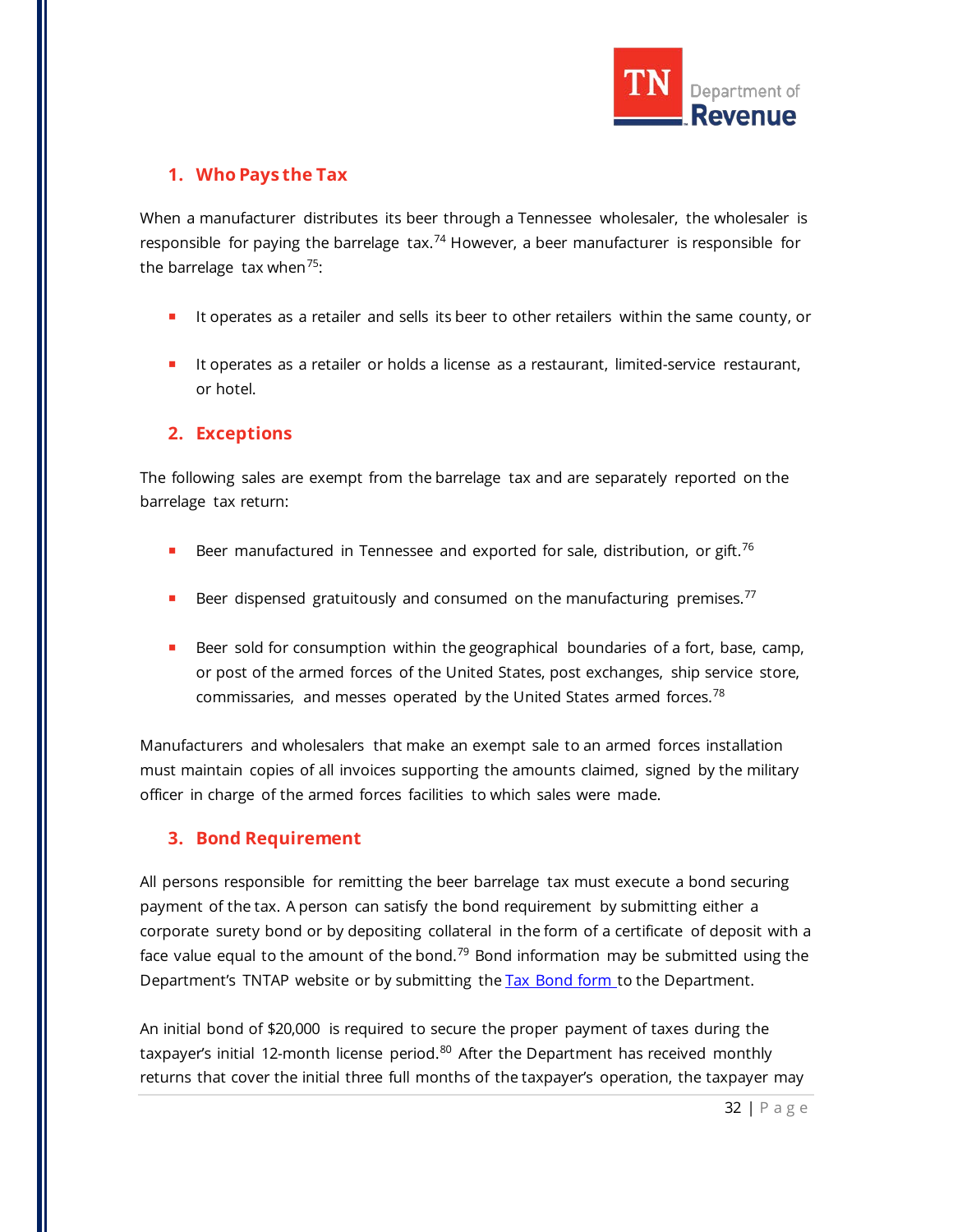

submit a written request to reduce the bond to an amount equal to no less than twice the amount of the taxpayer's average monthly tax liability over the three preceding months. If, at any time after the initial three months of operation, the Commissioner determines the taxpayer's average monthly tax liability to be greater than \$20,000, the taxpayer will be required to file a rider to increase the bond amount to two times the taxpayer's average monthly tax liability.

If a taxpayer has been in continuous operation for three consecutive years and has timely paid the beer barrelage tax for the preceding six months, the taxpayer will no longer be required to maintain a bond. Any taxpayer that is exempt from the bonding requirement who subsequently fails to timely pay the beer barrelage tax, upon that failure will again be required to execute and maintain a bond.

When a taxpayer is delinquent in paying the tax, the Commissioner may send written notice and demand for payment, by registered mail with return receipt requested, to the surety or sureties on the bond at the last known address. If the tax, interest, and penalties due are not paid within 10 days after the notice is mailed, the Commissioner may cancel the taxpayer's registration and pursue collection of the delinquent tax. The Commissioner is authorized to issue a distress warrant for the collection of all delinquent state privilege taxes due under this chapter, with interest and penalty in the sum of 10%.

#### <span id="page-32-0"></span>**4. Records Requirements**

Every person subject to the beer barrelage tax must keep invoices, bills of sale, and other business records for at least two years. Retailers to whom beer is sold must keep duplicate bills of sale for at least two years as well. $81$  The Commissioner or authorized agents, representatives, or employees will be allowed to inspect all articles, containers, packages, invoices, books, papers, and memoranda as may be necessary to ascertain whether the barrelage tax has been paid in full.

**Businesses that are subject to both the beer barrelage tax and sales and use tax should be aware that although the records requirement for beer barrelage tax records is 2 years, the records retention requirement for sales and use tax is 3 years.**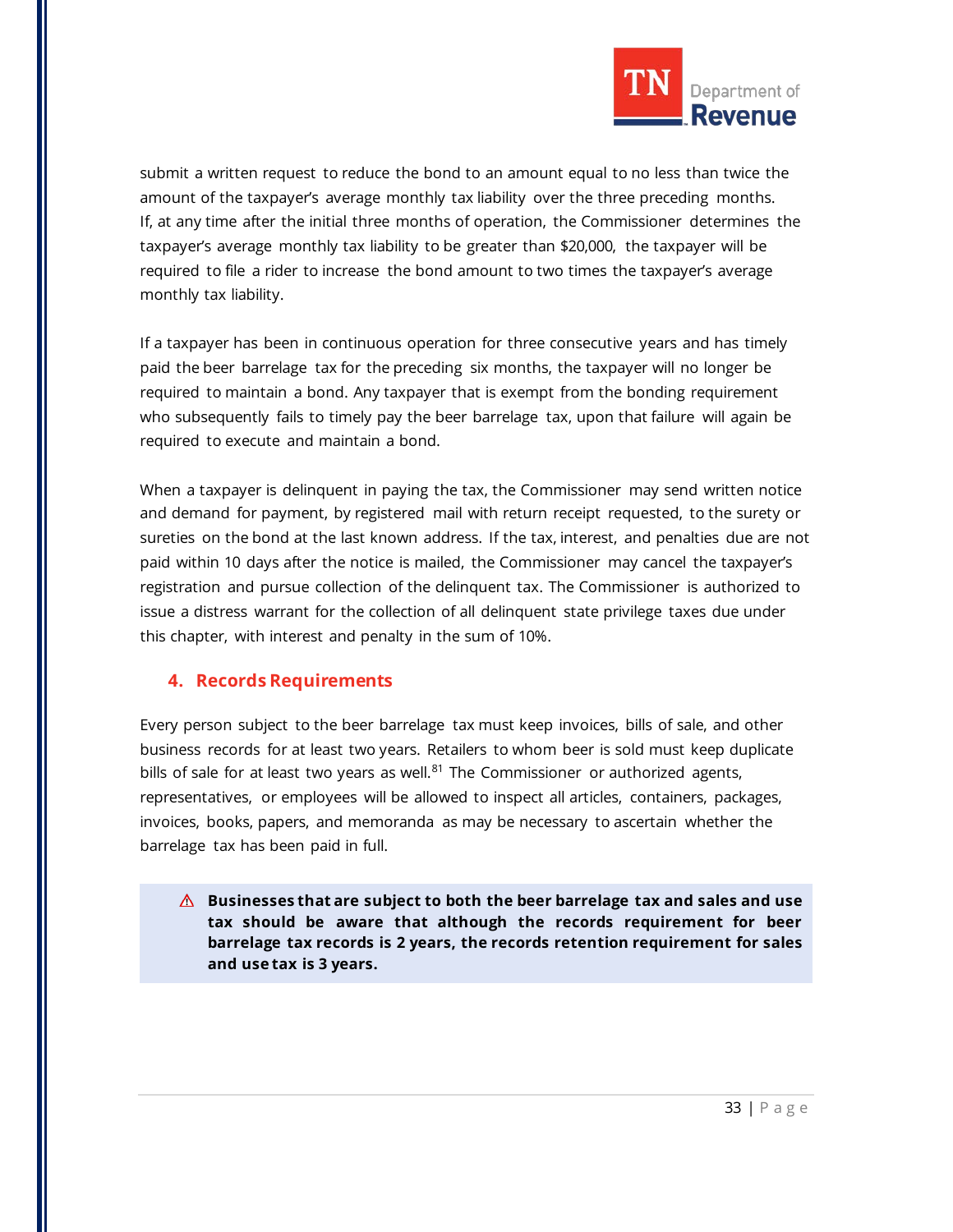

# <span id="page-33-0"></span>**Wholesale Beer Tax**

The wholesale beer tax is imposed on every sale of beer by a wholesaler to any person other than another wholesaler. The tax is **\$35.60 per 31-gallon barrel**. The tax upon barrels containing more or less than 31 gallons is prorated.<sup>[82](#page-73-29)</sup> This tax is remitted monthly by the 20<sup>th</sup> day of the month, based on wholesale sales in the preceding month.<sup>[83](#page-73-30)</sup> The wholesaler remits the tax to multiple entities in the following amounts:

- \$34.51 per barrel is *remitted to the county or municipality in which the retailer's place of business is located*.
- 92¢ per barrel is *retained by the taxpayer* to defray the cost of remitting the tax.
- **17¢ per barrel is** *remitted to the Department* via **TNTAP** or by submitting **Form BER107** - [Wholesale Beer Tax Return.](https://www.tn.gov/content/dam/tn/revenue/documents/forms/beer/ber107_2019.pdf)

When a wholesaler makes sales at its place of business, the \$34.51 portion of the tax is paid to the county or city in which the wholesaler's place of business is located.

# <span id="page-33-1"></span>**1. Who Pays the Tax**

Generally, the wholesale distributor is responsible for remitting the wholesale beer tax. However, beer manufacturers operating as retailers are responsible for remitting the wholesale beer tax on sales of beer they make to off-site retailers.<sup>[84](#page-73-31)</sup>

# <span id="page-33-2"></span>**2. Exempt Sales**

The following sales are exempt from the wholesale beer tax:

- **Beer sold to any post exchange, ship service store, commissary, open mess, officers'** club, N.C.O. club, or other organization recognized by and located on any fort, base, camp, or post of the armed forces of the United States.<sup>[85](#page-73-32)</sup>
- Beer that is shipped outside Tennessee in the same month in which it was purchased.<sup>[86](#page-73-33)</sup>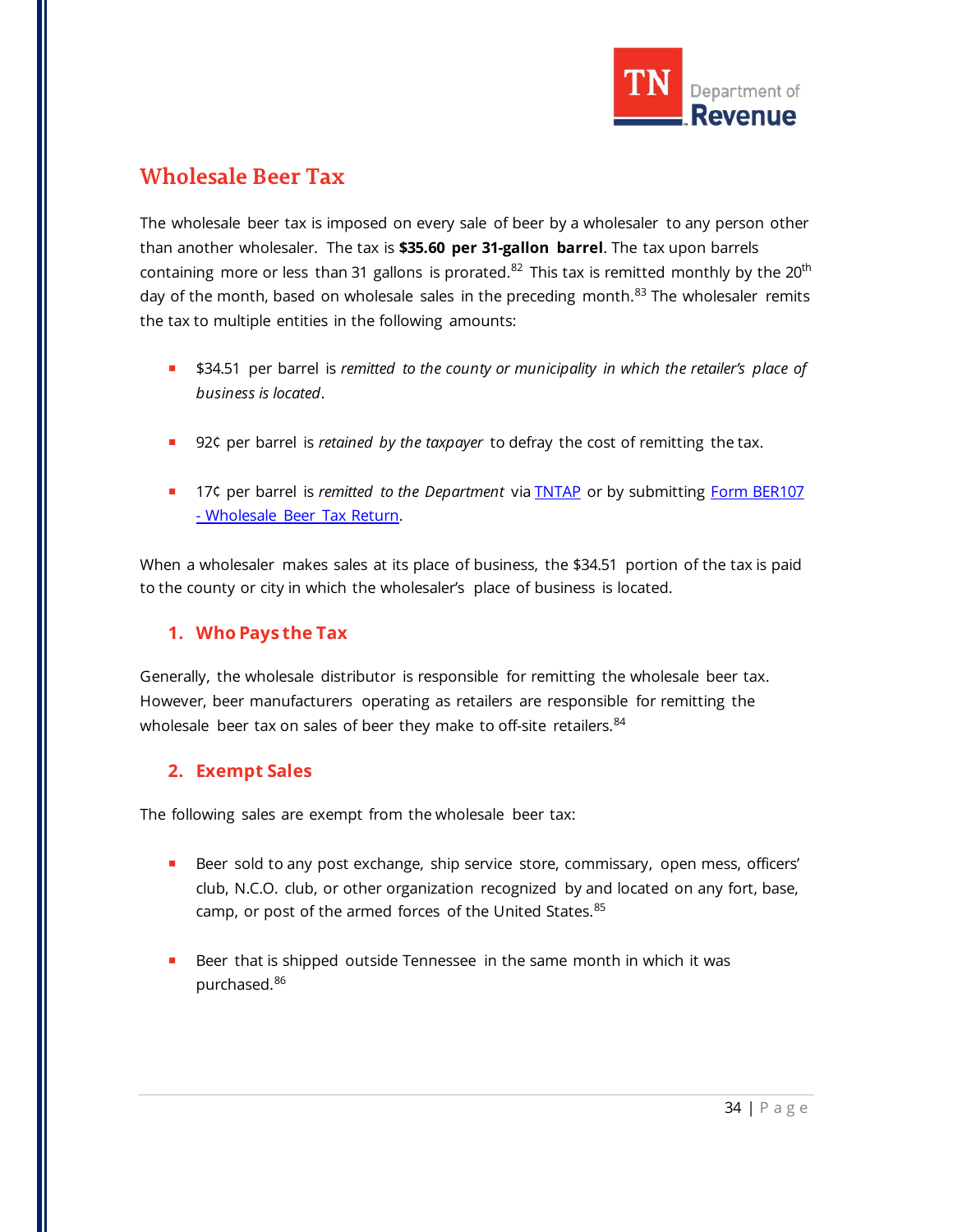

**Beer that is damaged, lost, stolen, destroyed, or becomes unsalable while in transit,** either by common carrier or the wholesaler's own transport equipment, prior to being stored in the wholesaler's warehouse.<sup>[87](#page-73-34)</sup>

To claim the exemption for sales to armed forces installations, the manufacturer or wholesaler must maintain copies of all invoices supporting the amounts claimed, signed by the military officers in charge of the armed forces facilities to which sales were made.

#### <span id="page-34-0"></span>**3. Adjustment for Damaged Containers**

The wholesale beer tax is not due on beer that is damaged, broken, or destroyed from the time the beer leaves the brewery until it is delivered to the retailer. The wholesaler can claim an adjustment for damaged beer whether the damage is discovered upon arrival at the wholesaler's warehouse or after being stored at the warehouse, so long as the damage or unsalable condition occurred prior to arriving at the warehouse.<sup>[88](#page-73-35)</sup> A deduction from receipts and purchases is available to wholesalers for all beer damaged or destroyed while in transit, either by common carrier or the wholesaler's own transport equipment.

A wholesaler cannot make an adjustment for damaged containers that exceeds 0.5% of its total monthly purchases, except in cases of fire, storms, acts of God, or unavoidable accidents. To claim an adjustment of more than 0.5%, the wholesaler must submit sworn statements from two witnesses substantiating the claim. The Department may disapprove any such claims.<sup>[89](#page-73-36)</sup>

Wholesalers cannot make an adjustment or refund for damage, breakage, or shortage after the beer is delivered to the retailer. If, however, a wholesaler determines that beer sold to a retailer does not conform to quality control standards, it may provide replacement beer if the tax paid on the replacement beer is equal to the tax credit received on the beer being returned by the retailer.<sup>[90](#page-73-37)</sup>

#### <span id="page-34-1"></span>**4. Destruction of Beer**

Beer of not more than eight percent (8%) by weight held by a licensed brewery, wholesaler or distributor in inventory, or in transit within Tennessee that becomes unsalable for any reason, or is damaged, and which is to be destroyed must be destroyed under the supervision of the Commissioner of Revenue or his authorized representative.<sup>[91](#page-73-38)</sup> Any person having beer to be destroyed must retain this beer in his possession until a minimum of fifty 24/12 oz. cases of beer, or its equivalent, has been accumulated and submit a list of such beverages stating the quantity, size of container and package and the reason for the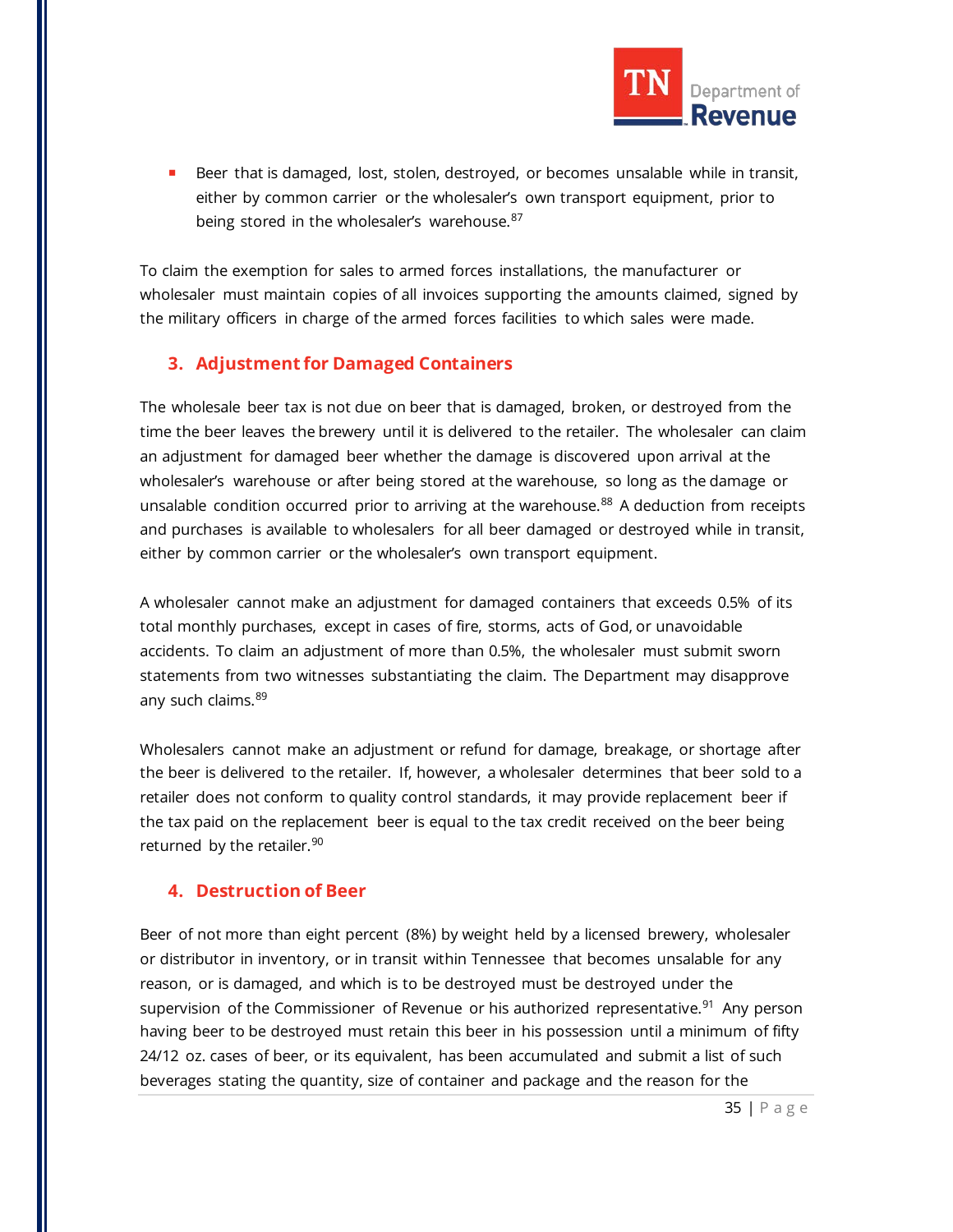

requested destruction to the Commissioner of Revenue 10 days prior to the date on which such beer is to be destroyed.

However, a taxpayer having beer to be destroyed in a quantity less than fifty 24/12 oz. cases, or its equivalent, may likewise have the beer destroyed under the supervision of the Commissioner of Revenue or his authorized representative, but the expense incurred by the Department in so doing is borne by the person requesting the destruction. Such person must make payment for the expense to the Department promptly upon being billed.

If a taxpayer fails to follow this procedure and destroys beer without the supervision of the Commissioner or his authorized representative, such destroyed beer may *not* be included in any inventory reduction in determining tax due under Tenn. Code Ann. § 57-6-103.

# <span id="page-35-0"></span>**5. Gifts or Discounts**

No wholesaler may make any gift of beer or other item, or make any deal with, a retailer or other person to reduce the wholesale price of beer below the list price to encourage the retailer to make larger purchases. However, a manufacturer may offer a discount to the consumer via a coupon to be redeemed by the manufacturer. No retailer or wholesaler may participate, either directly or indirectly, in the redemption of such coupons.  $92$ 

# <span id="page-35-1"></span>**6. Designated Sales Territories**

Each beer manufacturer or importer will designate sales territories for each of its brands sold in the state and will name one licensed beer wholesaler to be the exclusive wholesaler of each brand within that territory. At least 10 days before introducing a new beer brand, the manufacturer or importer must submit a territorial designation form for each wholesaler listing the brands that wholesaler will distribute and the assigned distribution territory for those brands to the Department.<sup>[93](#page-73-40)</sup> No wholesaler can distribute its specified brand(s) of beer outside of its assigned territory or knowingly sell to a retailer that is located outside the wholesaler's assigned territory.<sup>[94](#page-73-0)</sup> More information on how to register a brand can be found in Chapter 5 of this manual.

If a manufacturer or importer wants to change wholesalers or alter the distribution territory for any brand, the manufacturer or importer must file a document containing the following information with the Department and each affected wholesaler at least 90 days before such change would take effect:

A description of the geographical boundaries of the proposed territory.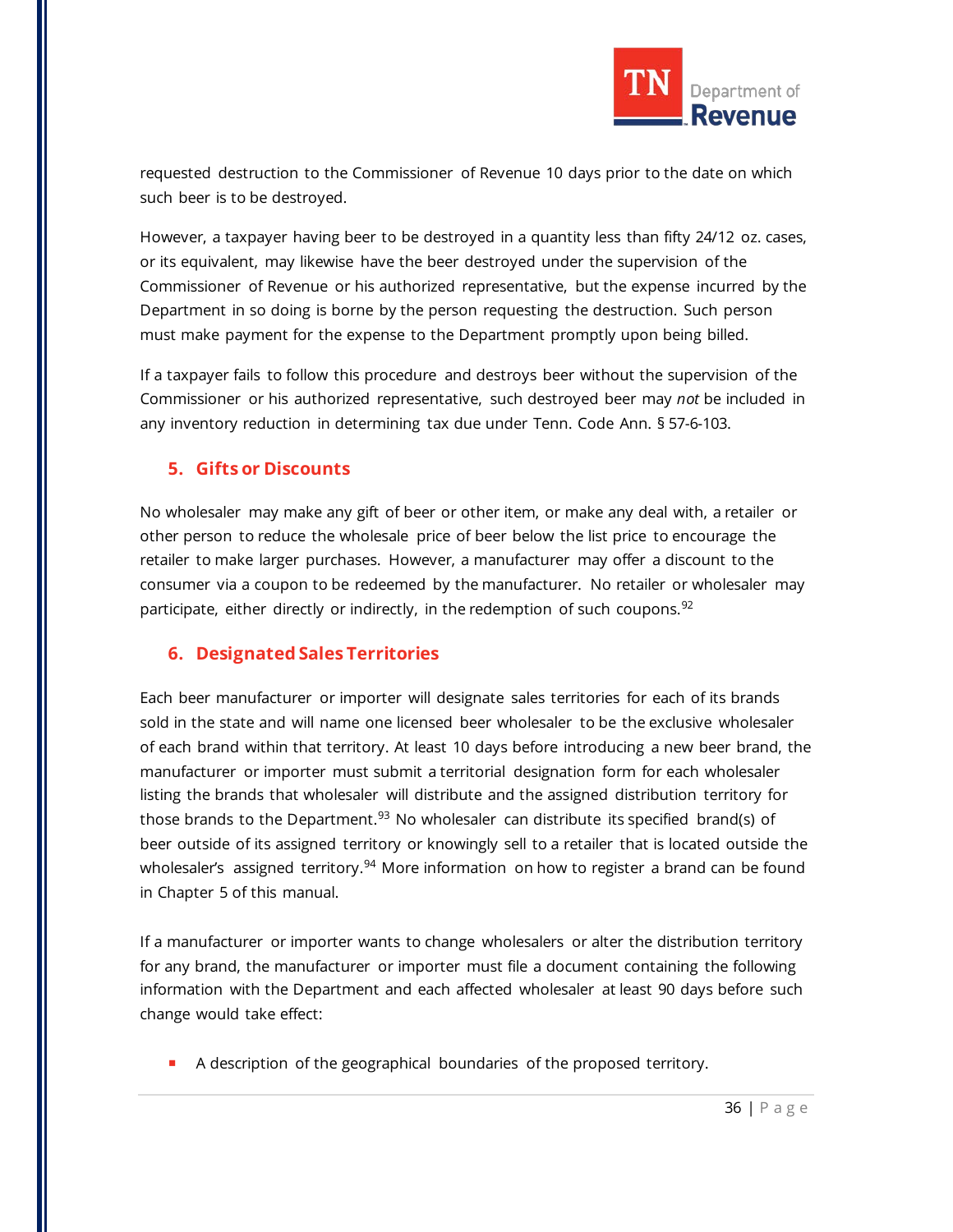

- The name and address of the wholesaler currently distributing such brand(s) in the territory.
- **The name and address of the proposed wholesaler and the notarized signature of** the proposed wholesaler.
- **The name and address of all persons or firms having a financial interest in the** proposed wholesale business.

If the proposed change is agreeable to all parties, there is no 90-day waiting period and the change can take effect immediately. $95$ 

### **7. Wholesale Price List**

Each wholesaler will maintain a wholesale price list with the Department and the taxcollecting official of each county and municipality where wholesale sales are made. All such price lists are public record.<sup>[96](#page-73-1)</sup> The price shall be fixed on each brand sold by container. The price shall be the same regardless of quantity of beer sold of a given brand by container and category. New wholesalers must file a price list within five days of beginning business. Wholesalers that acquire new brands must file a new price list within five days of acquiring such brands.<sup>[97](#page-73-2)</sup>

A wholesaler cannot sponsor or participate in any temporary price-cutting promotion or device by changing the wholesale price of a specific beer brand, container, or container category (e.g., cans, kegs, nonreturnable bottles). A wholesaler may, however, permanently reduce the wholesale price of beer. To be considered a permanent price reduction, the price change must remain in effect for at least 360 days. $98$  Any violations of such pricing regulations will result in the local beer board suspending the wholesaler's license or permit for 30 days. $99$ 

A wholesaler has the authority to increase the wholesale price of beer. There is no limitation on the number of price increases a wholesaler may make, but any increase in the wholesale price of beer will remain in effect for at least 360 days. In the event the federal excise tax increases, a wholesaler may raise the wholesale price in an amount less than or equal to the federal increase during a 360-day period, provided the wholesaler files such price increase within 10 days of the federal tax increase.<sup>[100](#page-73-5)</sup>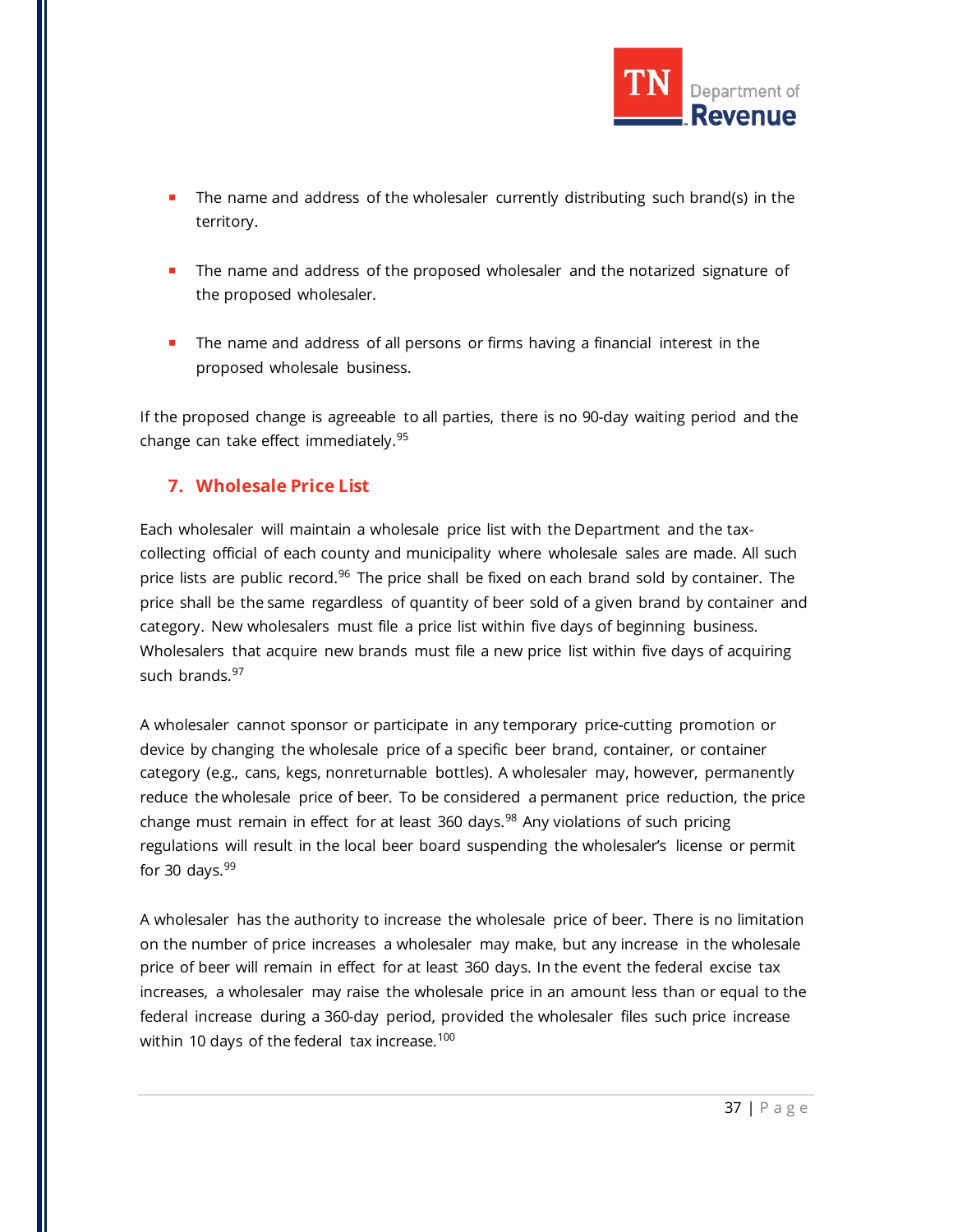

In the event a wholesaler is unable to deliver beer to retail establishments due to an emergency, the wholesaler may change the wholesale price on sales made to retailers at its warehouse.<sup>[101](#page-73-6)</sup>

### **8. Bond Requirement**

Each wholesaler must furnish a bond to the Department, as agent of the counties and municipalities involved, in the amount of gross wholesale beer tax payable, based on the wholesaler's highest month's sales in the preceding 12 months. A wholesaler beginning business will estimate its sales. In no event will a wholesaler's bond exceed \$10,000. However, a wholesaler that has been in continuous operation for three years and has timely paid all wholesale beer taxes during the preceding six months is not required to furnish a bond. If a wholesaler is exempt from the bond requirement and subsequently fails to timely remit the wholesale beer tax, then it will be required to again post a bond.

Wholesalers may post an indemnity bond or deposit collateral in the form of an authorized certificate of deposit. Interest on any deposited certificate of deposit will be paid to the wholesaler or to such person as the wholesaler may direct.<sup>[102](#page-73-7)</sup> This information may be provided via [TNTAP](https://tntap.tn.gov/eservices/_/) or by submitting the [Tax Bond form](https://www.tn.gov/content/dam/tn/revenue/documents/forms/alcohol/alchbevbond.pdf) with the Department.

### **9. Recordkeeping Requirements**

Every wholesale beer distributor doing business in Tennessee must keep accurate delivery tickets and records of each delivery of beer or other similar beverages to individual retailers and any other persons purchasing more than five gallons of beer at one time. The records must indicate:

- The date the merchandise was delivered.
- The name and address of the purchaser.
- The date of the sale.
- The quantity, size, brand, and price of each container sold.

Each retailer or recipient must sign the delivery ticket each time it receives beer from a wholesaler. The wholesaler shall keep the signed original or a digital copy, and the retailer must retain a duplicate, for at least two years. The Department, county, or municipality can inspect these records, if necessary.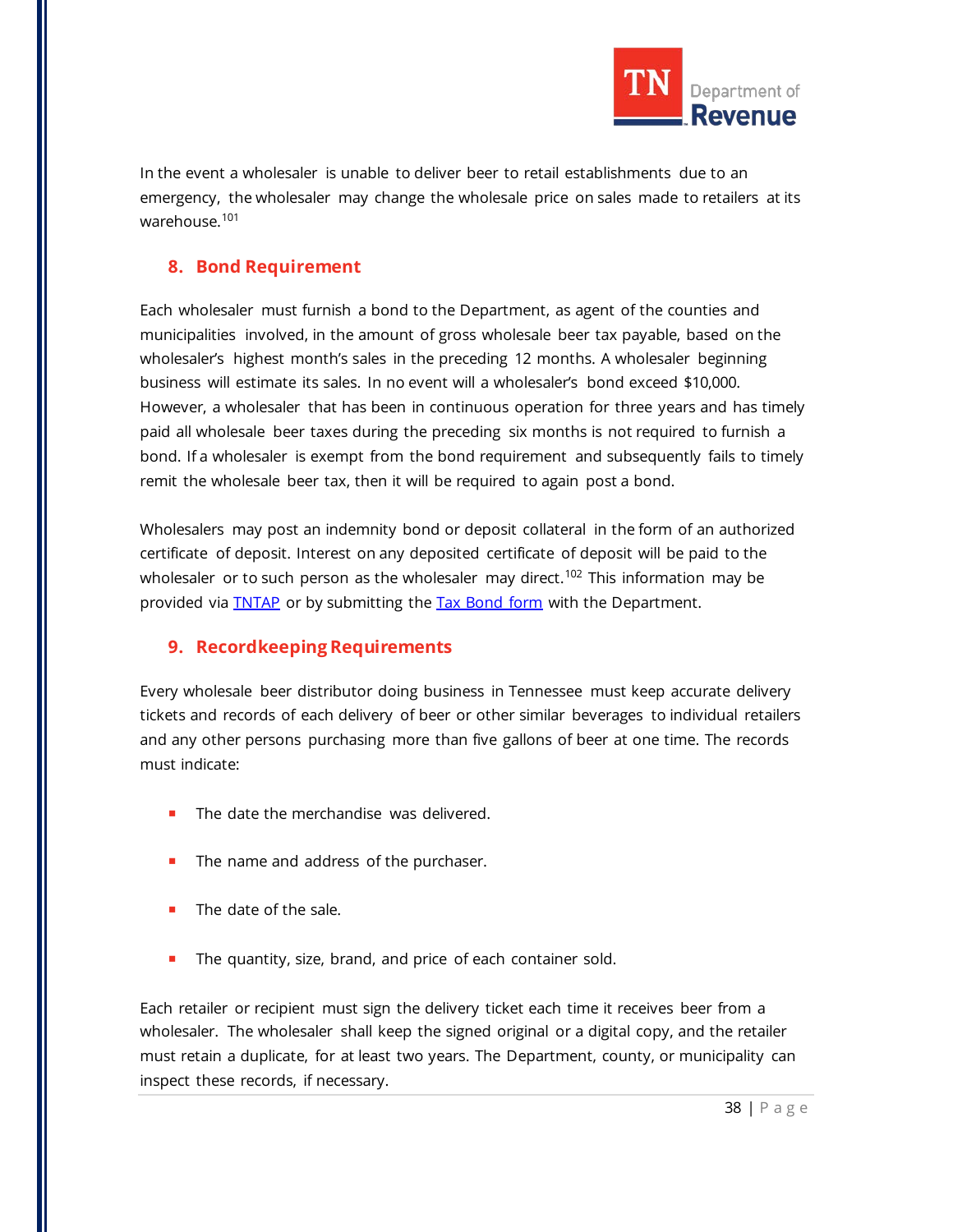

The wholesaler must also retain records of every sale to persons purchasing fewer than five gallons of beer at a time, for at least two years. These records should reflect the daily quantity, size, brand, and price of each container the wholesaler sells. <sup>[103](#page-73-8)</sup>

**Businesses that are subject to both the beer wholesale tax and sales and use tax should be aware that although the records requirement for beer wholesale tax records is 2 years, the records retention requirement for sales and use tax is 3 years.** 

#### **10.Investigations**

The Department may, on its own initiative, but must upon request of any county or municipality receiving this tax, make investigations to determine whether the full amount of tax imposed has been paid. Any county or municipality requesting an investigation may designate an agent to participate in the investigation. Wholesalers and retailers must make their books and records available for inspection and audit at all reasonable business hours. The results of any investigations will be reported to the counties and municipalities concerned. [104](#page-73-9)

### **11.Enforcement**

If any wholesaler fails or refuses to remit the tax when due, the Department or any county or municipality to which the tax is owed, may institute legal action for collection of the delinquent taxes. Additionally, counties and municipalities may suspend or revoke a wholesaler's beer permit if the wholesaler is delinquent.<sup>[105](#page-73-10)</sup>

# **Exceptions to the Three-Tiered System for Beer Manufacturers**

As mentioned in Chapter 1, Tennessee has a three-tier system for distributing alcoholic beverages, including beer. Although a beer manufacturer is generally required to distribute product through the three-tiered system, it may make retail sales of beer in the following instances:

### **1. Self-Distribution**

A beer manufacturer may operate as a retailer at its manufacturing location or a contiguous site and sell up to 25,000 barrels of beer or high alcohol content beer per year for consumption on or off the premises, provided it obtains the appropriate retail license.<sup>[106](#page-73-11)</sup> A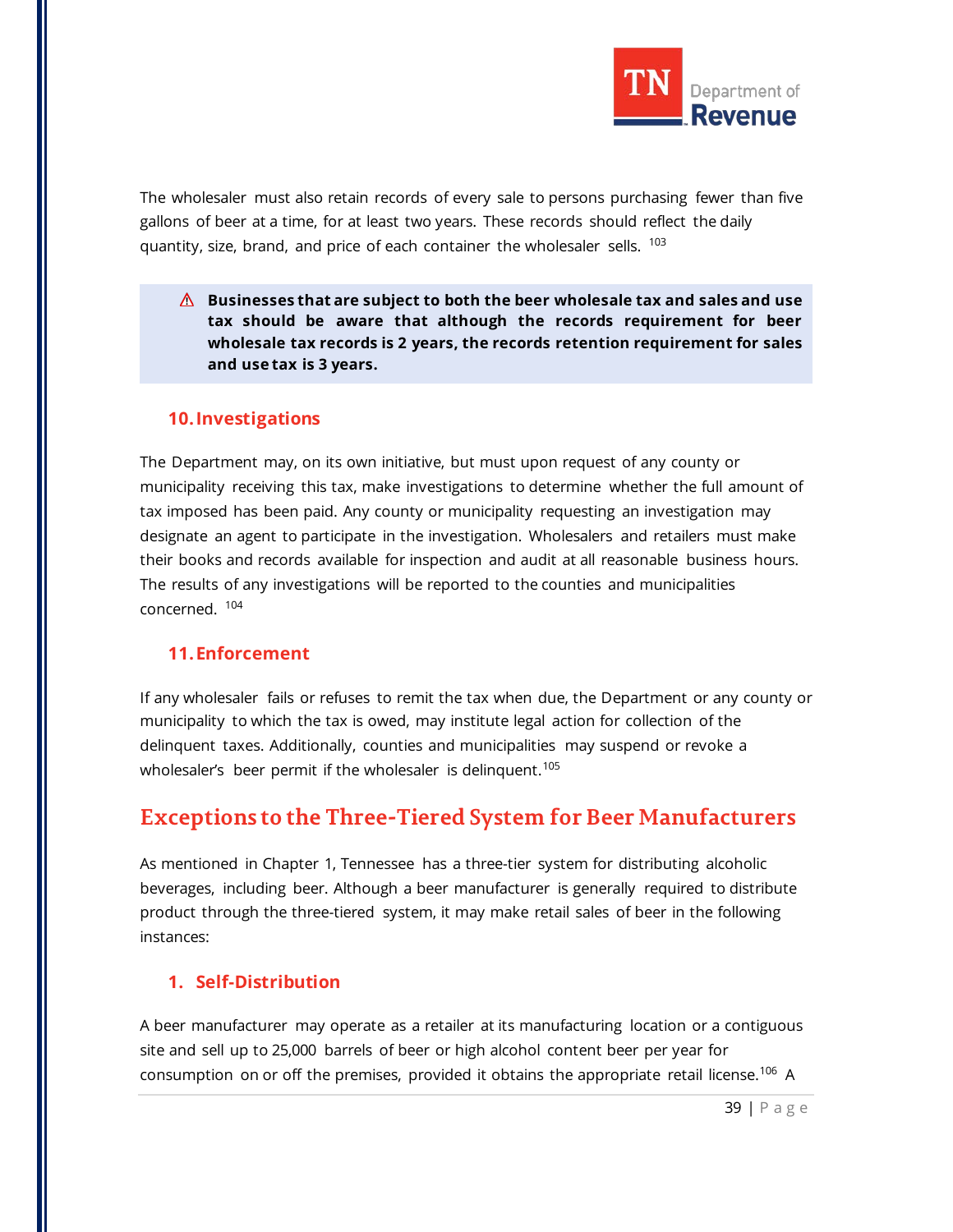

manufacturer operating as a retailer can sell its beer directly to retailers that are in the same county as the manufacturer. In addition, such manufacturer can sell its beer directly to retailers located outside the county in which the manufacturer is located, if the manufacturer:

- Self-distributes no more than 1,800 barrels of its beer annually in this state; and
- If Is not prohibited from self-distribution in the county due to a contract with a beer wholesaler.<sup>[107](#page-73-12)</sup>

If a beer manufacturer self-distributes more than 1,800 barrels of beer annually in this state, the manufacturer must enter a contract with a wholesaler to distribute the manufacturer's beer within 90 days of exceeding the 1,800-barrel limitation.<sup>[108](#page-73-13)</sup>

A beer manufacturer who self-distributes its beer is responsible for collecting and paying the [beer barrelage tax and the wholesale beer tax](https://www.tn.gov/revenue/taxes/beer-taxes.html) described above on its self-distributed product. For these taxes, any distribution, sale, or transfer of beer by a manufacturer directly to a beer retailer is considered a wholesale sale.

In addition to the registration and reporting requirements for a licensed beer manufacturer, a beer manufacturer who self-distributes its beer must register with the Department as a wholesaler and must comply with the licensing, permitting, reporting, and bonding requirements imposed on wholesalers in this state.<sup>[109](#page-73-14)</sup>

Self-distributing beer manufacturers are required to post a \$10,000 wholesale beer tax bond with the Department. The beer tax bond forms can be found on the Department's [website.](https://www.tn.gov/revenue/taxes/beer-taxes/forms.html) A self-distributing beer manufacturer can register with the Department for a wholesale beer tax account and upload its supporting documentation on **TNTAP**.

# **2. Restaurant or Limited-Service Restaurant**

A manufacturer may hold a license as a restaurant or limited-service restaurant and sell its beer for off-premises consumption at that restaurant location or any other licensed restaurant that is owned by the same person.<sup>[110](#page-73-15)</sup>

### **3. Hotel**

A beer manufacturer in Blount County may hold a license as a hotel and sell beer that is manufactured on the premises of the hotel.<sup>[111](#page-73-16)</sup>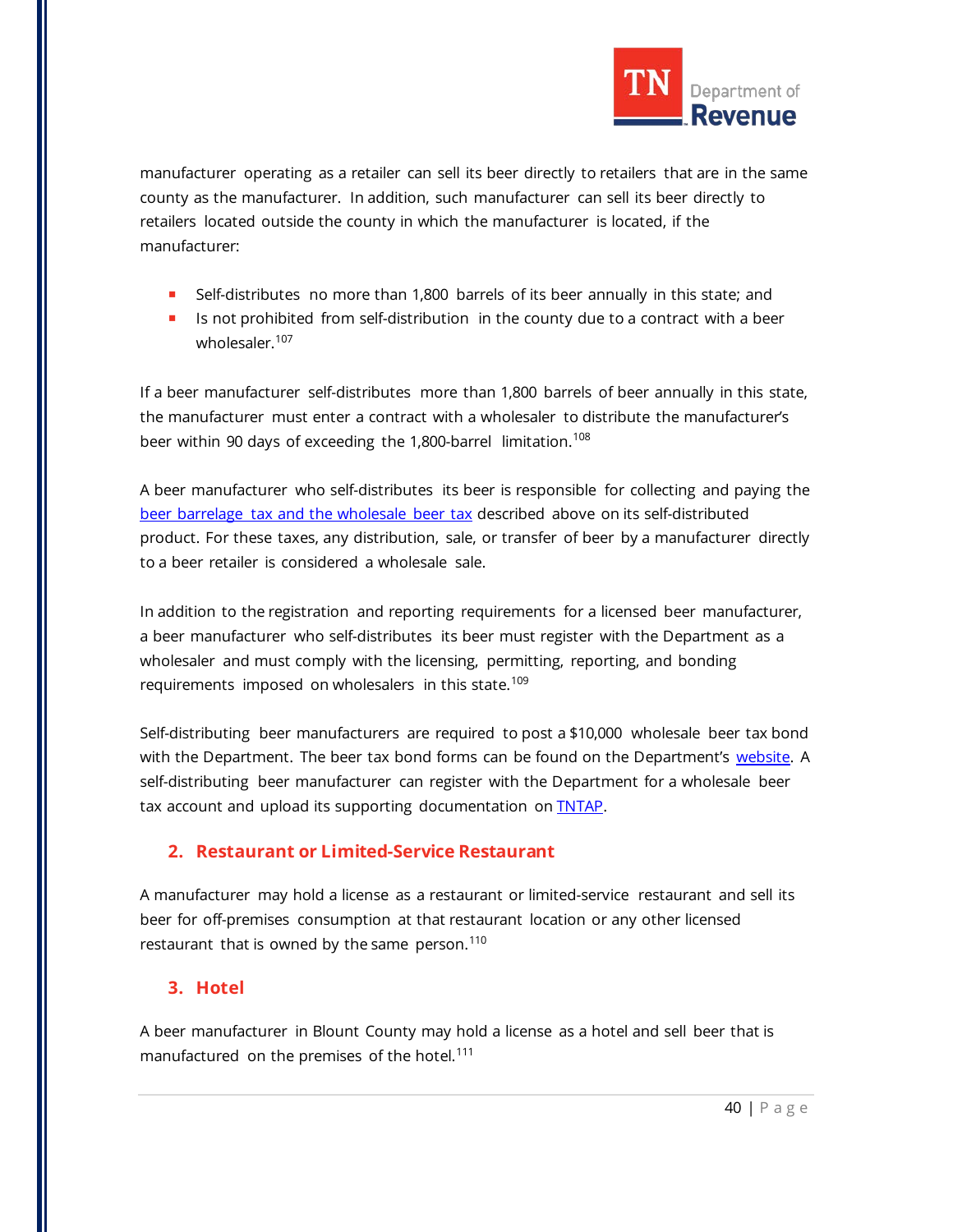

# **Transportation of Beer**

Any person engaged in transporting beer or other such beverages from outside Tennessee to any point within Tennessee must always have in their possession during transport:

- An invoice, bill of sale, or bill of lading showing the name and address of the consignor.
- The name and address of the licensed brewery, wholesaler, or distributor to whom the beverages are to be delivered.
- The quantity of those beverages.

It is illegal for any person to transport, or attempt to transport, any beer to a person or destination other than as designated on the shipment, bill of lading, or contract, and to any person not licensed to receive that type of beverage under the law or regulations. Additionally, it is illegal to agree to transport or deliver any shipment of beer when it is known that the shipment is not intended for a person legally permitted to receive the beverages.<sup>[112](#page-73-17)</sup>

No person may transport within this state any beer on which the barrelage tax has not been paid, except for immediate delivery to a licensed brewery, wholesaler, or distributor in the state. Any person transporting untaxed beer must have in their possession during transport an invoice, bill of sale, or bill of lading showing the name and address of the consignor, the name and address of the licensed brewery, wholesaler or distributor to whom the beer is to be delivered, and the quantity and contents of the containers. If such person fails to produce an invoice, bill of sale, or recorded evidence, or, if when produced it fails to comply and accurately disclose the required information, the failure shall be *prima facie* evidence of a violation of these requirements.<sup>[113](#page-73-18)</sup>

# **1. Common Carriers**

A common carrier maintaining a permanent office within the state, where complete records of all beer transported from outside the state are kept and open for inspection by the Department or any authorized agent at all reasonable times, will not be required to have these documents in the carrier's personal possession.<sup>[114](#page-73-19)</sup>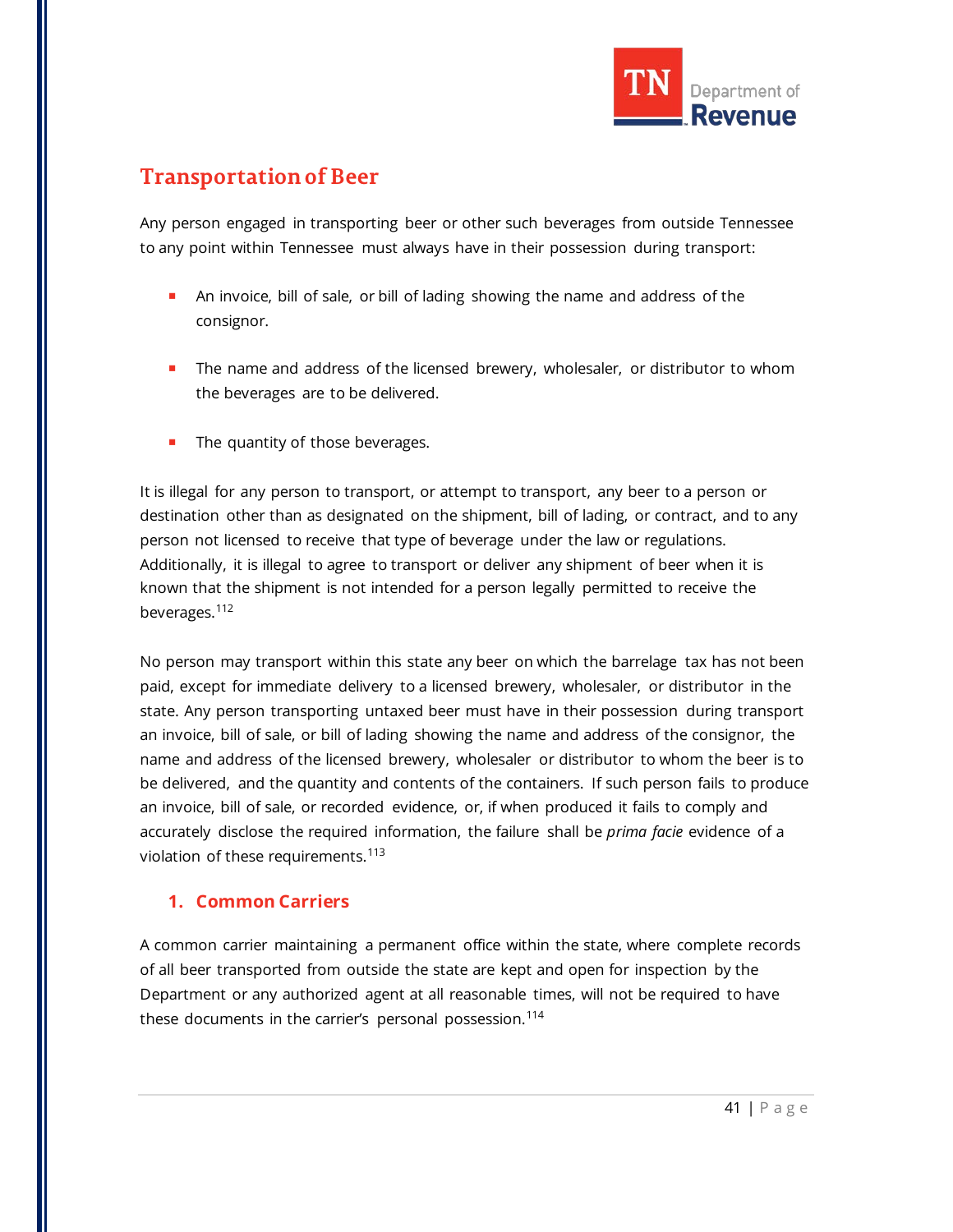

If any common carrier transporting beer to a point within the state, or any insurance company insuring such products, comes into possession of those products because the products are damaged or otherwise not accepted by the consignee, that common carrier or insurance company will become liable for the barrelage tax. The carrier or insurance company will be relieved of that liability if proof, deemed satisfactory to the Commissioner, is furnished showing that the products have been destroyed or shipped to a point outside the state. This relief of liability does not authorize the common carrier or insurance company to subsequently sell the beer in Tennessee unless otherwise licensed to do so.

### **2. Other than Common Carrier**

Every person, other than a common carrier or a licensed brewery, wholesaler, or distributor engaged in making regular deliveries of beer or other such beverages to their customers, who possesses or transports five gallons or more of any such beverages within Tennessee, will have, during the entire time in possession of or transporting these beverages within this state, an invoice, bill of sale, or bill of lading showing the date of purchase or shipment, the name and exact address of the seller or consignor, and the name and exact address of the purchaser or consignee. The burden of proof shall be upon the person possessing or transporting such beverages to establish to the satisfaction of the collection officers that the invoice, bill of sale, or bill of lading offered as evidence that the tax thereon has been paid does, in fact, relate to the identical beverages in possession or transport.<sup>[115](#page-73-20)</sup>

Any property confiscated as contraband solely for failure to have the documents required by this section may be returned upon order of the Commissioner, without the necessity of a hearing, upon a showing satisfactory to the Department that taxes imposed by the State upon such items have been paid.

These restrictions on the transportation of beer will not be construed as applying to interstate shipments through the state of Tennessee, where such shipments are accompanied and supported by proper invoices or bills of lading containing such information as the Commissioner may require.  $116$ 

# **Contraband**

Any beer that is sold, offered for sale by, or in possession of, a retailer and that was purchased from anyone except a Tennessee licensed wholesaler or distributor, is contraband.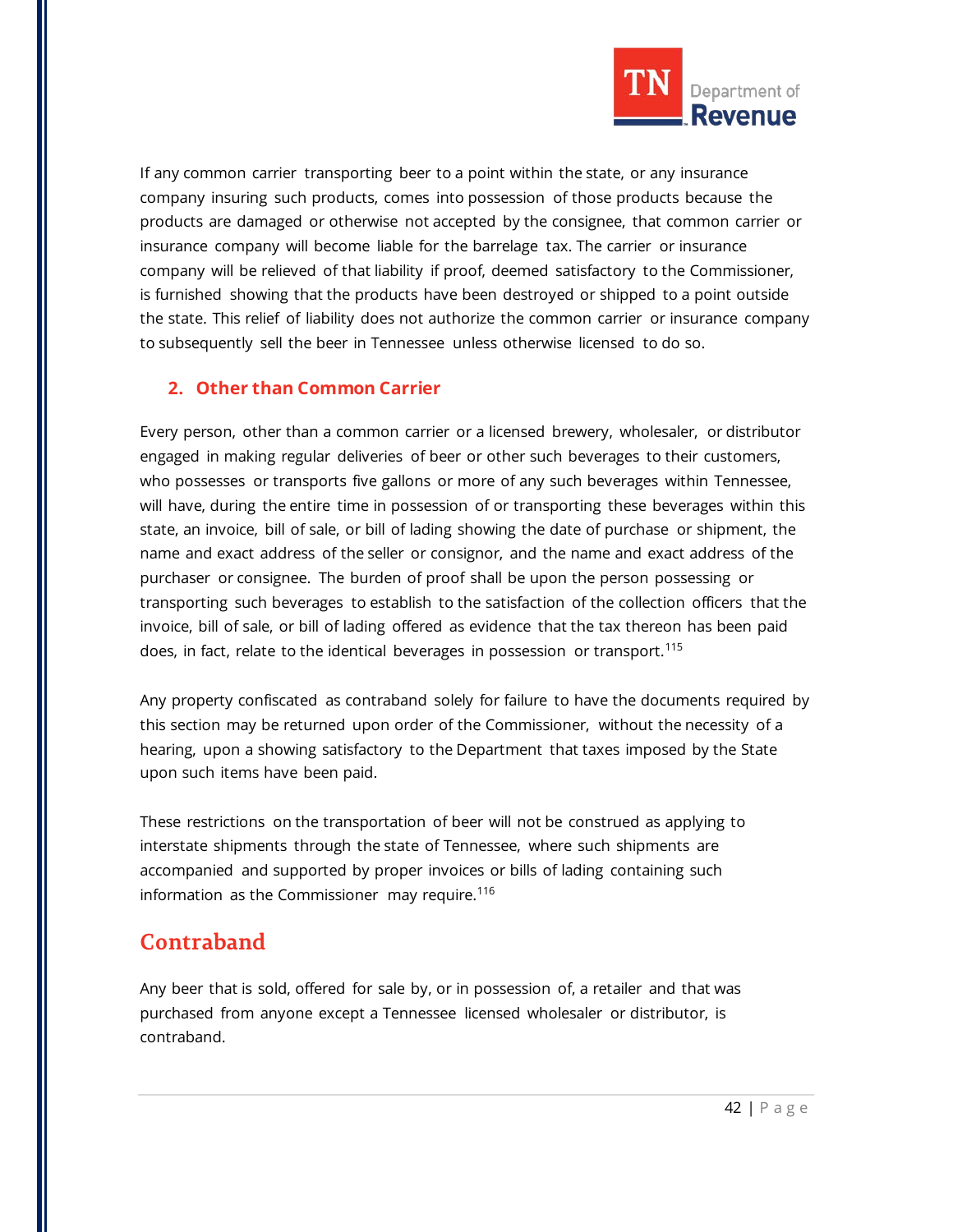

Additionally, any beer imported into the state, transported within the state, or in possession of a person in the state in violation of the law and regulations, is contraband, along with any vehicle in which it is being transported that is not a common carrier. Contraband beverages and vehicles are subject to confiscation by the Commissioner or any authorized representative, highway patrol officer, sheriff, or other peace officer.

### **1. Disposition of Contraband**

Any contraband beer or vehicles that are seized are to be delivered to the Department for disposition. The Department may then deposit any seized beer with a duly licensed Tennessee wholesaler or distributor, located nearest to the site of the seizure, engaged in handling the particular brand of beer involved. The wholesaler will issue a receipt to the Commissioner to document the deposit, stating the quantity and brand of beer so deposited. That wholesaler may later exchange salable beer of the same quantity and brand name for the receipt with any person(s) who may be entitled thereto or to the proceeds of the sale of the beverage. These receipts will be admissible as evidence in any administrative hearing or any civil or criminal court hearing or trial.<sup>[117](#page-73-22)</sup>

If, incidental to the confiscation of contraband beer, any alcoholic beverage found to be held or transported illegally is discovered, the confiscating officer is required to also seize that alcohol. Any alcoholic beverages seized in this manner will be delivered to the ABC for sale or disposition as contraband.

### **2. Notification of Seizure**

As soon as feasible after confiscation, the Department will provide written notice to the person from whom the confiscation was made. Notice will also be made to all others with a legal interest in the confiscated party, to the extent they are made known to the Department or could be discovered by reasonable examination of public records of titles and liens. This notice can be made by personal delivery or mail to the last known address of the party. This notice must state:

- A description of the confiscated property.
- The reason for confiscation.
- The method for seeking recovery.
- **The time limit for seeking recovery.**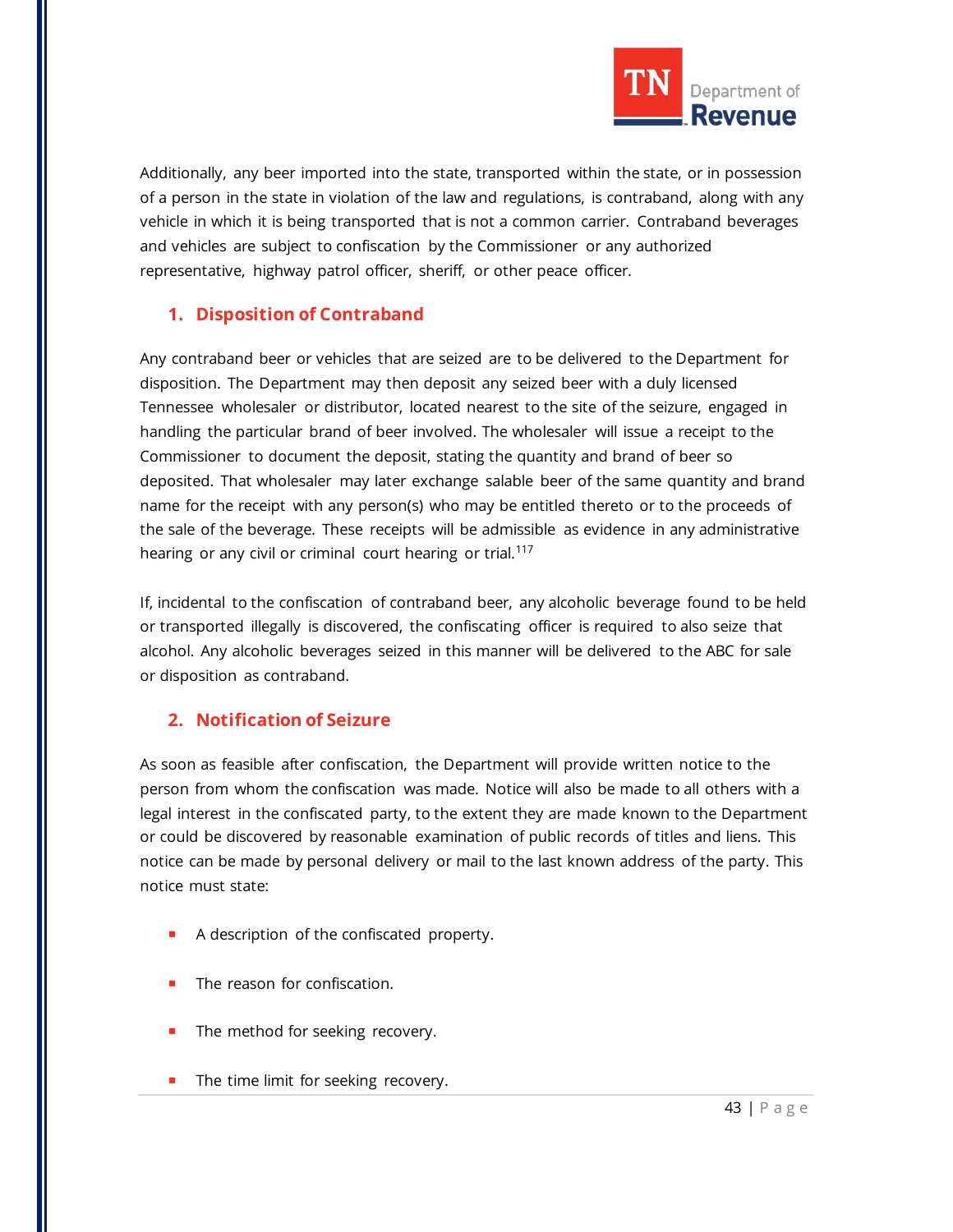

The result of failure to seek or obtain recovery by the designated method.<sup>[118](#page-73-23)</sup>

## **3. Claims Procedure**

Any person claiming any property seized as contraband goods may, within 10 days of receiving notice of such seizure, request a hearing with the Commissioner. However, any person requesting a hearing must post a \$250 bond with a solvent surety, made payable to the State, or in the alternative, execute a pauper's oath. The Commissioner will set a date for hearing within 10 days from the date the claim is posted or received.

The initial burden in the hearing shall be on the State to show, by a preponderance of the evidence, that the property in question was of such nature or was used in such manner as to be declared contraband. If the State meets this burden, the property shall be forfeited, unless the claimant can prove it is nevertheless qualified to recover the property by demonstrating:

- The claimant has an interest in the vehicle, aircraft, or boat, as owner or otherwise, which was acquired in good faith; and
- **The claimant had, at no time, any knowledge or reason to believe that it was being,** or would be, used in the violation of federal or state laws relating to beer.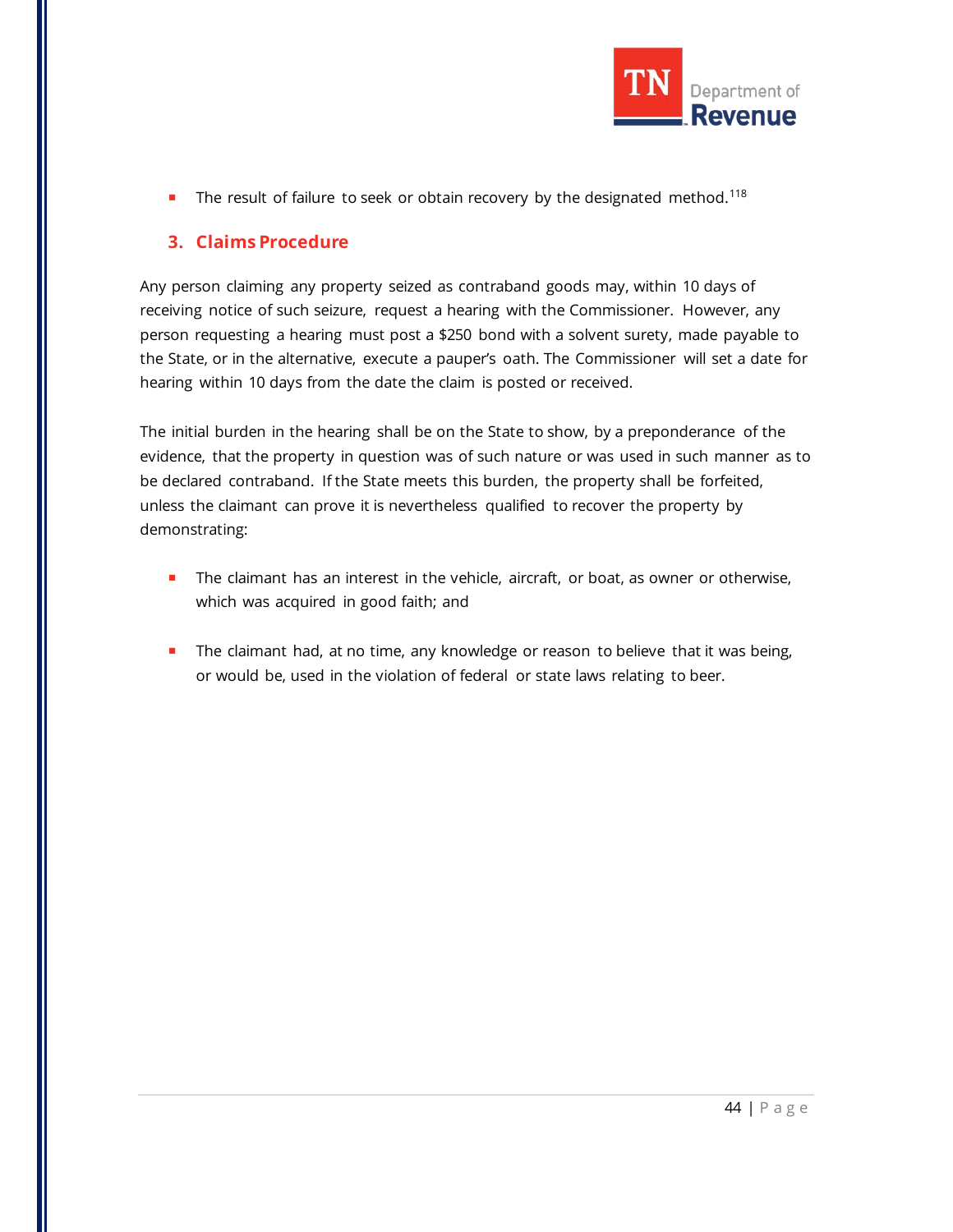

# **Chapter 5: Brand Registration and Termination**

Every alcoholic beverage brand, wine brand, and brand of beer with an alcohol content of 5% by weight or greater sold in Tennessee must be registered with the Department. The Department maintains a list of all active brand registrations, which is available [here](https://tntap.tn.gov/eservices/_/#1) under the "Approved Alcohol & Beer Brands" tab.<sup>[119](#page-73-24)</sup>

# **"Brand" Defined**

"Brand" is defined to mean the following:

- Every distilled spirit, wine product, beer product with an alcoholic content of 5% by weight or greater, and high alcohol content beer product bearing a distinct brand name or trade name, as those terms are defined or used by the Alcohol and Tobacco Tax and Trade Bureau of the US Department of Treasury (the "TTB");
- Within the group of wine or distilled spirit products marketed under a particular brand name, products that fall within the separate classes or types, as defined in the Federal Bureau of Alcohol, Tobacco, and Firearms (the "ATF") standards of identity; or
- **The name, trademark, or trade name of the product, as indicated on the certificate of** label approval (the "COLA") as registered with TTB, or, if no certificate of label approval is required, then the name, trademark, or trade name of the product.<sup>[120](#page-73-25)</sup>

If a product uses the same brand name on the COLA for individual varieties of the brand, the product may be registered as one brand with the varieties listed within that one brand registration. If the varieties have a different brand name, each variety is considered a separate brand and each much be registered. For example:

 The brand name on the COLA is "Smith Family Wine." Smith Family Wine includes a chardonnay, sauvignon blanc, and chenin blanc. Although these are three separate varieties of Smith Family Wine, they constitute one brand name and one registration for Tennessee brand registration purposes.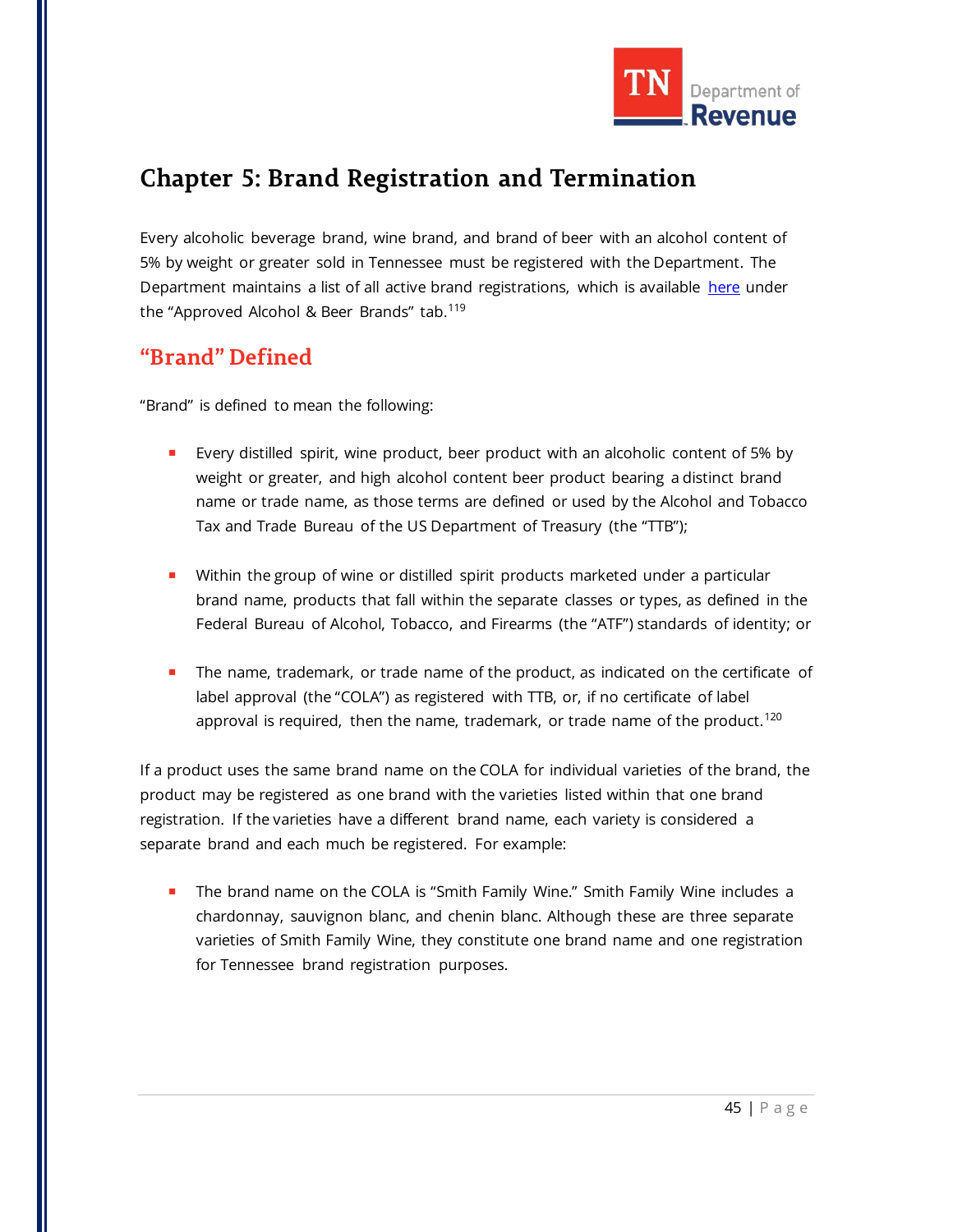

# **Introduction of a New Brand**

Every manufacturer or importer distributing brands in Tennessee must register each brand it distributes and pay the brand registration privilege tax prior to distributing the brand in the state. No wholesaler can order, receive, accept, or offer for sale any brand until the brand has been registered with the Department.<sup>[121](#page-73-26)</sup>

To register a brand, the manufacturer or importer must submit the following items to the Department:

- [Brand Registration Return for New Brands \(ALC119\)](https://www.tn.gov/content/dam/tn/revenue/documents/forms/alcohol/alc119.pdf);
- **Brand registration privilege tax;**
- Copy of the federal basic permit;
- **Copy of the brand label (if the brand is distributed under more than one label, each** respective label must be submitted);
- **Copy of the federal certificate of label approval (COLA) for the brand;**
- Original Tennessee wholesaler contract with the exact brand name listed; and
- **For alcoholic beverage brands, a copy of the non-resident Tennessee license for the** manufacturer or importer applying for registration.

Manufacturers and importers may register a new brand electronically though **INTAP**. If a manufacturer or importer cannot register using TNTAP, it may also submit a paper [Application for Registration.](https://www.tn.gov/content/dam/tn/revenue/documents/forms/general/f13005_1.pdf) The application and attachments may be mailed to:

Tennessee Department of Revenue Andrew Jackson Building 500 Deaderick Street Nashville, Tennessee 37242

If a manufacturer fails to register a brand that is being sold in Tennessee, the Department will notify that person to stop distribution of that brand in the state until the brand is properly registered. If the brand is not properly registered within 30 days of such notice, the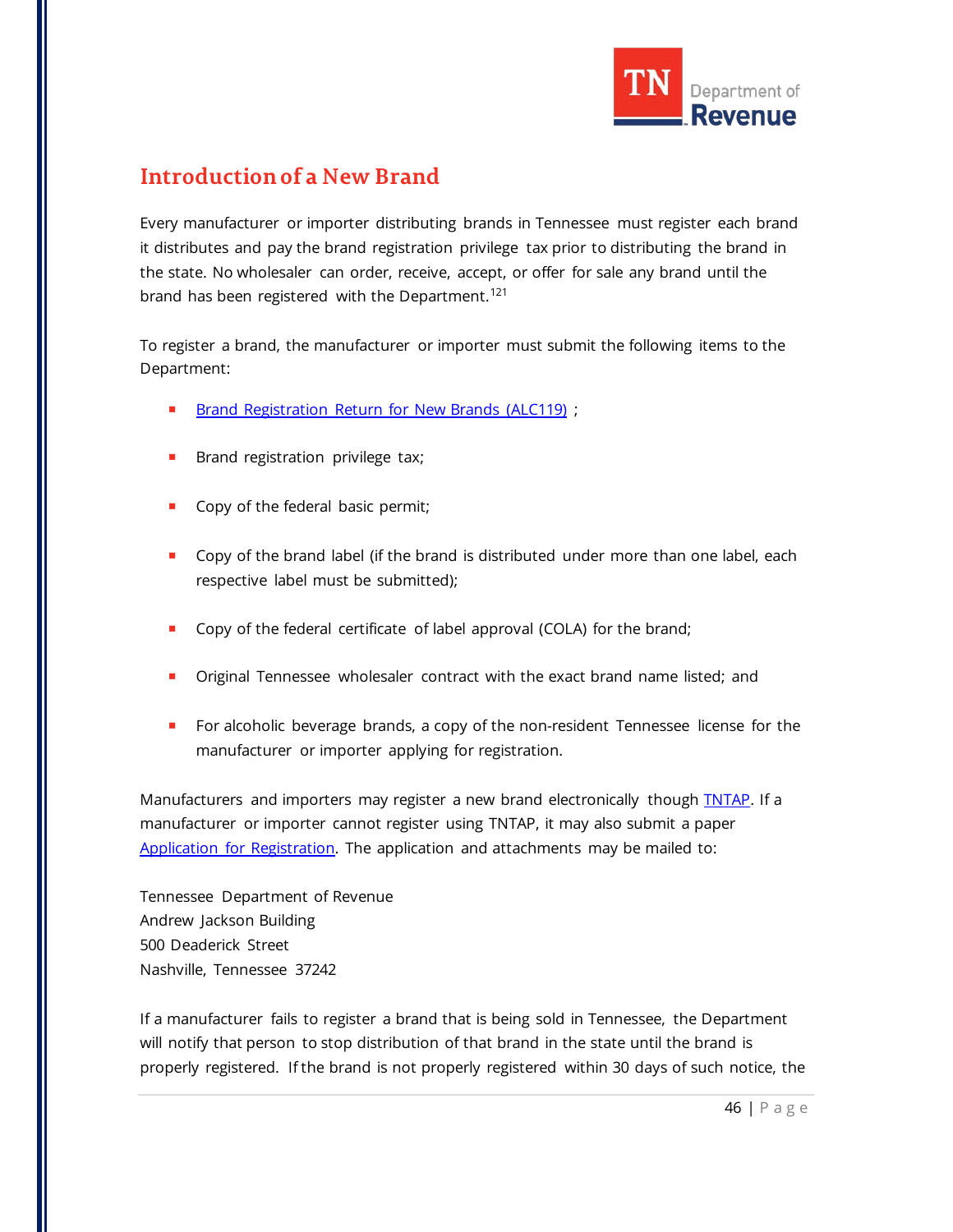

Department will seize and sell any unregistered or improperly registered beverages.<sup>[122](#page-73-27)</sup> The Department will also notify the ABC that the person's permit should be suspended pending proper brand registration.

# **Payment of Brand Registration Privilege Tax**

The brand registration privilege tax is due annually by May 31. The tax is based on the number of cases of each brand sold during the previous 12-month period. If a brand was not sold for the entire 12-month period, the tax will be based on the average monthly sales of that brand multiplied by 12. Tax is due in the following amounts:

- **For each brand of distilled spirits for which actual wholesale sales were 50 cases or** more - \$250 per year.
- **F** For each brand of distilled spirits for which actual wholesale sales were less than 50 cases - \$100 per year.
- For each brand of wine for which actual wholesale sales were 250 cases or more \$250 per year.
- For each brand of wine for which actual wholesale sales were less than 250 cases no tax is due.
- For each brand of beer with an alcohol content of 5% by weight or greater and high alcohol content beer - \$100 per year regardless of the number of cases sold.
	- **Please note that each brand registration must be renewed every year. Importers and manufacturers should renew their brands and pay the applicable tax before the May 31st due date via [TNTAP](https://tntap.tn.gov/eservices/_/) or by filing [ALC120 -](https://www.tn.gov/content/dam/tn/revenue/documents/forms/alcohol/alc120.pdf) [Brand Registration Renewal Return](https://www.tn.gov/content/dam/tn/revenue/documents/forms/alcohol/alc120.pdf) with the Department.**

# **Transfer and Termination of Brands**

A manufacturer or importer may only introduce a brand if there is a written contract between the manufacturer or importer and the Tennessee wholesale distributor that will sell the brand in the state. No manufacturer or importer will be permitted to transfer a brand from one wholesale distributor to another or terminate a contract without written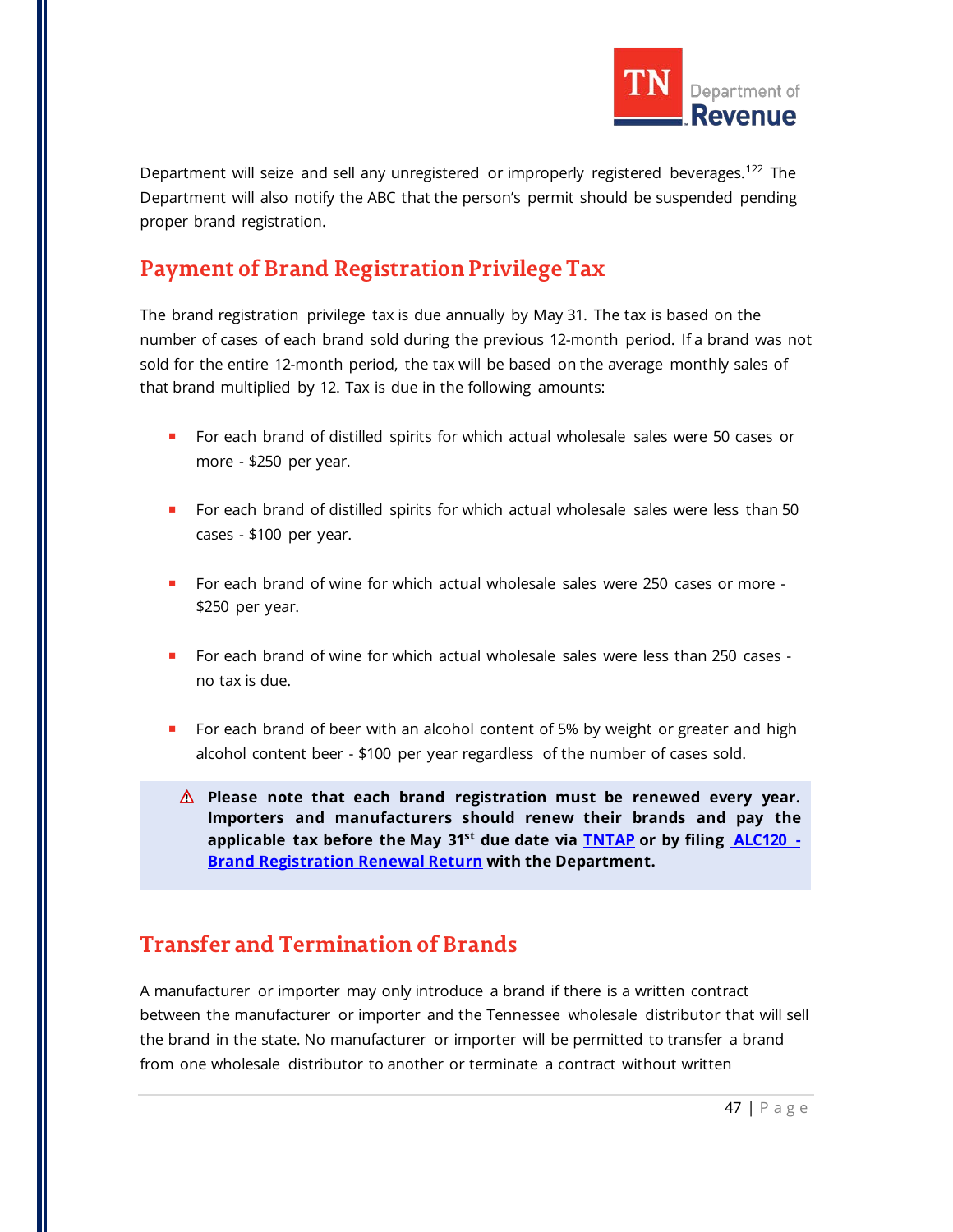

permission of the Commissioner. The Commissioner can only permit a transfer or termination for *good cause*, asserted in *good faith*. [123](#page-73-28)

"*Good cause*" is defined by law and means:

- **Failure by a wholesaler to comply substantially with the requirements imposed or** sought to be imposed upon him by the manufacturer, importer, or successor;
	- o Such requirements cannot be discriminatory as compared with the requirements imposed on other similarly situated wholesale distributors either by their terms or in the manner of their enforcement, and the requirements are not in violation of any law or regulation.
- **The failure by the wholesaler to act in good faith and in a commercially reasonably** manner in carrying out the terms of the contract;
- Voluntary abandonment of the contract;
- **Conviction of the wholesaler in a court of competent jurisdiction of an offense** punishable by a term of imprisonment in excess of one year;
- **Any act by a wholesaler which substantially impairs the manufacturer, importer, or** successor's trademark or trade name;
- **The institution of insolvency or bankruptcy proceedings by or against a wholesaler or** any assignment or attempted assignment by a wholesaler of the contract or the assets of the distributorship for the benefit of creditors;
- **Failure of the wholesaler to pay to the manufacturer, importer, or successor within** 30 days after receipt of notice any uncontested sums past due the manufacturer, importer, or successor and relating to the contract; or
- **Failure of the wholesaler to comply with federal, state, or local law or regulations** applicable and material to the operation of the distributorship, which could reasonably impair the wholesale distributor's continued future performance.<sup>[124](#page-73-29)</sup>

"*Good faith*" means honesty in fact in the conduct or transaction concerned.[125](#page-73-30)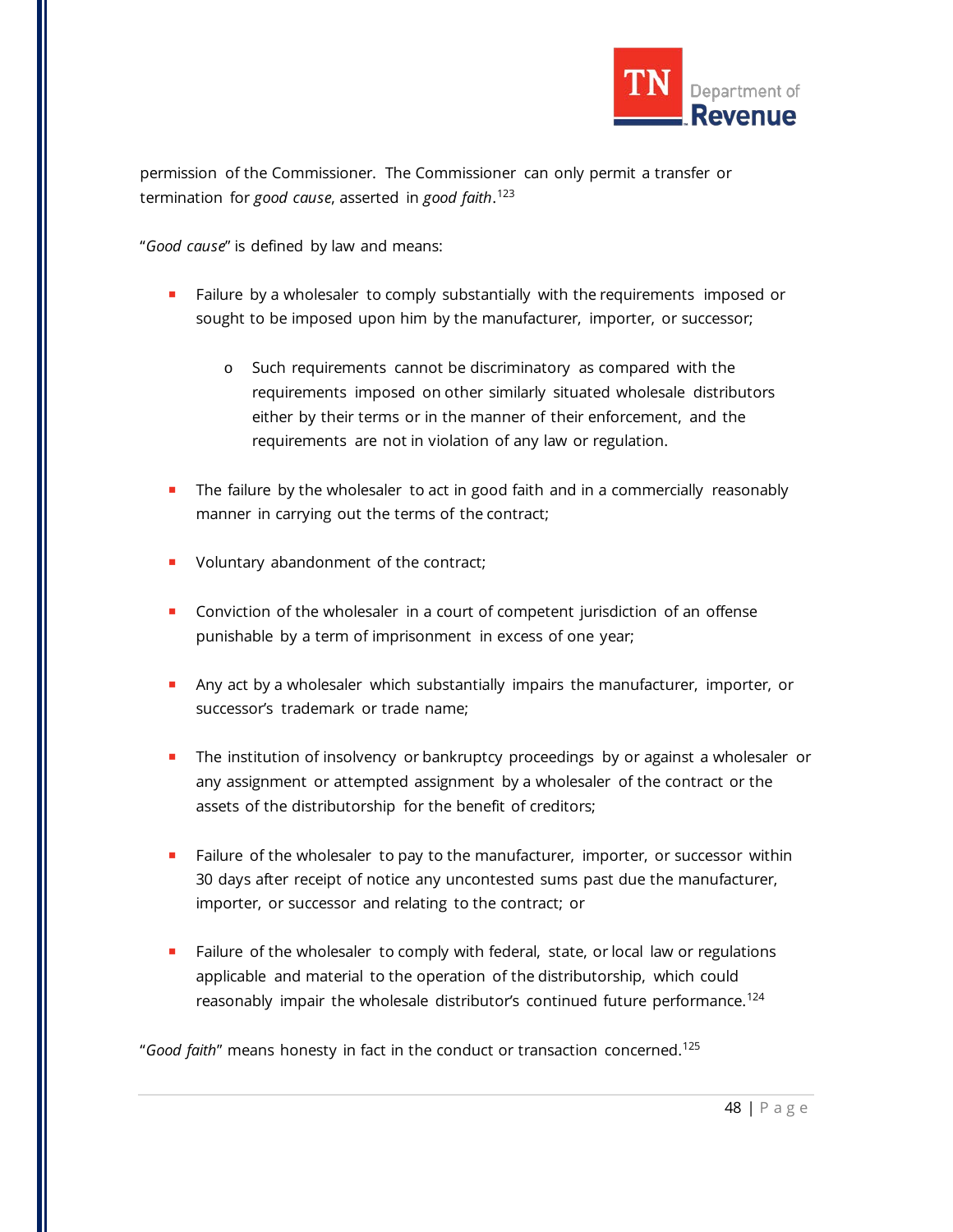

If a manufacturer or importer wants to transfer a brand to a different wholesale distributor or terminate a distribution contract completely, the manufacturer or importer must follow the process below. All documents submitted during the brand termination process should be sent to:

Tennessee Department of Revenue Legal Office Andrew Jackson Building, 11<sup>th</sup> Floor 500 Deaderick Street Nashville, Tennessee 37242

The documents may also be submitted to the Department's Legal Office via email at [Bernadette.Welch@tn.gov.](mailto:Bernadette.Welch@tn.gov) 

#### **1. Initial Termination Request**

The manufacturer wishing to terminate a distribution contract must submit a written request to the Department. The initial termination request must state specific grounds for termination that constitute good cause, asserted in good faith. Additionally, the termination request should include documentation and other evidence that supports the request.

**In addition to sending the termination request to the Department, the manufacturer MUST also send a carbon copy of the termination request and all evidence submitted to the Department to the wholesaler, in whose name the brand is then registered. This can be evidenced by placing a "cc" line on the termination request. The Department will not review the termination request until such documentation is provided to the wholesaler.**

### **2. 30-Day Letterand Opportunity to Cure**

A manufacturer or importer may not seek termination of a distribution contract unless it gives the affected wholesaler a reasonable opportunity to cure (remedy) any deficiency alleged as a basis for contract termination.<sup>[126](#page-73-31)</sup> The cure period shall be no less than 30 days. After receiving an initial termination request, the Department will send written notification (the "30-Day Letter") to the requesting party and the wholesaler stating the parties have at least 30 days from the date of the letter to cure any alleged deficiencies. The Department generally sends the 30-Day Letter to each party via certified U.S. mail.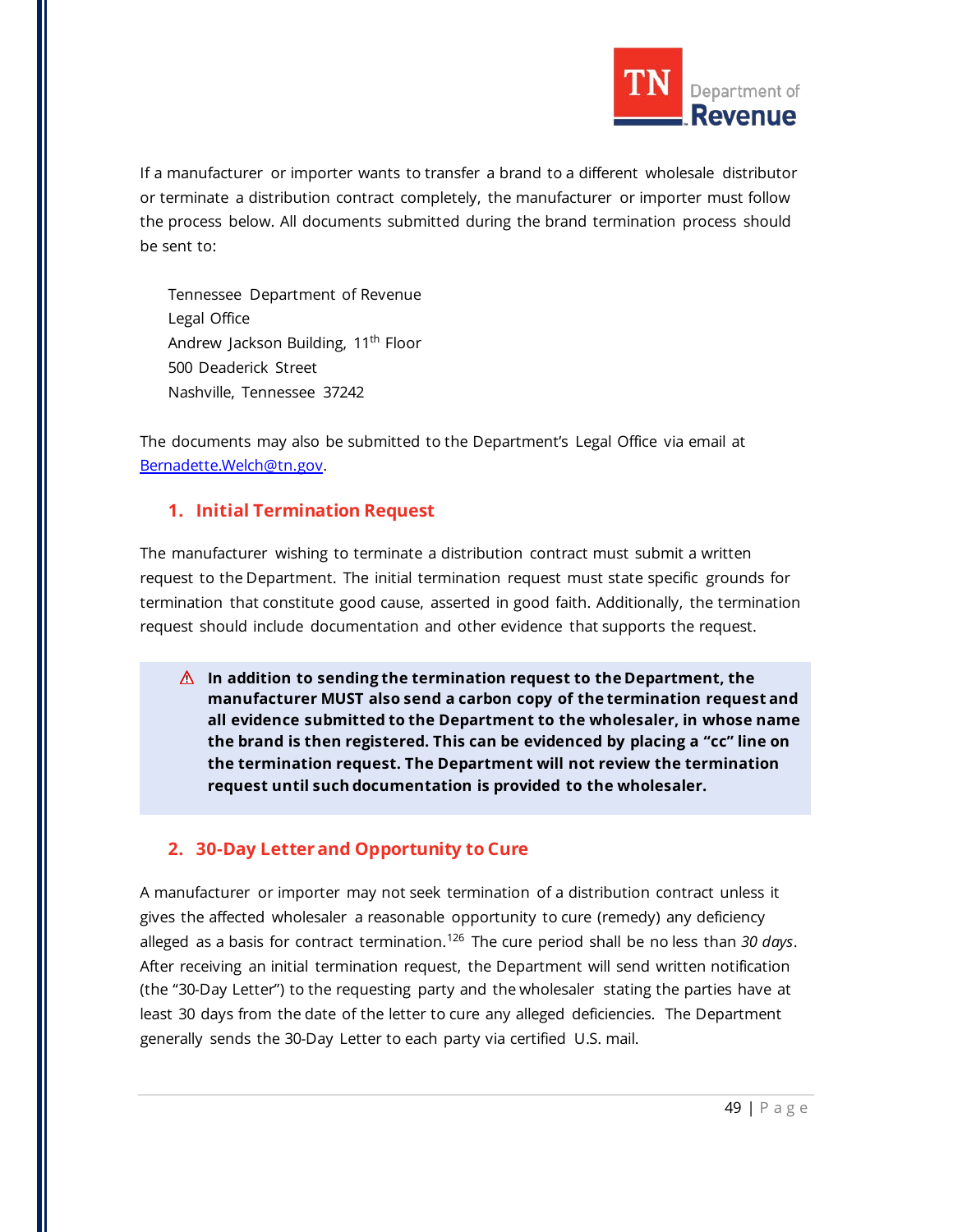

### **3. Request to Proceed with Termination Request**

If the manufacturer or importer wants to pursue its termination request following the cure period, it must notify the Department in writing that it wishes to proceed with its termination request.

The manufacturer or importer may submit additional evidence supporting its stated basis for contract termination. The request to proceed must include a description of the steps taken in attempt to cure the alleged deficiencies. As with the initial termination request, a carbon copy of the request to proceed and all evidence submitted to the Department must be sent concurrently to the wholesaler in whose name the brand is then registered. This can be evidenced by placing a copy "cc" line on the request to proceed.

The Department recommends that the manufacturer or importer use certified mail or a similar service that provides receipt confirmation for mailing its request to proceed packet to the Department and to the wholesaler. A requesting manufacturer or importer is encouraged to submit with its request to proceed all supporting evidence it has not previously submitted, if any, supporting the requester's position that the cure period did not result in a satisfactory outcome.

### **4. Wholesaler Response**

The affected wholesaler may, but does not have to, respond to the manufacturer or importer's request to terminate its distribution contract. The wholesaler has 30 days from its receipt of the request to proceed to mail its response and any supporting evidence to the Department. The wholesaler must submit a carbon copy of its response and all evidence, as submitted to the Department, concurrently to the manufacturer or importer that is requesting termination. This can be evidenced by placing a copy "cc" line on the wholesaler response.

### **5. Preliminary Determination**

Upon the earlier of the Department's receipt of the wholesaler response or the expiration of the 30-day period where the wholesaler may respond, the Commissioner will make a preliminary determination as to whether sufficient evidence has been offered to establish a *prima facie* case of good cause, asserted in good faith, to terminate the distribution contract. In this case, "*prima facie*" simply means that enough evidence to terminate the contract has been provided without having an administrative hearing. The Department will notify the parties by certified mail of the Commissioner's preliminary determination.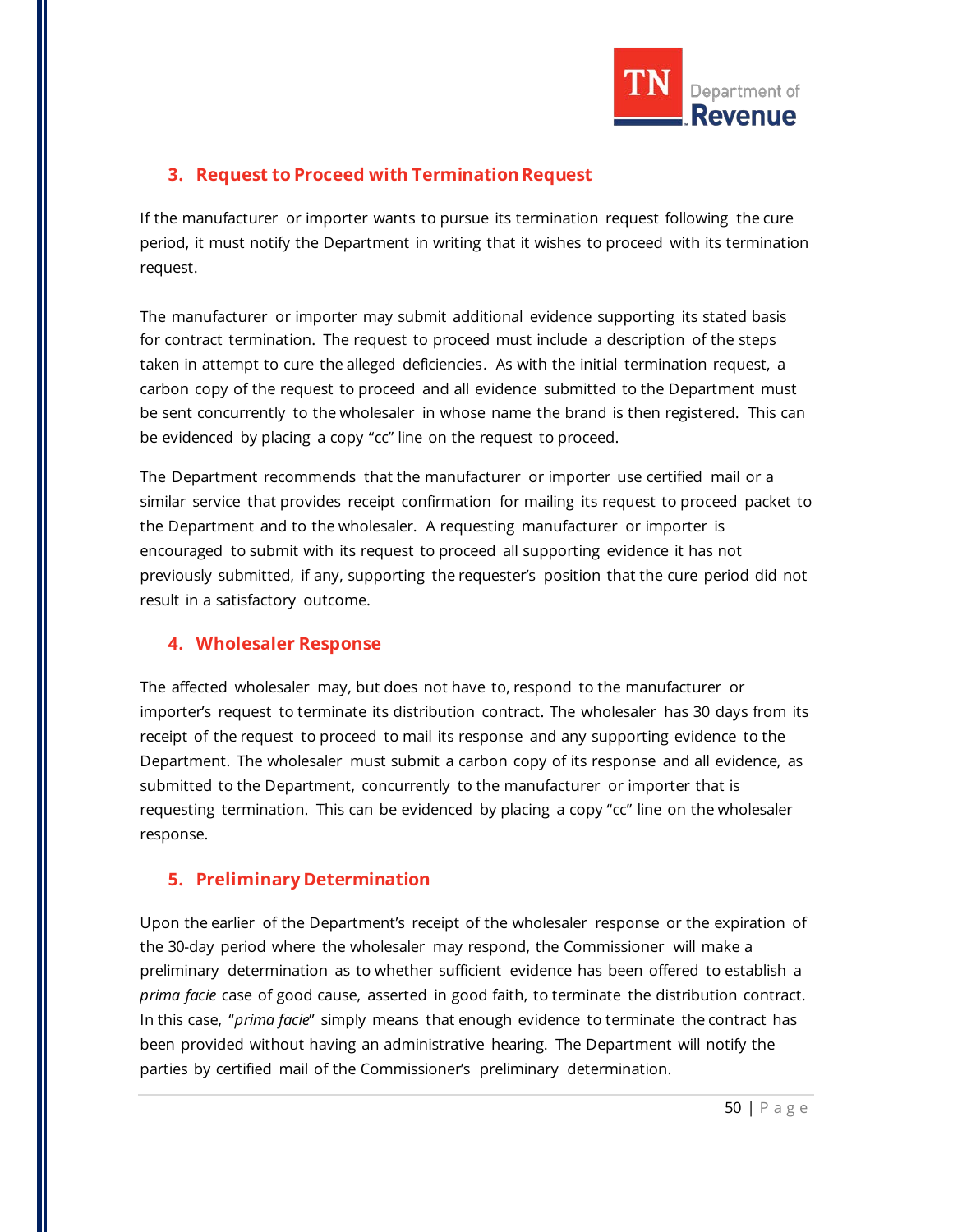

### **6. Appeal of Preliminary Determination**

Parties may request an administrative hearing to challenge the preliminary determination under the Uniform Administrative Procedures Act (the "UAPA") by submitting a written request for a hearing within *10 days* of the date on the notice of the Commissioner's preliminary determination.

To request an administrative hearing, the affected party must submit a written request to:

Tennessee Department of Revenue Administrative Hearing Office Andrew Jackson Building, 11<sup>th</sup> Floor 500 Deaderick Street Nashville, Tennessee 37242 Fax: (615) 741-6463 DORConference.Request@tn.gov

If an administrative hearing is not requested in a timely manner, the preliminary determination becomes final upon the expiration of the 10-day period to request the hearing. If a hearing is timely requested, the Department's Administrative Hearing Office will initiate the administrative hearing process under the UAPA on the issue of whether the manufacturer or importer has established "good cause, asserted in good faith."

During the UAPA hearing process, termination of the contract will not take effect unless and until the Administrative Law Judge approves the termination. If the Administrative Law Judge determines that the manufacturer or importer has failed to establish "good cause, asserted in good faith" as required, the provisions of the contract will remain in full force and effect. Failure by the manufacturer or importer to ship to the wholesaler a reasonable amount of the brand at issue is grounds for revocation of the manufacturer or importer's license.

### **7. Final Determination**

Failure to request an administrative hearing within the 10-day period outlined above converts the preliminary determination to a final determination. After this period, the parties no longer have a right to an administrative hearing. However, if an administrative hearing is timely requested, the decision rendered by the Administrative Law Judge on whether the manufacturer or importer established "good cause, asserted in good faith" becomes the Initial Order of Final Determination.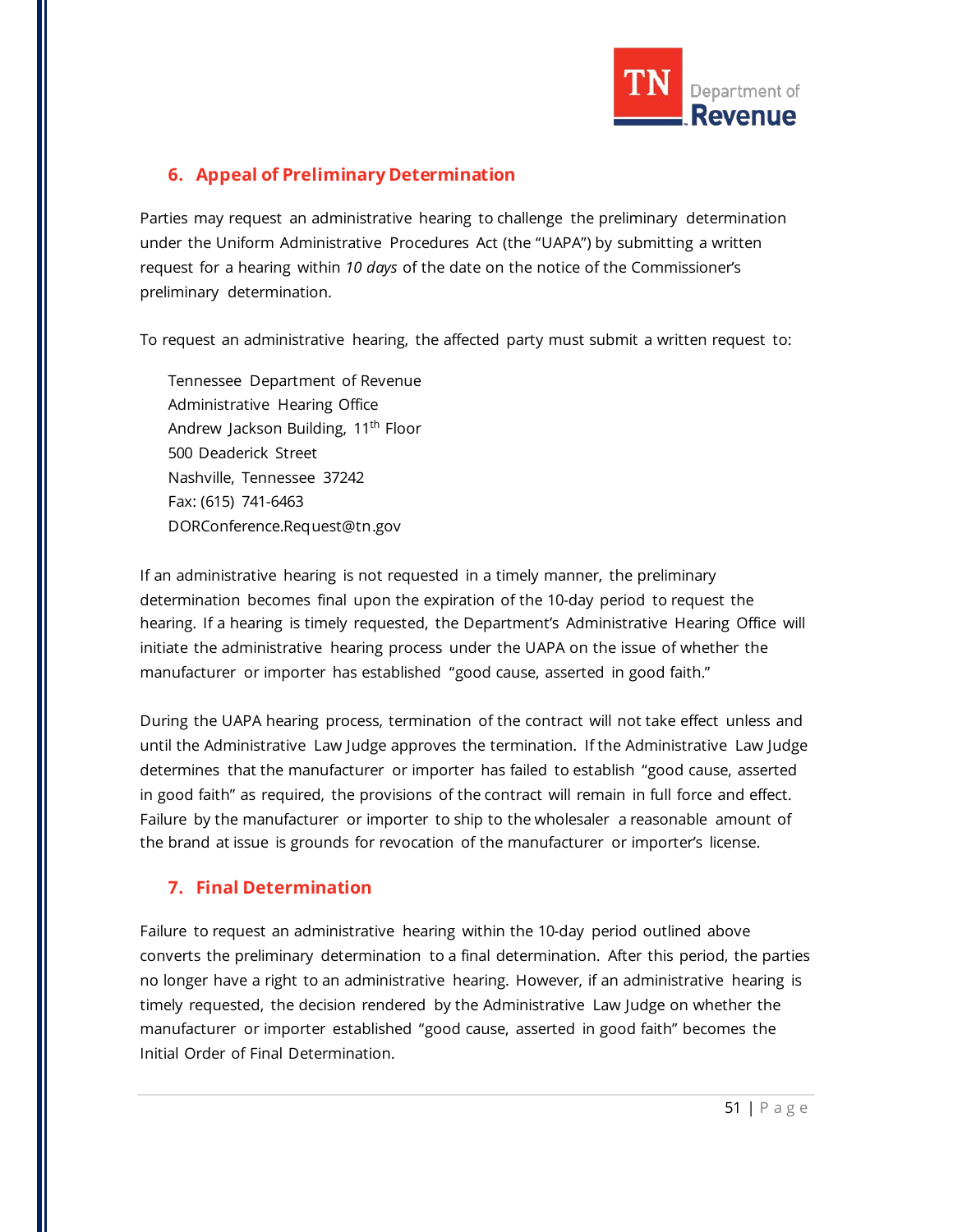

Parties may seek the Department's reconsideration of the Initial Order of Final Determination within *15 days* after its entry. If reconsideration of the Initial Order of Final Determination is not requested within that time period, the initial order becomes final after the 15-day period ends.<sup>[127](#page-73-32)</sup> For example:

**The Department issues a preliminary determination terminating a contract on** January 1, 2020. The distributor requests an administrative hearing, in writing, on January 5, 2020. This request keeps the preliminary determination from becoming a final determination. After the administrative hearing takes place, the Administrative Law Judge finds good cause, asserted in good faith, and issues an Initial Order of Final Determination that terminates the contract on March 1, 2020. If either party seeks a reconsideration, it must do so by March 15, 2020.

#### **8. Appeal of Final Determination**

Parties have 60 days from entry of the final determination to file an appeal in Chancery or Circuit Court.<sup>[128](#page-73-33)</sup> The judicial review is confined to the record that is established during the administrative hearing. This means that no additional evidence may be submitted during the appeal. The reviewing court may affirm the decision of the Department or remand the case for further proceedings. The court may reverse or modify the Department's decision if it determines the administrative findings, inferences, conclusions, or decisions are:

- **In violation of constitutional or statutory provisions;**
- In excess of the statutory authority of the agency;
- **Made upon lawful procedure;**
- **Arbitrary or capricious or characterized by abuse of discretion or clearly** unwarranted exercise of discretion; or
- **Unsupported by evidence that is both substantial and material considering the entire** record.

The UAPA hearing process is not required to appeal a final determination to Chancery or Circuit Court. It may, however, allow the parties to build a more complete record on which to base an appeal of a final determination. Parties may want to consider relevant standard(s) of review and the circumstances of their specific termination request proceeding when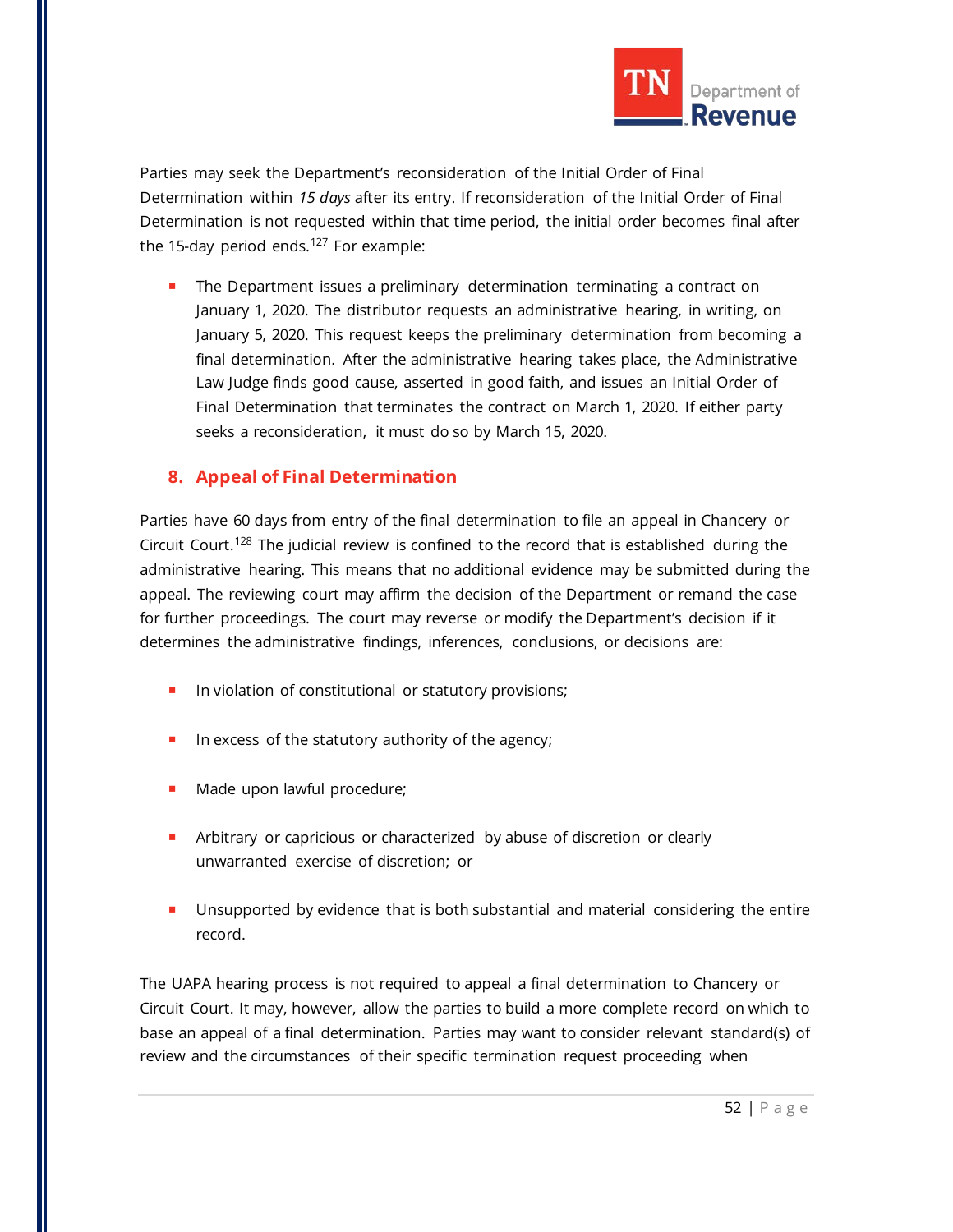

deciding on whether to challenge a preliminary determination through a UAPA hearing and/or appeal a final determination in Chancery or Circuit Court.

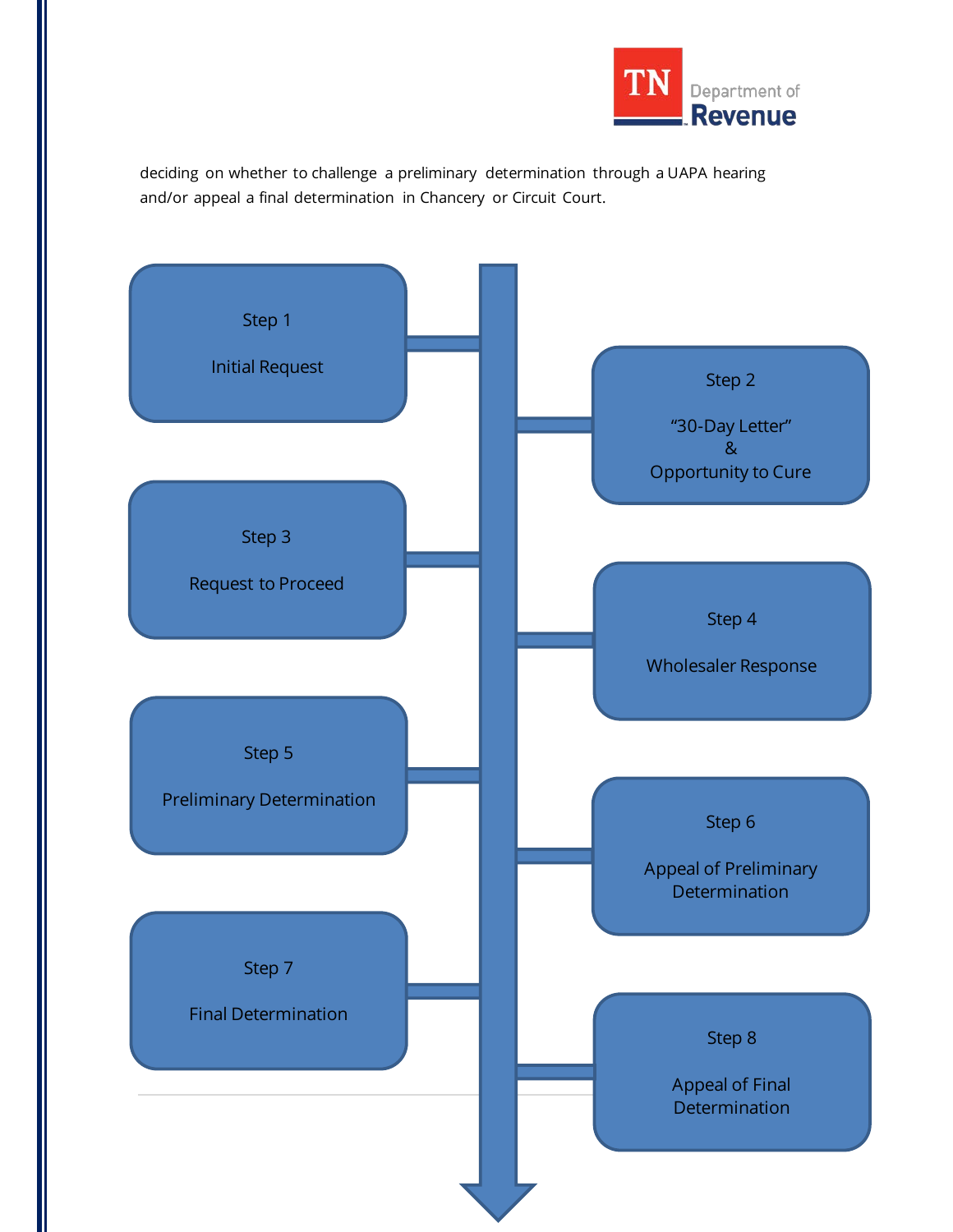

# **Chapter 6: Liquor-by-the-Drink Tax**

Tennessee has authorized the sale of alcoholic beverages, wine, and high alcohol content beer for consumption on the premises of certain types of businesses. Sales of such alcoholic beverages for consumption on the premises is subject to Tennessee's liquor-by-the-drink tax. The businesses authorized to make sales of alcoholic beverages for consumption on the premises include<sup>[129](#page-73-34)</sup>:

- Hotels and motels
- **Commercial passenger boat companies**
- **Restaurants**
- Commercial airlines
- **Passenger trains**
- **EXEC** Charitable, nonprofit, or political organizations
- **T** Tourist resorts or clubs
- Convention centers
- **Historic performing arts centers**
- **Urban park centers**
- **Historic interpretive centers**
- **Community theaters**
- **Historic mansion houses**
- **Terminal buildings of commercial air carriers**
- **zoological institutions**
- **Museums**
- **Commercial airline travel clubs**
- **Public aquariums or aquarium exhibition facilities**
- **Caterers**
- **Sports authority facilities**
- **Clubs**
- Bed and breakfast establishments
- **Motor speedways**
- **Theaters**
- **Paddlewheel steamboat companies**
- **Special historic districts (wine only)**
- **•** Other facilities as specified
- For-profit festival operators $130$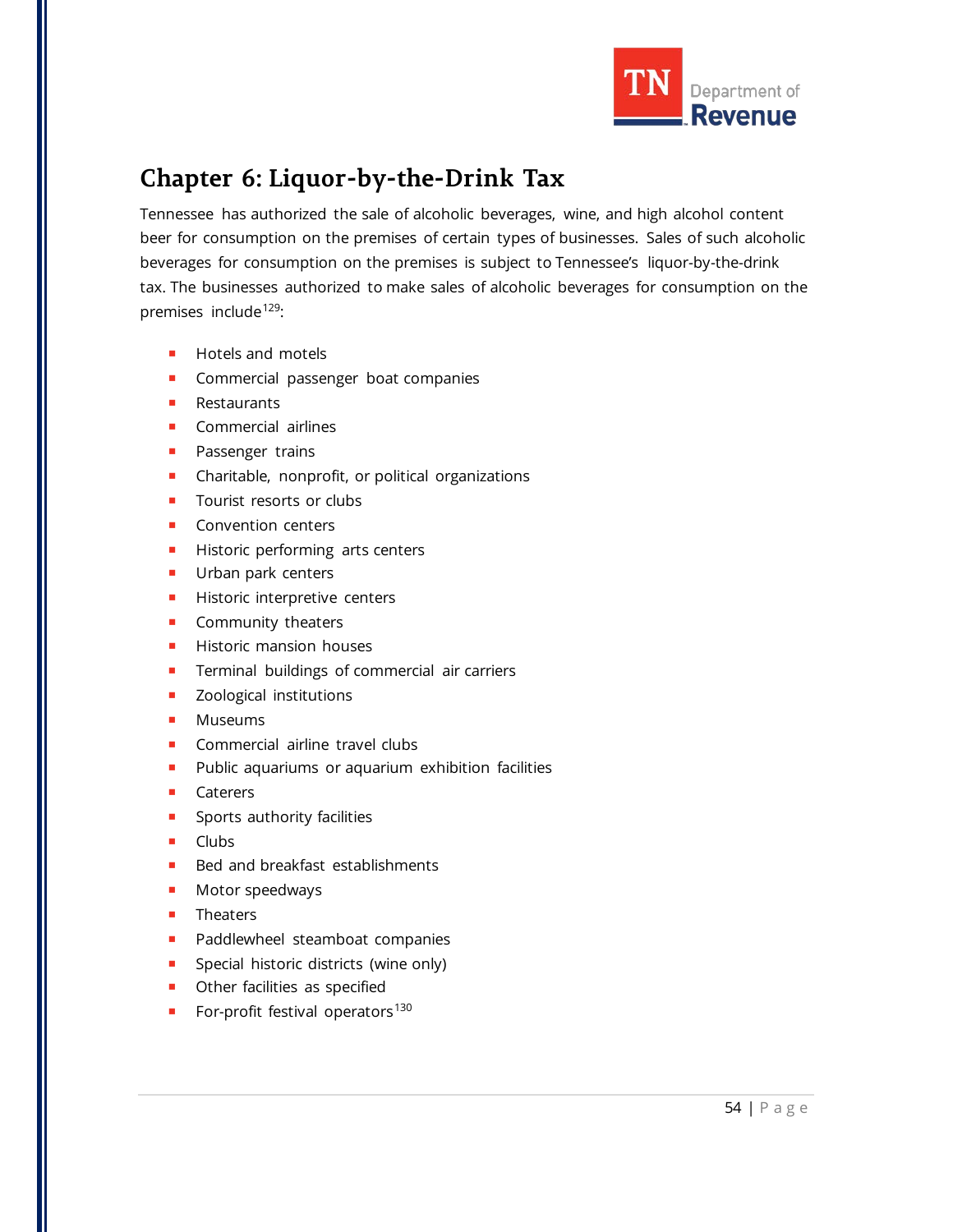

If a business sells, at retail, alcoholic beverages, wine, or high alcohol content beer for consumption on the premises, it must pay the liquor-by-the-drink tax on those sales.

**Sales of beer with an alcohol content of 8% by weight or less are not subject to the liquor-by-the-drink tax.**

# **Authorization to Sell Alcohol for Consumption on the Premises**

A business can only sell alcoholic beverages for consumption on the premises if it is located in a jurisdiction that has authorized such sales, and it has obtained the appropriate license from the ABC.

### **1. Local Referendum**

Sales of alcoholic beverages for consumption on the premises are not allowed without prior authorization by the local government. A county or municipality must approve these sales by a referendum. If a county referendum has approved sales of alcoholic beverages for consumption on the premises, any municipality within that county may conduct a referendum to authorize sales for consumption on the premises within the boundaries of that municipality.<sup>[131](#page-73-36)</sup>

### **2. ABC License**

If a business is located in a jurisdiction that has approved sales of alcoholic beverages for consumption on the premises, it may apply for a license to engage in such sales from the ABC. The ABC has numerous licenses for various types of businesses. Each license type has its own eligibility requirements and annual privilege tax based on the type and size of the business. For complete licensing requirements, visit the ABC's website [HERE.](https://www.tn.gov/abc/licensing/liquor-by-the-drink-licenses.html)

### *Alcohol Delivery Licenses*

Licensed alcoholic beverage delivery services may charge a fee of not more than 10% on the price of the alcohol being delivered.<sup>[132](#page-73-37)</sup> The licensed delivery service is not responsible for remitting the taxes otherwise due on the alcohol it delivers.

# *To-go Orders of Alcoholic Beverages[133](#page-73-38)*

Persons or entities ("licensees") licensed to sell beer and alcoholic beverages for consumption on the person's or entity's premises may offer drive-through, pickup, carryout,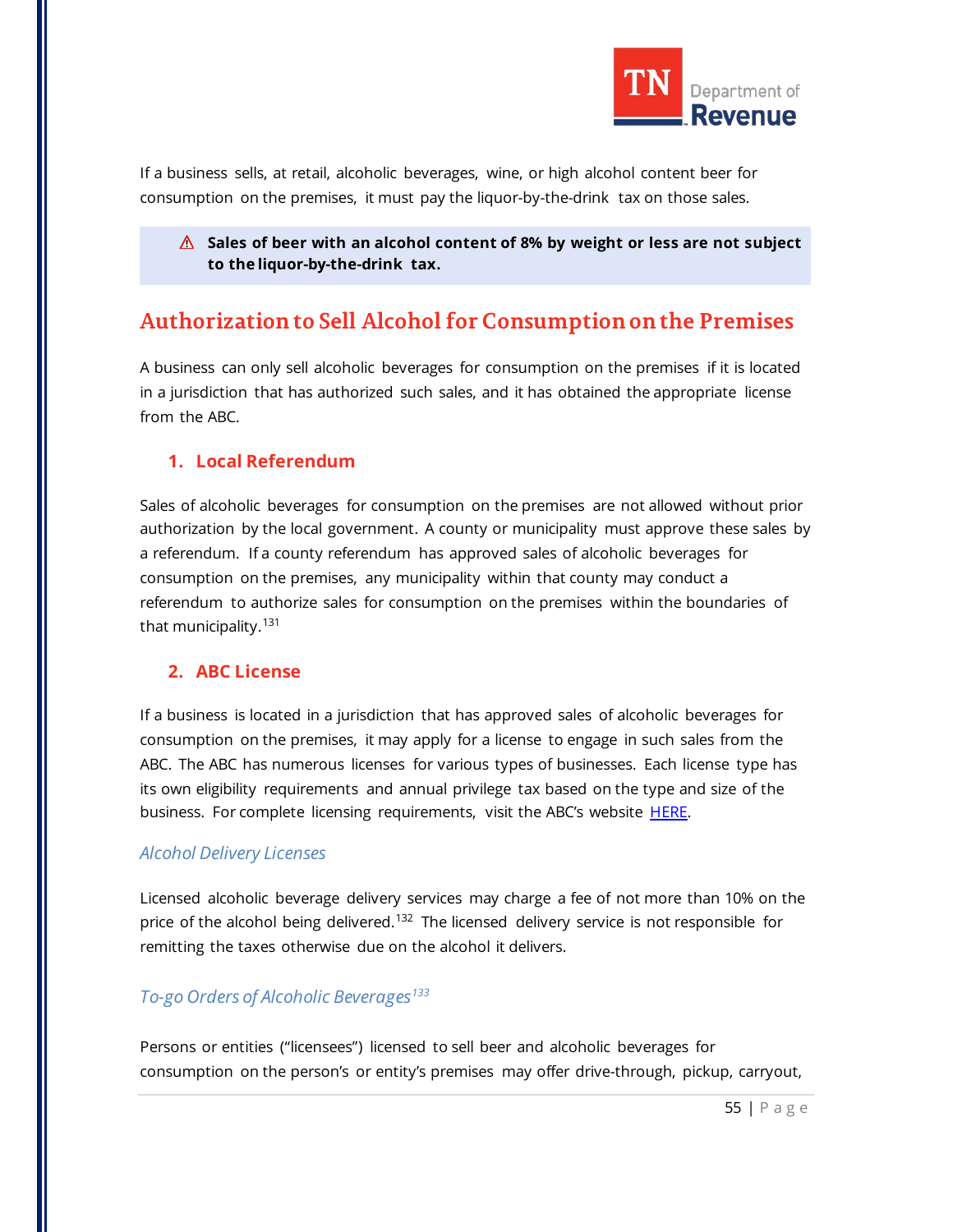

and delivery orders of alcoholic beverages and beer for consumption off the premises if the sale of alcoholic beverages and beer:

- Is accompanied by the sale of food in the same order;
- **If** Is packaged in a container or bottle with a secure lid or cap to prevent consumption without removal of the lid or cap; and
- **Consists of single servings of alcoholic beverages or beer (or multi-servings lawfully** sold).

Licensees selling to-go orders of alcoholic beverages and beer must post a conspicuous sign stating that "a driver shall not consume alcoholic beverages or beer while operating a motor vehicle in this state."

Licensees must collect liquor-by-the-drink tax on all sales of alcoholic beverages sold in to-go orders. The tax should be collected on to-go orders in the same manner that it is collected on alcoholic beverages sold for consumption on the premises.

**In accordance with Public Chapter 59 (2021), there is no Tennessee residency requirement to obtain a retailer's liquor license.** <sup>1</sup>

# **3. Registration with the Department**

Licensees must also register with the Department before engaging in business in the state. Licensees should register for the liquor-by-the-drink tax through **TNTAP**. This registration requires that licensees also submit a price schedule and a bond.

# *Price Schedule*

Prior to entering business, every liquor-by-the-drink licensee must file a price schedule of all the alcoholic beverages that it offers for sale.<sup>[134](#page-73-0)</sup> The price schedule must include the following information:

- The number of drinks sold for each type of drink or for each category of drinks with the same price and pour size or bottle ounce;
- The ounce pour by drink or bottle ounces of each item sold; and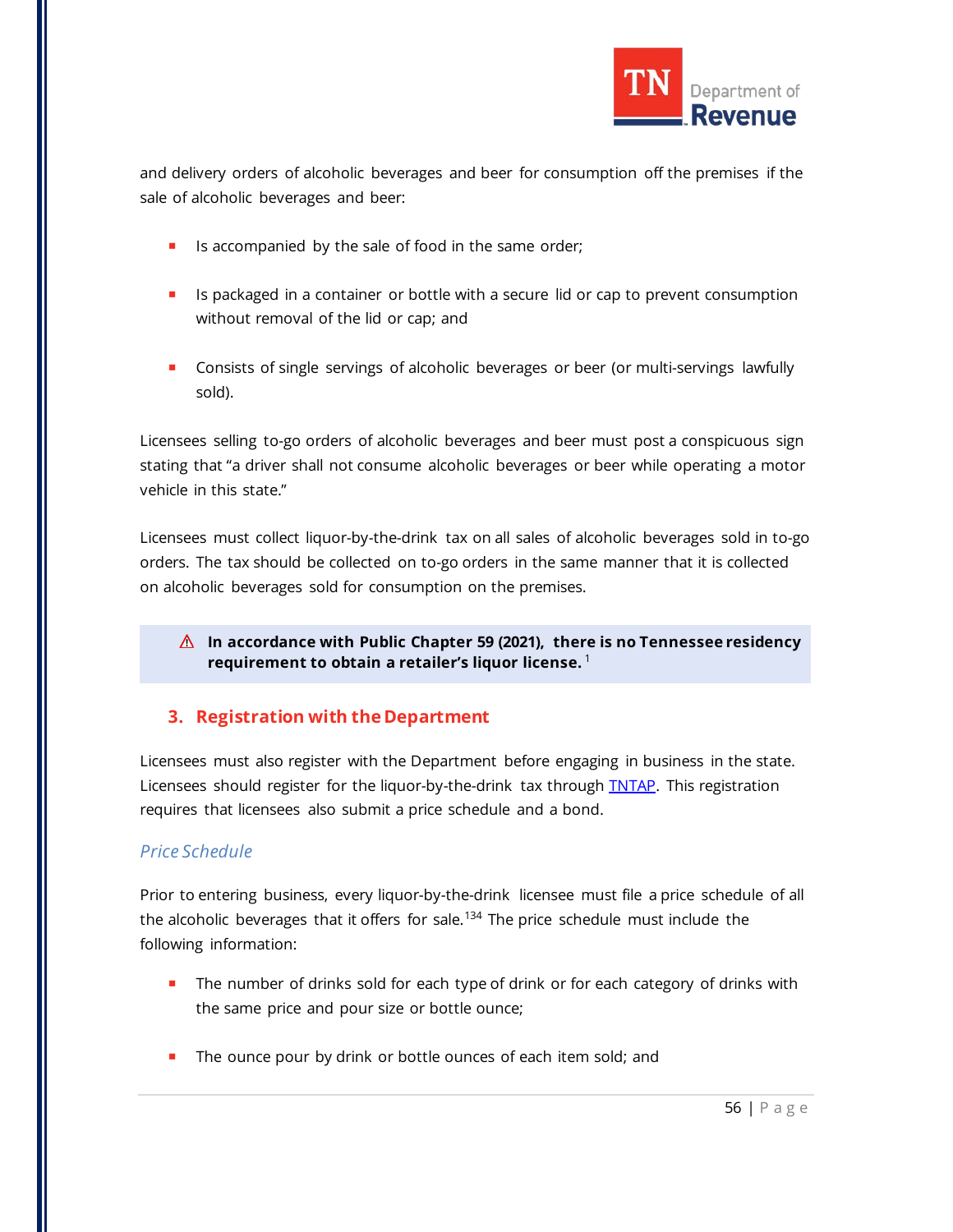

The sales price for that sale (including both regular and special prices).

To satisfy this requirement, a licensee can either submit a report from its point-of-sale system that contains this information (such as a product mix report) or use the Department's price schedule form.

Licensees must update their price schedules at least annually. If a licensee makes any significant change to a price or pour amount listed in the schedule before the annual submission date, it should submit a new schedule.

#### **Price schedules are relied on as the basis for every liquor-by-the-drink tax audit. It is critical that liquor-by-the-drink taxpayers maintain current and accurate price schedules.**

#### *Bond Requirement*

Licensees must post security with the Department to ensure proper payment of taxes. This security may be in the form of a corporate surety bond, a cash deposit, or a bond secured by a certificate of deposit. For all licensees, other than restaurants selling only wine, the amount of the initial security is \$10,000. For restaurants selling only wine, the amount of the initial security is \$2,000. After the first three months of operations and timely submission of all required reports and returns, the licensee can submit a written request to have the security adjusted to four times the average monthly tax liability of the first three months. The security amount cannot be adjusted to less than \$1,000.<sup>[135](#page-73-1)</sup>

If a licensee forfeits or cancels its bond for any reason, its ABC license is automatically revoked. The Department cannot release the posted security unless all liability secured by the bond has been paid, or the statute of limitations on assessment of that liability has run, whichever occurs first.<sup>[136](#page-73-2)</sup>

### **4. Transfer of Business**

Any person who purchases or obtains ownership of a business engaged selling alcoholic beverages for consumption on the premises cannot make any sales of alcoholic beverages until it obtains its own license from the ABC and registers for sales and alcoholic beverage taxes with the Department. Any person making sales without doing so is operating illegally and will be held liable for the taxes on those sales.<sup>[137](#page-73-3)</sup>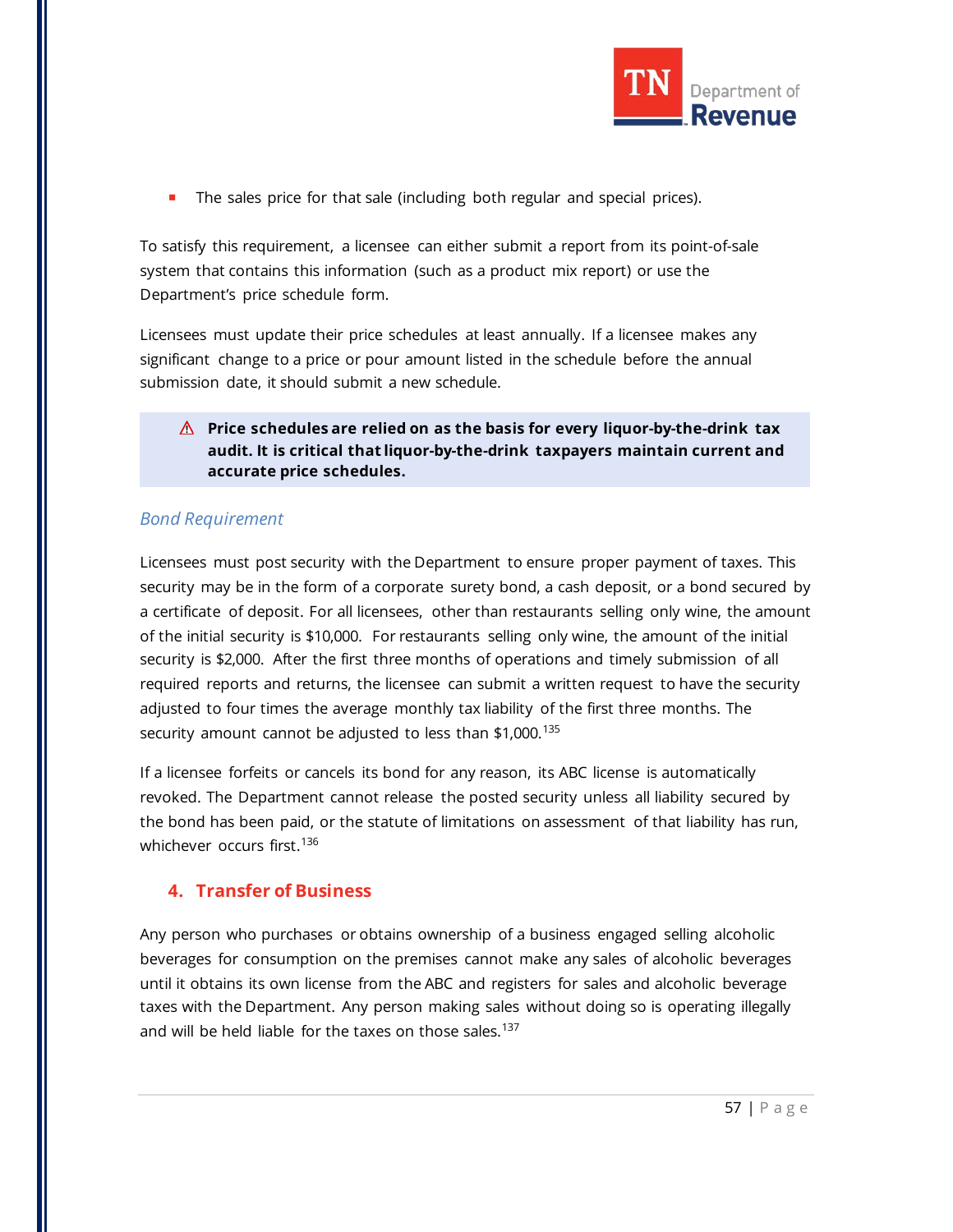

Any person who sells, transfers, or otherwise terminates ownership in a business engaged in sales of alcoholic beverages for consumption on the premises must notify the Department within 15 days of the effective date of the sale, transfer, or termination. This notice should be provided as part of the person's final alcoholic beverage return and final sales tax return. Any person that fails to provide the required notice to the Department, with the result that the new owner continues to operate under the seller's or transferor's alcoholic beverage license, will be presumed to have allowed the illegal operation to occur. The business must also surrender its liquor-by-the-drink license to the ABC.<sup>[138](#page-73-4)</sup>

Any person who, upon sale or transfer of a business, allows or permits the new owner or operator to remit tax, make wholesale purchases, or conduct business in any manner using the seller's or transferor's alcoholic beverage license or tax registration will be jointly and severally liable with the new owner or operator for any unpaid taxes accrued during the period of illegal operation.

### *Transfer or Sale of Inventory upon Closing or Sale of Business*

A retailer licensed under Tenn. Code Ann. §§ 57-3-204, 57-3-803, or 57-4-101 that sells or closes its licensed establishment may sell or transfer its alcohol inventory to the purchaser of the establishment or to another licensed establishment.<sup>[139](#page-73-5)</sup> The purchaser or establishment receiving the inventory must hold the same type of license held by the seller. The following requirements must be met prior to the completion of the inventory transfer or sale:

- **The seller must provide the Alcoholic Beverage Commission and Department of** Revenue with written notice at least 10 days prior to the sale or transfer of the inventory. The written notice must identify the person or entity receiving the inventory, the date of the sale or transfer, and the quantity, types, and brands of alcohol being sold or transferred.
- Invoices and debts relating to the alcoholic beverages or wine sold or transferred must be paid in full prior to the sale or transfer.
- The purchaser or transferee must be licensed prior to the completion of the sale or transfer.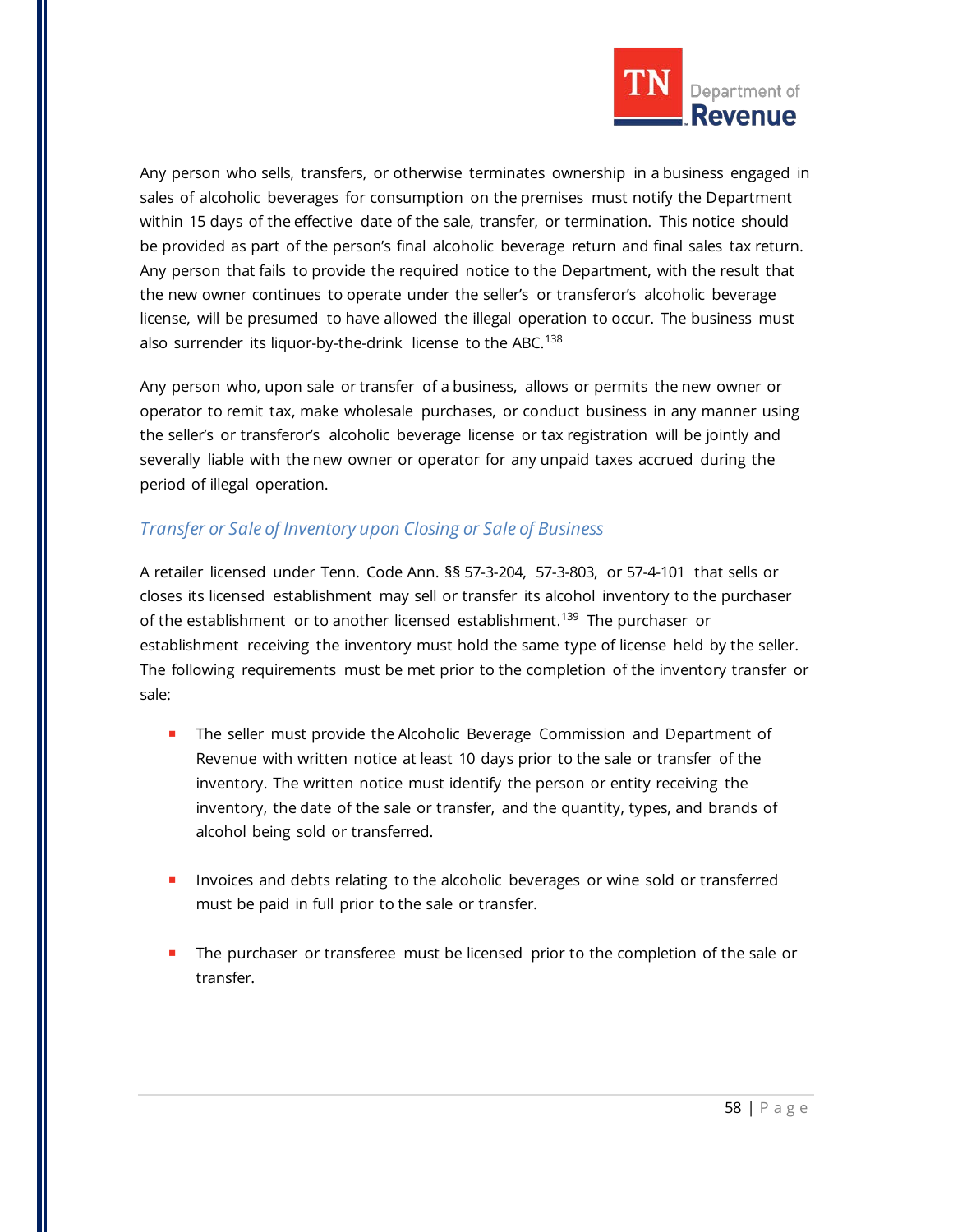

# **Payment of the Tax**

Anyone selling alcoholic beverages for consumption on the premises is liable for the liquorby-the-drink tax. The tax rate is 15% of the sales price of all alcoholic beverages sold for consumption on the premises. The liquor-by-the-drink licensee collects the tax from the consumer at the time of sale and remits it to the Department.<sup>[140](#page-73-6)</sup>

# **1. Gross Sales**

The liquor-by-the-drink tax return requires that licensees report their gross sales of alcoholic beverages for consumption on the premises. A beverage's gross selling price is the total price for which it is sold, including the liquor-by-the-drink tax, the applicable sales tax, and any mandatory tips.<sup>[141](#page-73-7)</sup>

### *Tips*

Tips should only be included in a licensee's taxable gross sales if they are mandatory. However, if a tip is mandatory but there are a substantial number of documented instances of deletion or reduction of the tip, then the tips are nontaxable. If there are only one or two such instances of a reduction or deletion of a mandatory tip, the tips are taxable, but the licensee will be given a credit for those instances. Additionally, if a tip is mandatory in the bylaws but those by-laws permit the tip to be deleted or reduced by the customer, then the tip is not taxable as part of gross sales. $142$ 

Tips should not be included in a licensee's taxable gross sales if they are voluntarily paid by the purchaser and are then returned to the person(s) performing the service.

# **2. Filing Frequency**

The tax is due monthly by the 15<sup>th</sup> day of the month for sales made in the preceding month. Licensees with multiple locations must file a separate return for each place of business.<sup>[143](#page-73-9)</sup>

The Commissioner may, at the request of the licensee, authorize a taxpayer to file using an accounting period other than monthly. In this case, the licensee will file the return on or before the 15<sup>th</sup> day following the end of the reporting period. All other reporting requirements remain the same.

Additionally, the Commissioner may, for good cause, grant an extension of time, not to exceed 30 days, for a licensee to file the return and pay the tax due. Licensees should make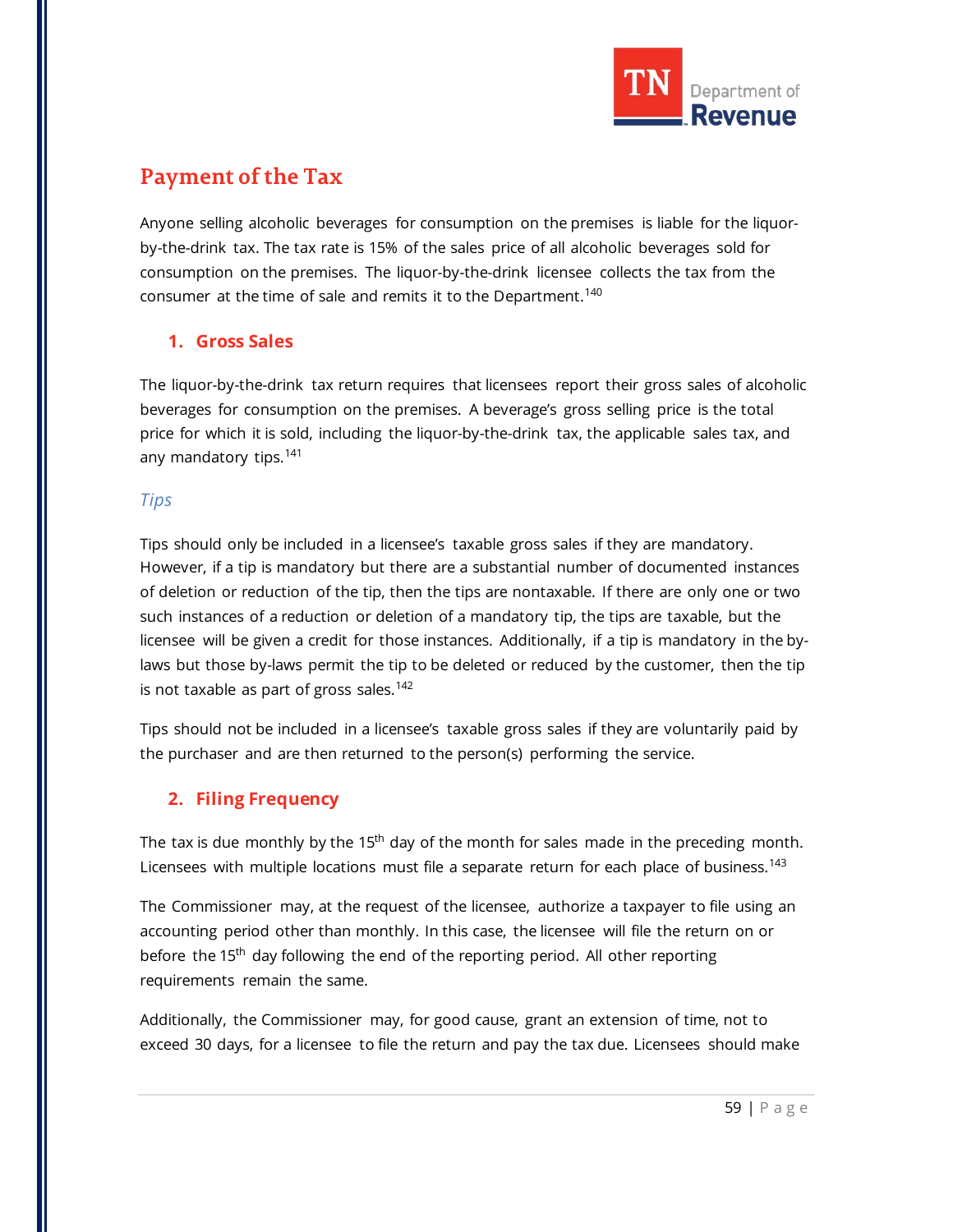

requests prior to the tax due date, submit them in a signed writing, and state why the extension is needed.<sup>[144](#page-73-10)</sup>

# **3. Delinquent Returns**

When a licensee fails to timely file a return or is delinquent in payment of the tax for the third time in any one-year licensing period, the Commissioner may recommend to the ABC that the licensee's liquor-by-the-drink license be revoked or suspended. It is a misdemeanor for any licensee to continue in business after revocation or suspension of the license. Each day a business operates without a license is a separate violation.<sup>[145](#page-73-11)</sup>

If a licensee is delinquent in the payment of the tax, the Commissioner may notify, by registered mail, any person, including the ABC, that has possession or control of any credits or other personal property belonging to the delinquent licensees, or owing any debts to the licensee at the time of the delinquency. If any person is so notified, that person cannot make any disposition of those debts or properties without the approval of the Commissioner, or until 30 days elapse from the receipt of the notice. Any person receiving such notice must advise the ABC of such property, credits, or debts within five days.<sup>[146](#page-73-12)</sup>

# **Inventory Deductions and Exemptions from Tax**

Licensees cannot dispose of alcoholic beverages through any method other than by sale for consumption on the premises.<sup>[147](#page-73-13)</sup> Therefore, any disposition of alcoholic beverages that is not excused by law will be considered a sale and taxed accordingly. For this reason, the liquor-by-the-drink tax return requires that licensees report their inventory at the beginning and end of each month. Nonetheless, licensees can deduct product from their inventory for certain reasons such as theft, breakage, or acts of nature.<sup>[148](#page-73-14)</sup> Upon proper proof of the following types of loss, the Department will issue a certificate to the licensee documenting the loss.

# **1. Theft**

To prove a loss by theft, a licensee must provide the Department with proof that the theft was reported to law enforcement and the insurer has paid the claim for the loss.

# **2. Breakage**

To prove a loss due to breakage, a licensee must contact the Department to request a representative come view the loss as soon as possible. The licensee must be able to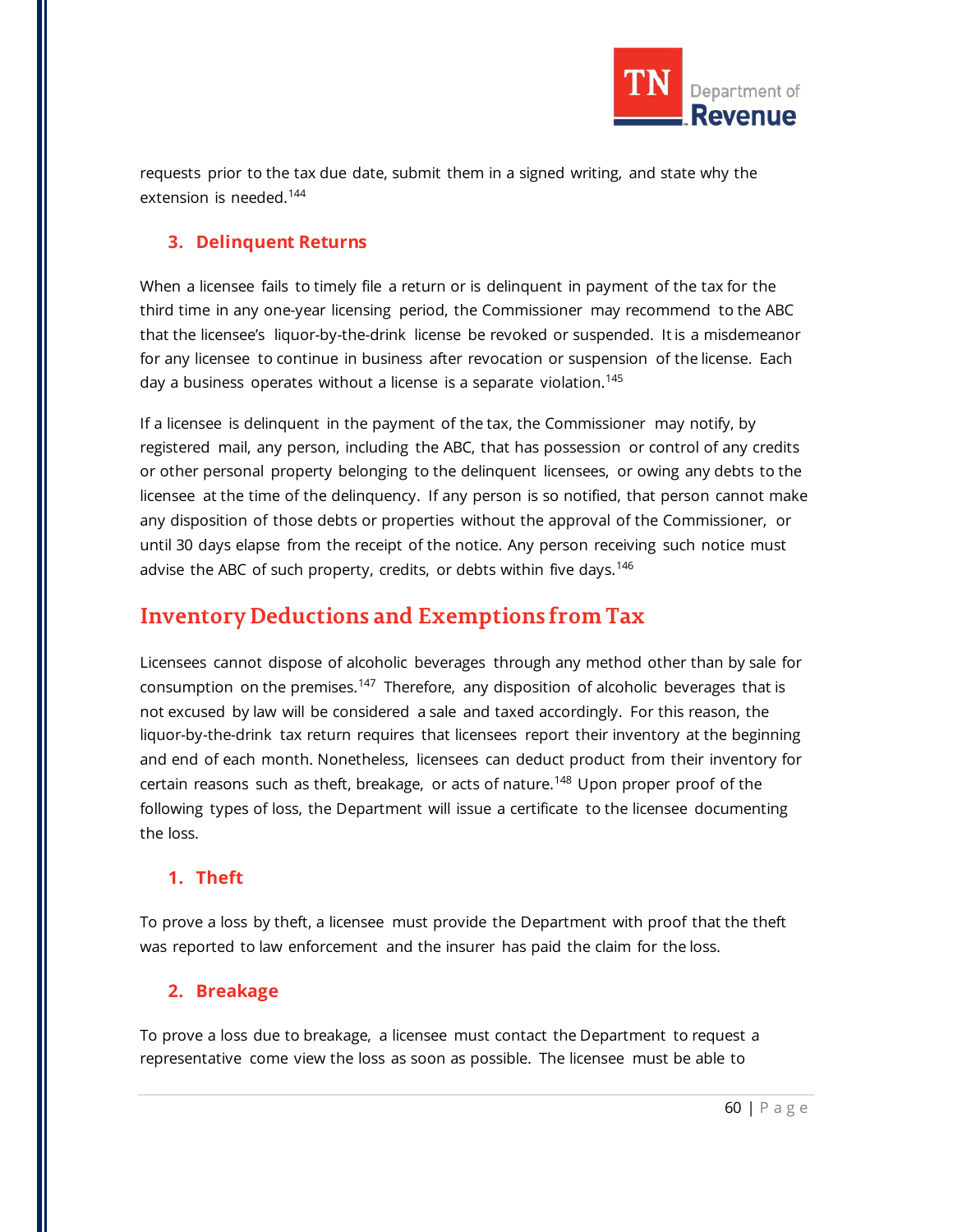

demonstrate that the bottle had not been opened prior to the breakage. For example, showing that the seal or cork is still intact. If a product is unopened but no longer saleable, the product must be destroyed by or in the presence of a representative of the Department.

### **3. Acts of Nature**

To prove a loss due to an act of nature, a licensee must contact the Department to request a representative come view the loss as soon as possible. The licensee must be able to demonstrate that the bottle had not been opened prior to the breakage. For example, showing that the seal or cork is still intact. If a product is unopened but no longer saleable, the product must be destroyed by or in the presence of a representative of the Department.

### **4. Alcohol Used for Cooking**

Additionally, alcoholic beverages used and consumed in the preparation of food are exempted from a licensee's inventory of alcoholic beverages for consumption on the premises. Licensees must keep an accurate running inventory of alcoholic beverages used in the preparation of food, as explained above. If any portion of the contents of a bottle of wine or distilled spirits is sold by the drink for consumption on the premises, the licensee will be liable for the liquor-by-the-drink tax on the total disposition, as if the entire bottle had been sold by the drink.

# **5. Alcoholic Beverage Manufacturers**

Certain sales of alcoholic beverages for consumption on the premises of alcoholic beverage manufacturers are specifically exempted from the liquor-by-the-drink tax. The following sales are exempt from the tax:

- Samples and sales of alcoholic beverages sold for consumption on the premises of a licensed distillery.
- Samples of wine for tasting, with or without charge, for consumption on the premises of a licensed winery, farm wine producer, or satellite facility.
- **Retail sales in sealed containers for consumption on the premises of a licensed** winery, farm wine producer, or satellite facility.<sup>[149](#page-73-15)</sup>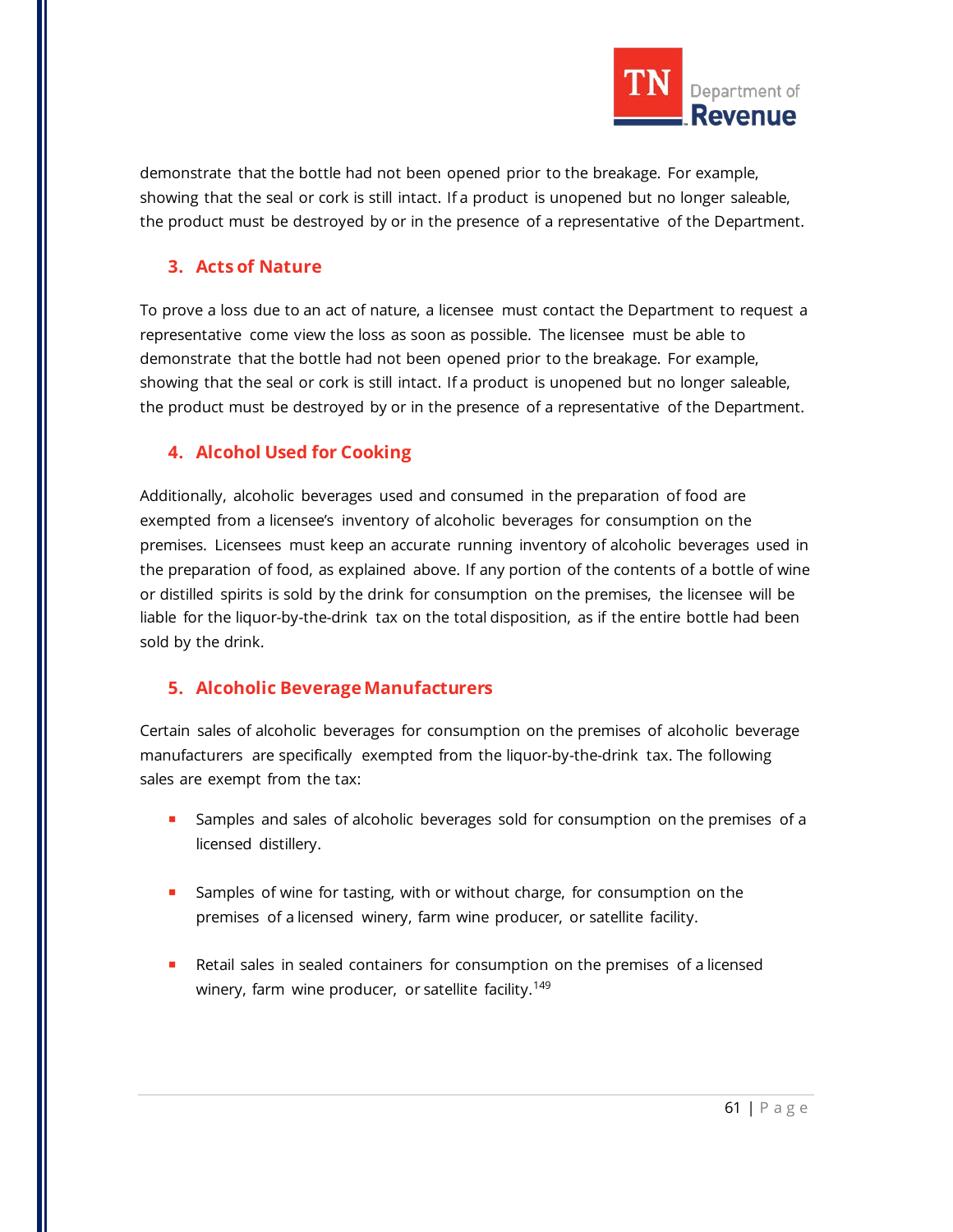

**Sales of wine by the glass for consumption on the premises of a licensed winery, farm wine producer, or satellite facility are subject to the liquor-bythe-drink tax.**

#### **6. Art Galleries**

Art galleries that do not sell food or beverages and that receive 90% of their revenue from the sale of artwork may serve wine to patrons without a charge. These art galleries are not required to pay the liquor-by-the-drink tax on the wine they serve.<sup>[150](#page-73-16)</sup>

#### **7. Commercial Airlines, Paddlewheel Steamboats, and Passenger Trains**

Commercial airlines, paddlewheel steamboat companies, and passenger trains do not pay the 15% liquor-by-the-drink tax on their sales of alcoholic beverage. In lieu of the liquor-bythe-drink tax, these companies pay the wholesale gallonage tax on alcoholic beverages they bring into Tennessee at a unique rate, as described in Chapter 3.<sup>[151](#page-73-17)</sup>

### **8. Special Occasion Licensees**

Charitable, nonprofit, or political organizations that hold a special occasion license and sell alcoholic beverages pursuant to that license do not owe the liquor-by-the-drink tax on those sales.<sup>[152](#page-73-18)</sup> Please see the ABC's website for more information o[n special occasion licenses.](https://www.tn.gov/abc/licensing/liquor-by-the-drink-licenses/special-occasion-licenses--lob-.html)

# **Notifying Customers of the Tax**

All liquor-by-the-drink retailers must clearly indicate the sales price of alcohol beverages on their menu.<sup>[153](#page-73-19)</sup> Such retailers may include the liquor-by-the-drink tax in the drink's sales price listed on the menu or on the final bill. Retailers must also collect and remit state and local sales tax on their sales of alcoholic beverages for consumption on the premises. They should include state and local sales tax on alcoholic beverages in the same way they include the liquor-by-the-drink tax – either in the listed drink price on the menu or on the final bill.

### **1. Menu Pricing**

If a retailer chooses to include the liquor-by-the-drink tax and sales tax in the menu price, it must state on the menu that the drink's sales price includes these taxes.

If a retailer includes the taxes in the menu price, it will need to determine the taxable base, which is the net sales price. The net sales price is determined by backing out the liquor-by-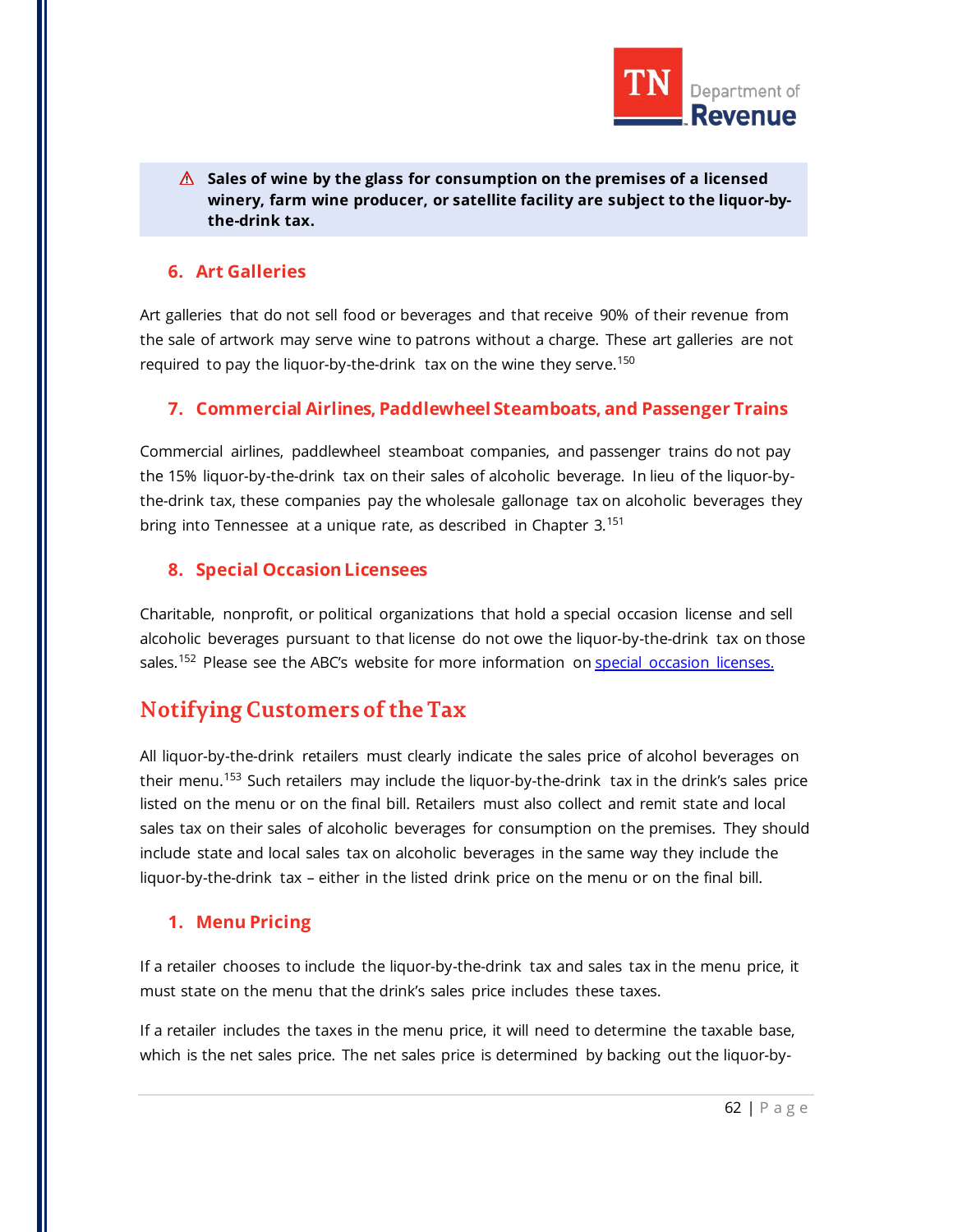

the-drink and sales taxes. This is done by dividing the total sales price by 1.15 plus the applicable state and local sales tax rate.<sup>[154](#page-73-20)</sup>

For example:

- A restaurant menu lists the price of a cocktail at \$12, which includes both the liquorby-the-drink and sales taxes.
- The net sales price of the cocktail is  $$12 \div (1.15 + .0925) = $9.66$ .
- The restaurant would then apply the liquor-by-the-drink tax rate to the net sales price to arrive at the amount of liquor-by-the-drink tax due.
- Then, the restaurant would apply the applicable sales tax rate to the net sales price to arrive at the amount of sales tax due.

### **2. Final Bill**

If a retailer chooses to include the liquor-by-the-drink tax and the sale tax on the customer's final bill and exclude the taxes from the menu pricing, it must state on the menu that a 15% liquor-by-the-drink tax and sales tax will be added to the final bill.<sup>[155](#page-73-21)</sup>

# **Recordkeeping Requirements**

Licensees must maintain complete records that are sufficient to determine any tax due, including those records listed below. Licensees must retain these records for at least four years unless the Department authorizes earlier destruction. If a licensee uses both guest checks and cash register tapes concurrently, it may destroy guest checks 60 days after the date of sale.

If a licensee does not maintain adequate and accurate records by which the Department may establish the true tax liability, the Department is authorized to determine the tax lability from whatever information is available. An assessment made by the Department is binding and presumed accurate unless adequate records are submitted to prove otherwise.<sup>[156](#page-73-22)</sup>

### **1. Menus**

Licensees are required to have menus that clearly indicate the sale prices of all alcoholic beverages and whether the price includes the liquor-by-the-drink and sales taxes. Menus are helpful in verifying the information reported on a licensee's price schedule and establishing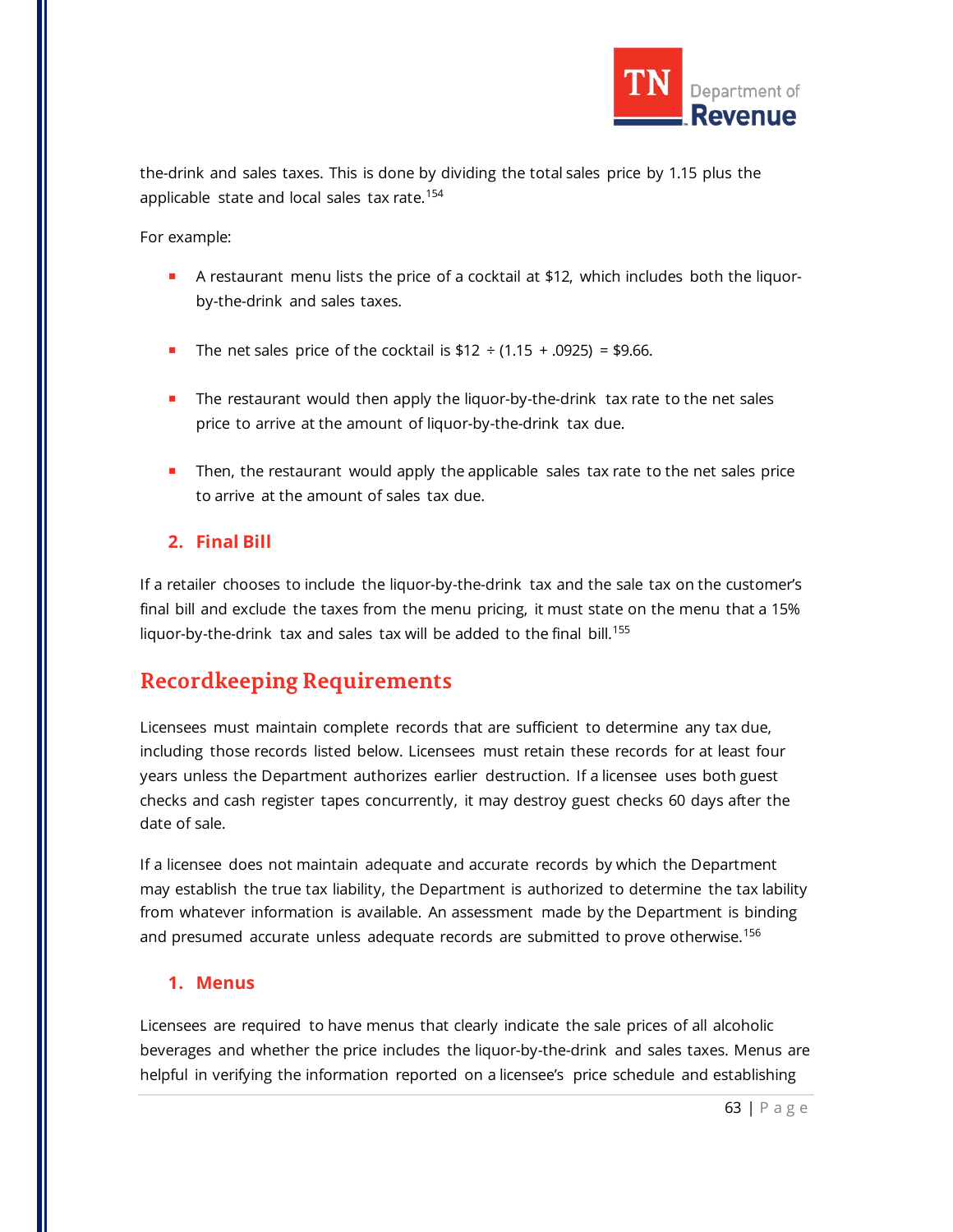

selling prices. However, cash register tapes will be the predominate record for determining selling prices, as those tapes show the actual prices charged to customers.

### **2. Sales records**

Licensees must maintain a daily record of all sales, clearly distinguishing between regular sales and special price sales. This daily record of sales must be supported by daily cash register tapes, guest checks, or point-of-sale system reports, such as product mix reports. Licensees should ensure that sales of alcoholic beverages at prices other than the regular sales prices listed on the price schedule are clearly recorded on cash register tapes, guest checks, or product mix reports. If the licensee does not adequately substantiate these special price sales, all the sales will be calculated and taxed as though they were made at the regular prices. Summary totals of sales that are not supported by cash register tapes, guest checks, or product mix reports are not sufficient.

Licensees must record sales of alcoholic beverages separately from any other sales, such as food sales, on a guest check. This can be done either by providing a separate check for alcohol sales or recording alcohol sales on the bottom or reverse side of a check. Licensees must also break down sales of alcoholic beverages by separating liquor and wine sales. If the licensee uses a cash register, it must key alcoholic beverage sales separately from food, beer, and other items, and separately key liquor and wine sales.

### **3. Purchase records**

Licensees must maintain a record of all merchandise purchased for resale. These records include invoices, delivery tickets, bills of lading, and copies of purchase orders.

# **4. Inventory**

Licensees must also maintain an itemized statement of inventory, by brand name, size, and dollar value of alcoholic beverages on hand the last day of each month. This includes a perpetual inventory record of all alcohol and wine used in cooking. Alcohol and wine used for cooking must be stored separately from other alcoholic beverages, used exclusively for cooking purposes, and accounted for as food costs.<sup>[157](#page-73-23)</sup>

# **Purchase Markup Audit Procedure**

When auditing liquor-by-the-drink licensees, the Department looks first to the licensee's price schedule to determine the average purchase markup on beverages sold based on the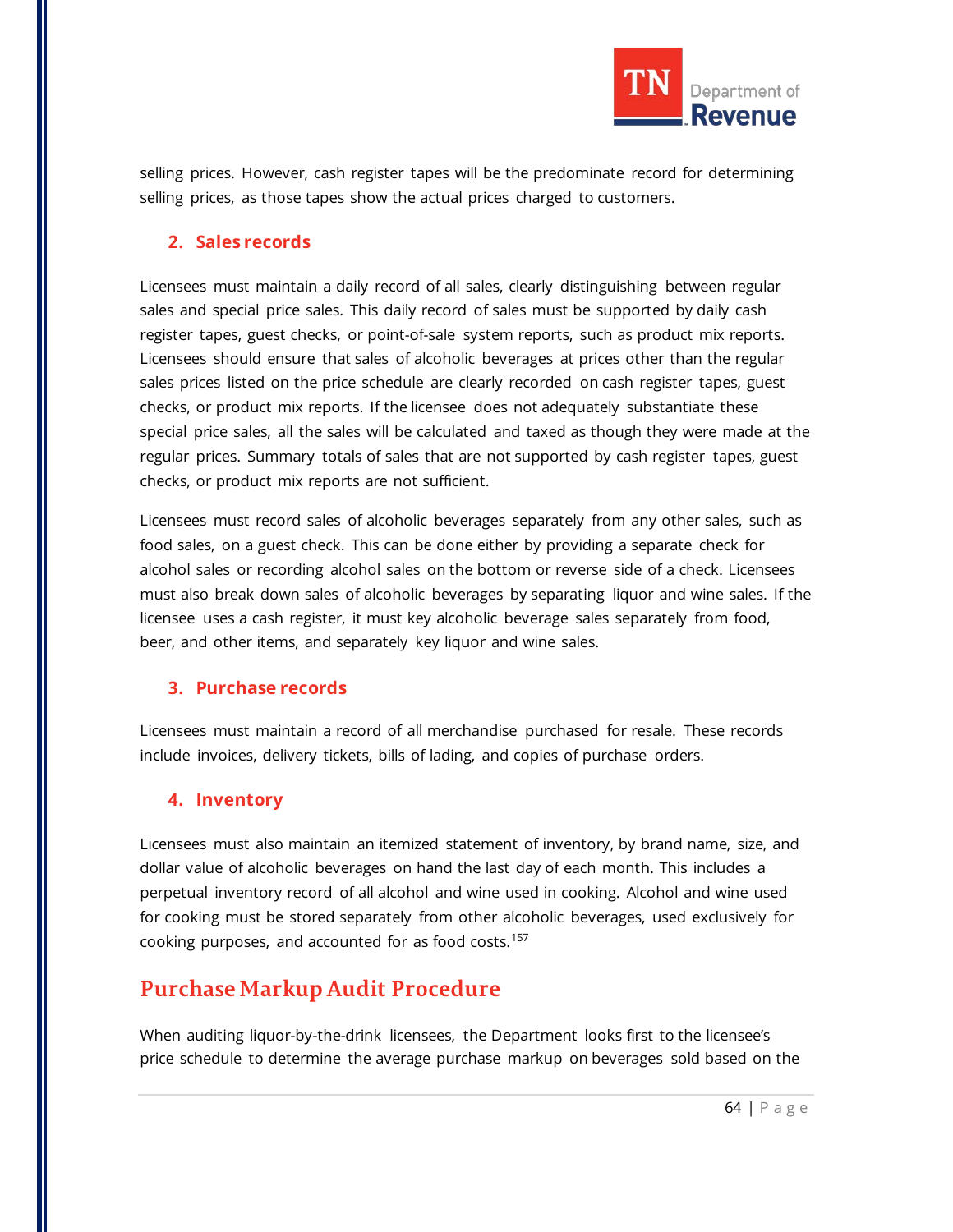

cost of the alcohol in the most frequently sold drinks, the amount of alcohol in those drinks, and the selling price. The Department then compares the purchase markup calculated by using the price schedule to the purchase markup calculated based upon sales reported by the licensee.

The fundamental basis for using a purchase markup audit procedure is found in TENN. COMP. R. & REGS. 1320-04-02-.06(2)(a), which states that "if the sales of liquor and wine, as shown by the books of the licensee, do not bear a markup over purchases approximately the same as the average markup shown by the price schedule, the commissioner will consider the books of the licensee insufficient to show the proper tax liability."

### **1. Updating the Price Schedule**

Although all liquor-by-the-drink licensees are required to maintain current price schedules with the Department, licensees will be given the opportunity to correct an inaccurate price schedule or submit any additional price schedules that may be required if audited by the Department. It is imperative that the price schedule reflect the drink prices and pour amounts that are sold on a regular basis. Any updated price schedules submitted during an audit should be signed by an authorized representative of the licensee testifying to their accuracy. A bartender cannot sign a price schedule unless he has been authorized to do so by the owner/manager. If a bartender does sign a price schedule, the owner/manager must countersign as well.

If a licensee has two or more price schedules for the audit period, a weighted average markup for each price schedule must be combined to arrive at a weighted average markup for the audit period.

### *Verification of the Price Schedule*

The Department will verify the accuracy of the information reported in the price schedule, including pour size and sales price. The auditor may verify the pour sizes by observing bartenders pour drinks or by noting the size of the jiggers found at the bar. The auditor may verify the sales price of drinks by looking at guest checks, cash register tapes, or product mix reports. If the prices on the price schedule differ from those on these source documents, the source document prices will prevail.

If a business has a mandatory tip, the drink prices listed on the price schedule should include the tip in the total selling price. If this is not done, the auditor will correct the listed selling prices.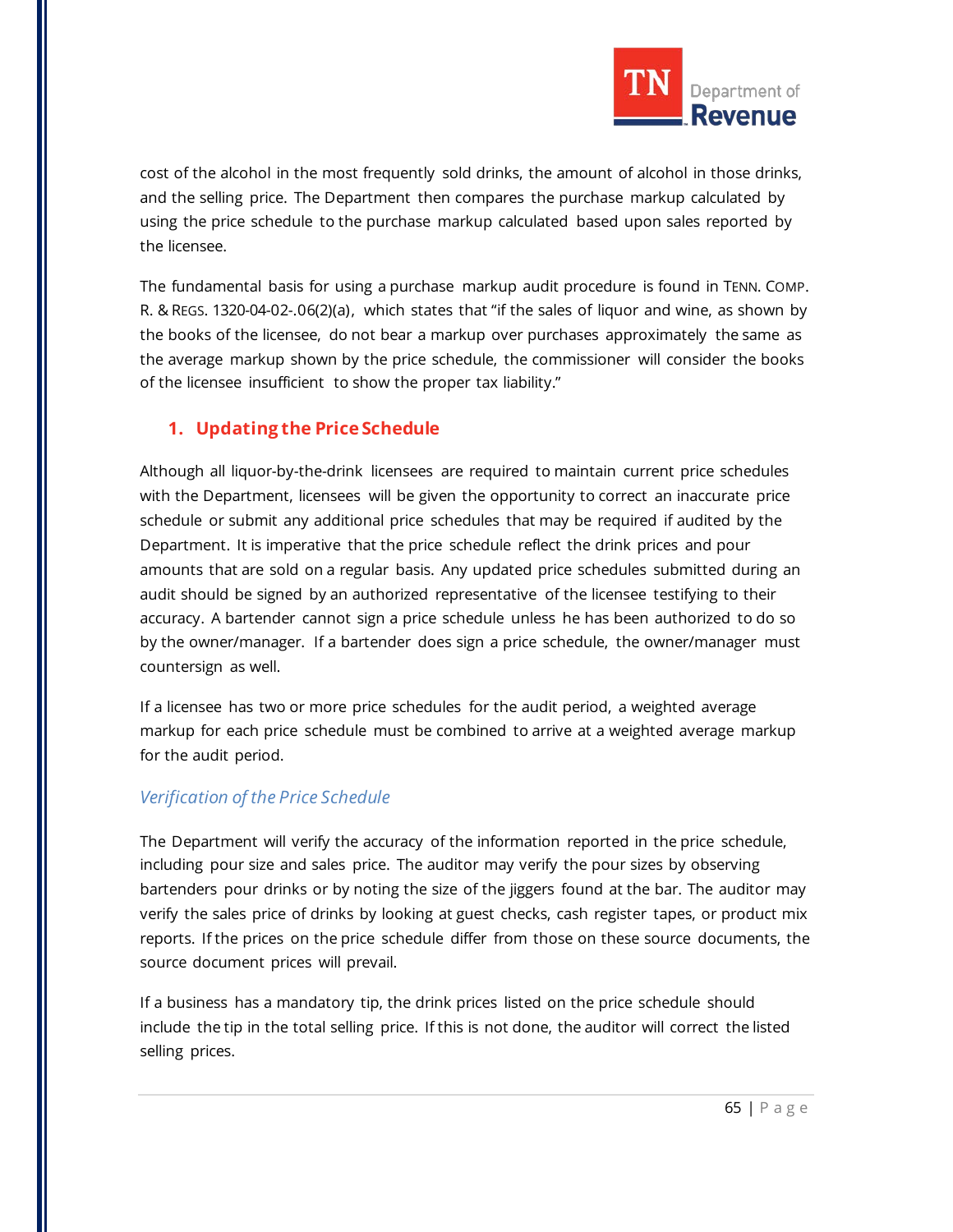

# *Calculation of Cost of Inventory*

The Department will next determine the cost of the alcohol the licensee purchased for use in making sales of alcoholic beverages. The alcohol purchases will be broken down into categories and weighted, as follows:

|                                          | <b>Total Purchases</b> | Percentage of Alcohol Purchased by Type |
|------------------------------------------|------------------------|-----------------------------------------|
| <b>High Gravity Beer</b>                 | \$200                  | $[200/120, 200] = 0.16\%$               |
| <b>Liquor</b>                            | \$20,000               | $[20,000/120,200] = 16.64\%$            |
| <b>Wine</b>                              | \$100,000              | $[100,000/120,200] = 83.20\%$           |
| <b>Total Alcohol</b><br><b>Purchased</b> | \$120,200              | 100%                                    |

# **2. Calculating the Record Markup**

The auditor begins the purchase markup audit by calculating the record markup. This figure is calculated by dividing the taxpayer's gross sales by the total cost of goods sold. The taxpayer's cost of goods sold is the beginning inventory *plus* purchases, *less* ending inventory, approved inventory deductions, and cooking wine/spirits. When the taxpayer has no record of inventory for the beginning audit period, then the ending inventory amount should be used. However, the beginning inventory for a new business is zero.

# **3. Calculating the Price Schedule Markup**

Next, the auditor calculates the price schedule markup. To obtain this figure, the auditor will first calculate separate, weighted average price schedule markups for the taxpayer's liquor and wine sales for the audit period.

Using the taxpayer's price schedules and/or product mix reports, the auditor will determine the most frequently sold drinks along with the pour amounts and price for those drinks. The auditor will use this information to calculate one weighted average price and pour for each of the above alcohol categories.

The auditor first calculates the weighted price by multiplying the price of each of the most frequently sold drinks times the number of those drinks sold. Then, the auditor totals the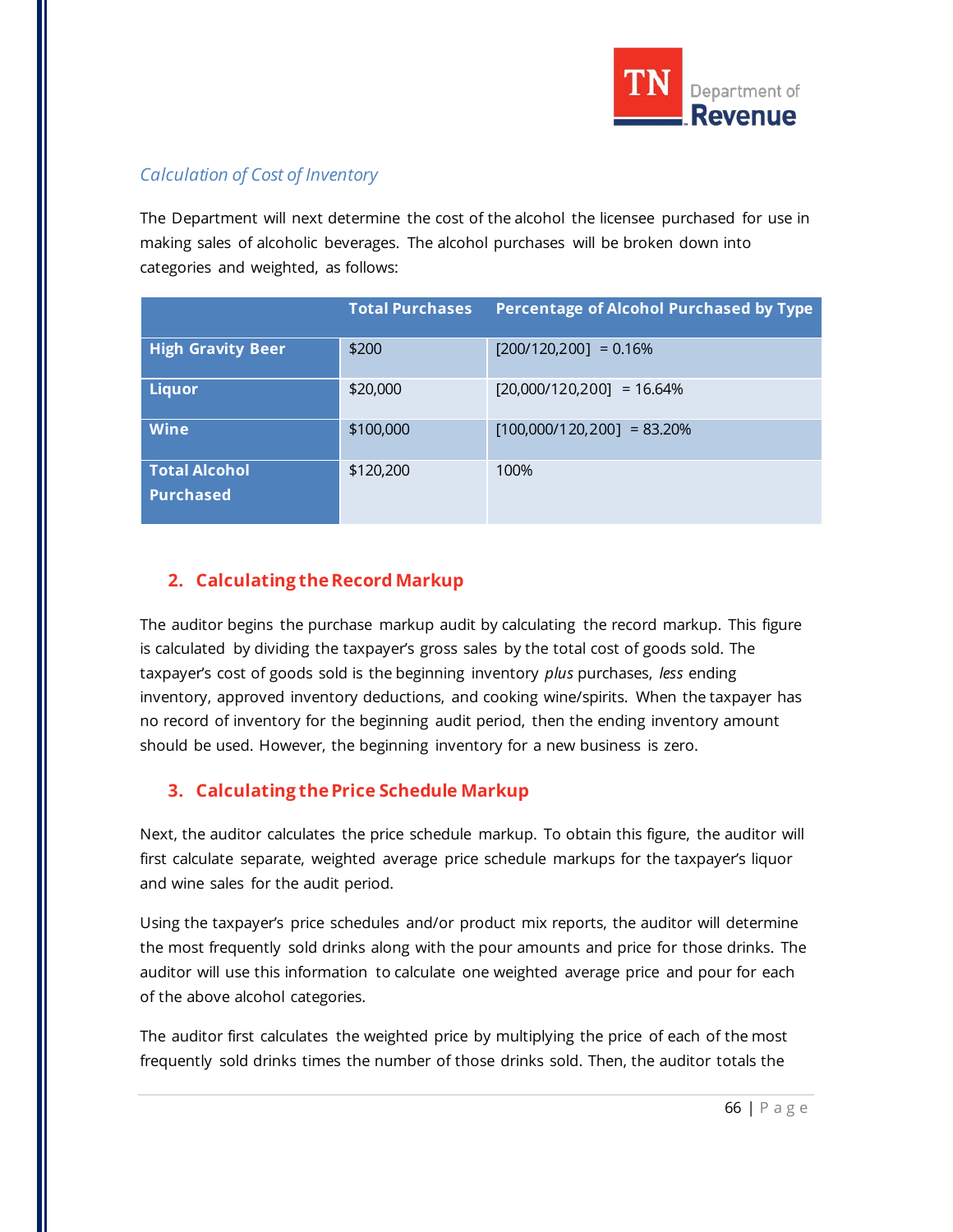

weighted prices of the most frequently sold drinks and number of most frequently sold drinks. Finally, the total of the weighted prices is divided by the total number of most frequently sold drinks to arrive at the weighted average price.

The auditor calculates weighted pour by multiplying the pour amount of each of the most frequently sold drinks times the number of those drinks sold. Then, the auditor totals the weighted pour amount of the most frequently sold drinks and number of most frequently sold drinks. Finally, the total of the weighted pour amounts is divided by the total number of most frequently sold drinks to arrive at the weighted average pour.

Then, the auditor will obtain the weighted average price schedule markup for liquor drinks by dividing the weighted average price for liquor drinks by the cost per drink and multiplying the resulting figure by the percentage of liquor purchases for the audit period. The auditor will obtain the markup for glasses of wine in the same manner as liquor drinks. The auditor adds the weighted average percentage markup for liquor drinks to the markup for glasses of wine to obtain the price schedule markup for the audit period.

### **4. Calculating the Minimum Acceptable Markup**

After obtaining the price schedule markup, the auditor calculates the minimum acceptable markup by multiplying the price schedule markup by a minimum acceptable markup factor, which allows for estimated losses due to spillage, breakage, and theft. Generally, this factor is 85% (representing a 15% allowable deviation in the price schedule markup). However, a factor of 80% may be used in certain circumstances in which the taxpayer is deemed to have good internal controls over its reporting of liquor/wine sales. Examples of good internal controls in this area include the following:

- **Drink prices are posted and taxed correctly**
- The taxpayer documents losses of spillage, breakage, and theft
- **Daily sales records including product mix report, cash register tapes, and/or guest** checks are retained
- Happy Hour sales are tracked
- Purchase records are maintained
- **If the inventory is kept and completed frequently**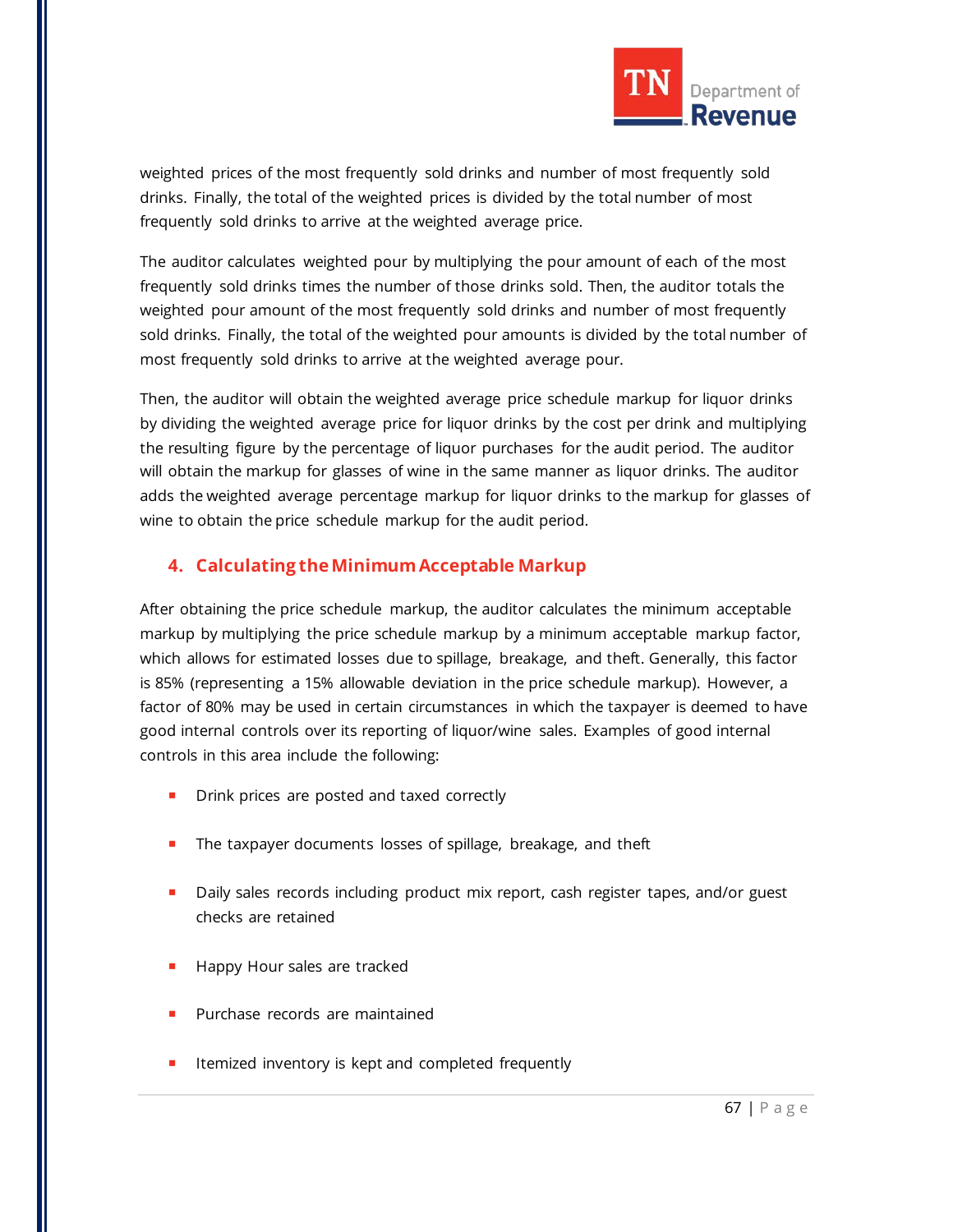

- The storage of wine or spirits for food preparation is separate from that used in the bar
- **Sales records appear complete and tie to returns**

### **5. Comparing the Markups**

The auditor will then compare the price schedule markup with the taxpayer's record markup to determine the accuracy of the taxpayer's records. If a taxpayer does not have books that evidence a purchase markup that is within 15% of the average purchase markup calculated using the price schedule, the Department will consider the licensee's books insufficient to determine the amount of liquor-by-the-drink tax due.<sup>[158](#page-73-24)</sup> If the licensee's books are insufficient, the Department utilizes the purchase markup calculated using the price schedule to determine the tax due.<sup>[159](#page-73-39)</sup>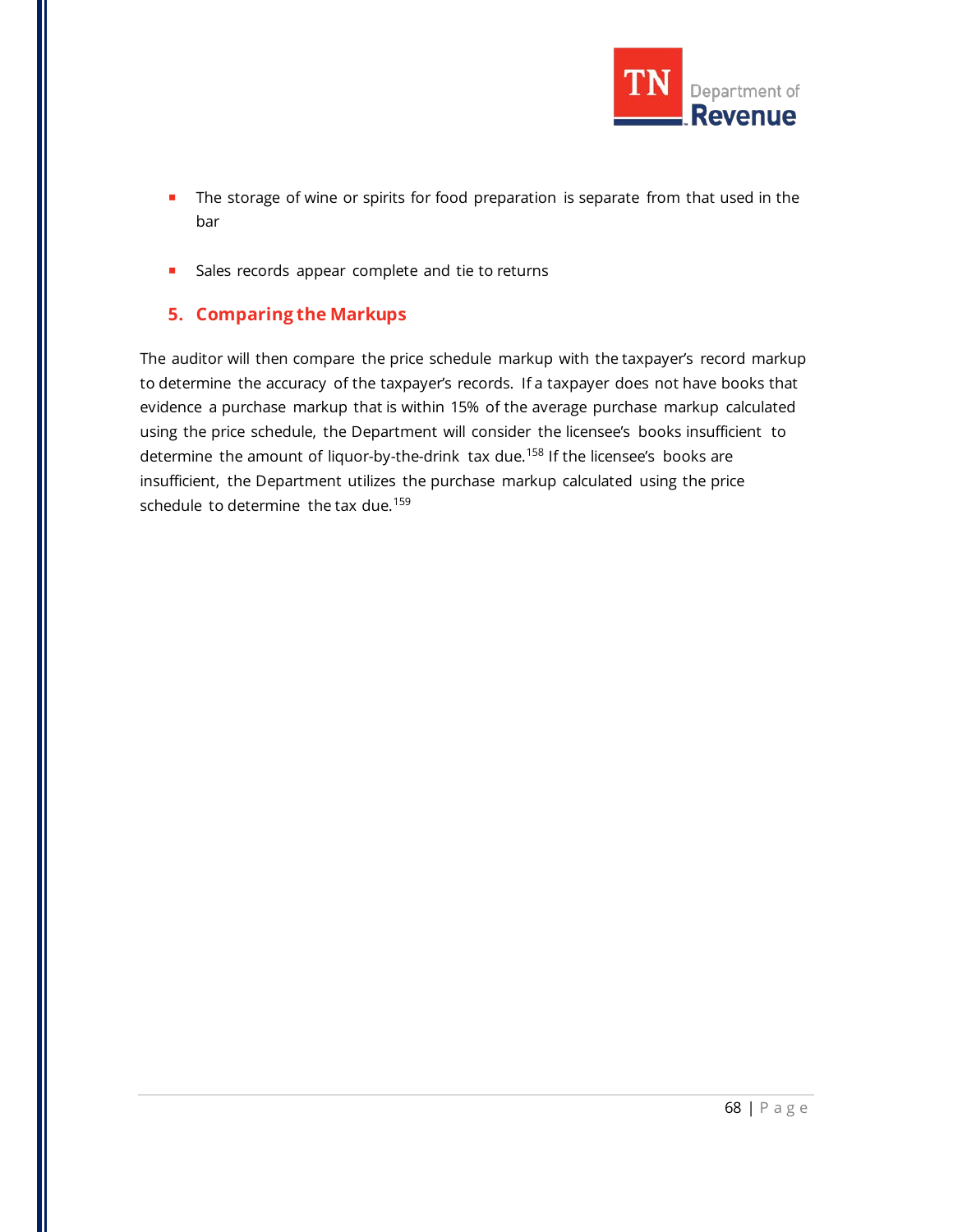

# **Chapter 7: Mixing Bar Tax**

The mixing bar tax is a gross receipts privilege tax imposed on sales of setups for mixed drinks. The tax rate is 15% of the gross receipts from all such sales of setups. The following setups for mixed drinks are subject to the mixing bar tax:

- Sales of beverages containing alcohol content;
- **Sales of water, soft drinks, ice, or any item capable of being used to prepare a mixed** drink at a place of business; and
- **Sales of setups for mixed drinks to be consumed by persons supplying alcoholic** beverages in their own container on the premises of any business that holds a license to sell alcoholic beverages for consumption on the premises.<sup>[160](#page-73-40)</sup>

The tax is applicable to any such sales of setups, regardless of whether the drinks made with the setups are consumed on or off the premises.

# **Who Pays the Tax**

Establishments that sell mixed drinks setups and allow patrons to bring their own alcoholic beverages are responsible for pay the mixing bar tax. Examples of facilities that are subject to the tax are:

- **Country clubs;**
- Private clubs, such as social, dinner, athletic, or sporting clubs; and
- **Fraternal societies, orders, or associations.**

The mixing bar tax does not apply to:

- Sales of mixed drinks subject to the liquor-by-the-drink tax;
- **Sales by licensed liquor wholesalers; or**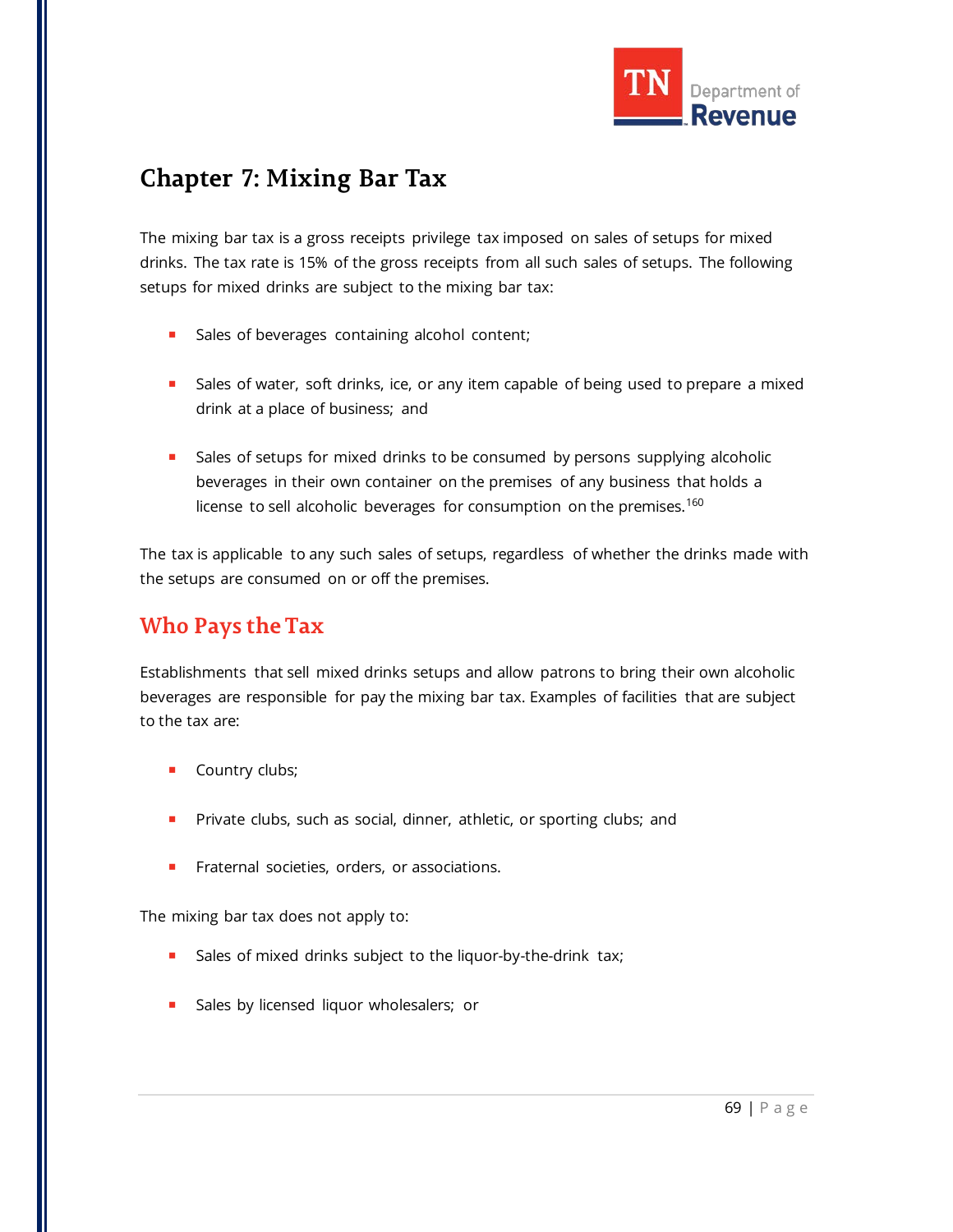

Sales of setups made by cafes, cafeterias, or restaurants where such sales are incidental to their primary business of selling prepared meals and where no bar or separate facility is maintained for the purpose of selling mixed drinks or setups.

# **Payment of the Tax**

The mixing bar tax is due monthly by the  $20<sup>th</sup>$  day of the month following any month in which the taxpayer has gross receipts from any sales of mixed drink setups. Mixing bar tax taxpayers must maintain records of all purchases and gross receipts from the sales of setups.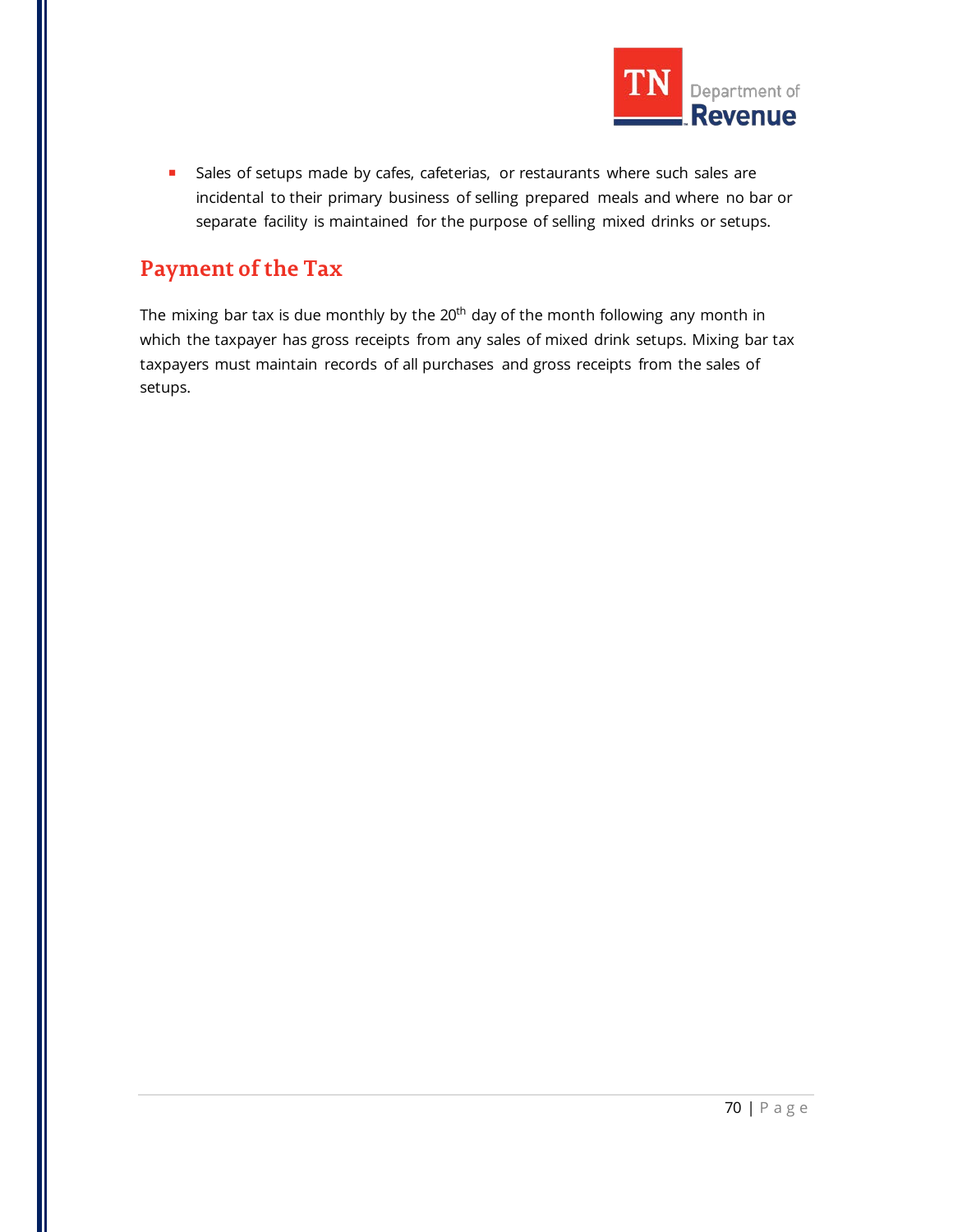

 $<sup>1</sup>$  Please note that the statutory definition of "alcoholic beverage" includes wine. However,</sup> wine is commonly listed separately throughout this manual for purposes of clarity.

 The Department of Revenue's alcoholic beverage and beer tax rules and regulations can be found at the following link: [https://publications.tnsosfiles.com/rules/1320/1320.htm.](https://publications.tnsosfiles.com/rules/1320/1320.htm)

<sup>4</sup> The Alcoholic Beverage Commission's alcoholic beverage rules and regulations can be found at the following link: [https://publications.tnsosfiles.com/rules/0100/0100.htm.](https://publications.tnsosfiles.com/rules/0100/0100.htm)

Tenn. Code Ann. § 57-1-102.

- Tenn. Code Ann. § 57-3-101(a)(1)(A).
- Tenn. Code Ann. § 57-3-101(a)(8).
- Tenn. Code Ann. § 57-2-102 and Public Chapter 301 (2019).
- Tenn. Code Ann. § 57-3-305.
- Tenn. Code Ann. § 57-3-303(l).
- <sup>16</sup> The Wine Gallonage Tax is discussed in Chapter 3.
- Tenn. Code Ann. § 57-3-308.
- Tenn. Code Ann. § 57-3-302(b).
- Tenn. Code Ann. § 57-3-101(a)(22).
- Tenn. Code Ann. § 57-3-303(a).
- Tenn. Code Ann. § 57-3-207(r)(6)(A).
- Tenn. Code Ann. § 57-3-303(a).
- Tenn. Code Ann. § 57-3-220.
- Tenn. Code Ann. § 57-3-101(23).
- Tenn. Code Ann. § 57-3-303.
- Tenn. Code Ann. § 57-3-303(k).
- TENN. COMP.R. & REGS. 1320-04-06-.02(4)(b).
- TENN. COMP.R. & REGS. 1320-04-06-.02(4)(c).
- TENN. COMP.R. & REGS. 1320-04-06-.02(4)(e).
- Tenn. Code Ann. § 57-3-303(f).
- TENN. COMP.R. & REGS. 1320-04-06-.03(1).
- Tenn. Code Ann. § 57-3-303(h)(1).
- 33 Tenn. Code Ann. § 57-3-303(d).
- Tenn. Code Ann. § 57-3-306.
- Tenn. Code Ann. § 57-3-207(h).
- Tenn. Code Ann. § 57-3-202.
- Tenn. Code Ann. § 57-6-201.
- Tenn. Code Ann. § 57-3-101(a)(24).

The Tennessee Code Annotated may be accessed for free at the following link: [HERE.](https://advance.lexis.com/container?config=014CJAA5ZGVhZjA3NS02MmMzLTRlZWQtOGJjNC00YzQ1MmZlNzc2YWYKAFBvZENhdGFsb2e9zYpNUjTRaIWVfyrur9ud&crid=df4206ac-948a-487a-8a8a-8e2c48b8be80&prid=d4c835c1-112a-44d3-b572-9c4bed4ee970)

Tenn. Code Ann. §§ 57-3-301, 57-5-102.

This tax may also be referred to as the "alcoholic beverage wholesaler tax."

Tenn. Code Ann. §§ 57-3-303(b)(1), 57-5-206, 57-6-103(d), and 57-6-201(a).

Tenn. Code Ann. § 57-3-501.

 Please note, Tennessee previously had a manufacturer privilege tax, but it was repealed in 2019.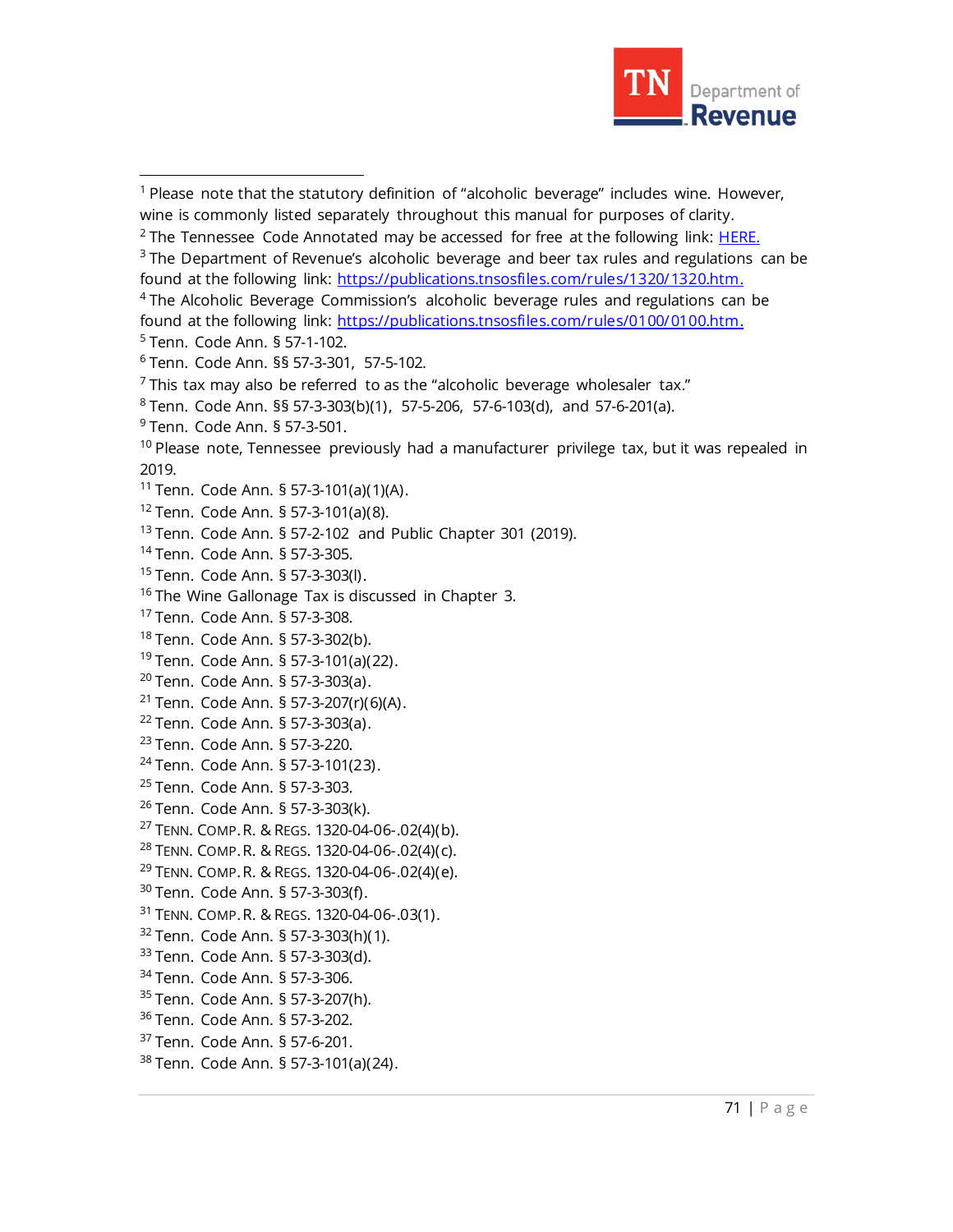

 Tenn. Code Ann. § 57-3-305. Tenn. Code Ann. § 57-3-303(a). Tenn. Code Ann. § 57-3-207(r)(6)(A). Tenn. Code Ann. § 57-3-207. Tenn. Code Ann. § 57-3-217(e)(1). [Important Notice # 21-04.](https://www.tn.gov/content/dam/tn/revenue/documents/notices/alcohol/21-04.pdf) Tenn. Code Ann. § 57-3-220. Tenn. Code Ann. § 57-3-303. <sup>47</sup> See [Important Notice 21-04](https://www.tn.gov/content/dam/tn/revenue/documents/notices/alcohol/21-04.pdf) for more information. Tenn. Code Ann. § 57-3-302(a) and TENN. COMP.R. & REGS. 1320-04-06-.02(4)(d). Tenn. Code Ann. § 57-3-303(k). TENN. COMP.R. & REGS. 1320-04-06-.02(4)(b). TENN. COMP.R. & REGS. 1320-04-06-.02(4)(c). TENN. COMP.R. & REGS. 1320-04-06-.02(4)(e). Tenn. Code Ann. § 57-3-303(f). Tenn. Code Ann. § 57-3-306. Tenn. Code Ann. § 57-3-207(h). Tenn. Code Ann. § 57-3-207. Tenn. Code Ann. § 57-3-207(r)(1). Tenn. Code Ann. § 57-3-207(r)(6)(A). Tenn. Code Ann. § 57-3-207(r)(6)(B). Tenn. Code Ann. § 57-3-207(r)(6)(C). Tenn. Code Ann. § 57-3-217. Tenn. Code Ann. § 57-3-217(d). Public Chapter 331 (2021). Tenn. Code Ann. § 57-5-101. Tenn. Code Ann. § 57-5-103. Tenn. Code Ann. § 57-5-104. Tenn. Code Ann. § 57-3-103(a)(3). Tenn. Code Ann. § 57-5-103(d). Tenn. Code Ann. § 57-3-103(a)(6). Tenn. Code Ann. § 57-5-104(b)(1). Tenn. Code Ann. § 57-5-201(a), (c). *Id.*  Tenn. Code Ann. § 57-5-203. [Ruling 16-08.](https://www.tn.gov/content/dam/tn/revenue/documents/rulings/misc/16-08ms.pdf)  Tenn. Code Ann. § 57-5-101(c), (g). Tenn. Code Ann. § 57-5-201(a)(1). *Id*. Tenn. Code Ann. § 57-5-208. Tenn. Code Ann. § 57-5-110. *Id.* Tenn. Code Ann. § 57-5-206.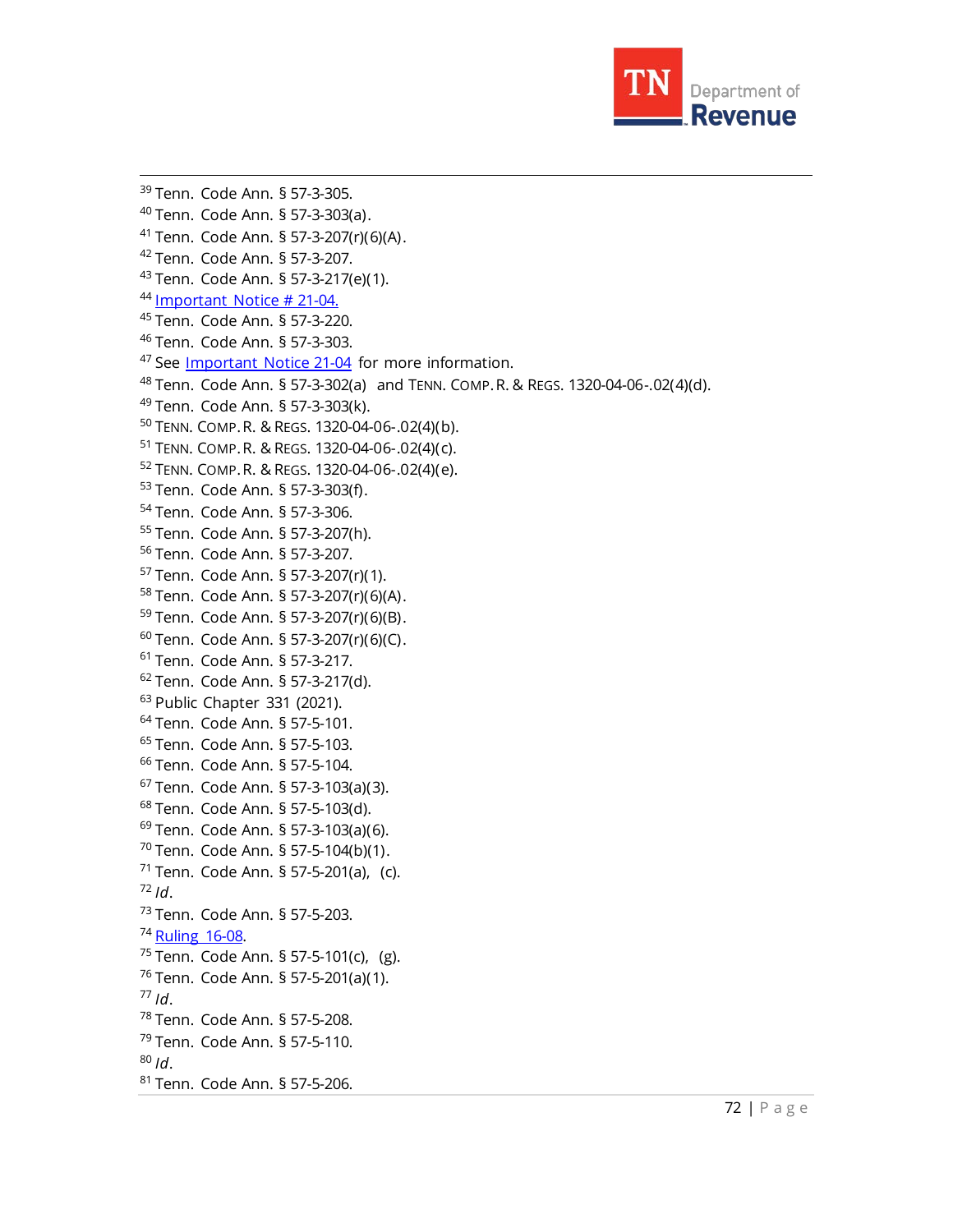

 Tenn. Code Ann. § 57-6-103. Tenn. Code Ann. § 57-5-203. Tenn. Code Ann. § 57-5-101(g)(4). Tenn. Code Ann. § 57-6-111. TENN. COMP.R. & REGS. 1320-04-01-.03(1). *Id*. *Id.* Tenn. Code Ann. § 57-6-109(a). Tenn. Code Ann. § 57-6-109(b). 91 TENN. COMP. R. & REGS. 1320-04-01-.10. Tenn. Code Ann. § 57-6-110. 93 Tenn. Code Ann. § 57-6-104(f). Tenn. Code Ann. § 57-6-104(e). <sup>95</sup> Tenn. Code Ann. § 57-6-104(f). 96 Tenn. Code Ann. § 57-6-104(d). 97 Tenn. Code Ann. § 57-6-104(a)-(b). 98 Tenn. Code Ann. § 57-6-104(c). *Id. Id*. Tenn. Code Ann. § 57-6-104(c)(4). Tenn. Code Ann. § 57-6-107. Tenn. Code Ann. § 57-6-105. Tenn. Code Ann. § 57-6-106. Tenn. Code Ann. § 57-6-107(b). Tenn. Code Ann. § 57-5-101(c)(1)(A). <sup>107</sup> Effective October 1, 2021. Public Chapter 432 (2021). *Id.*  Tenn. Code Ann. § 57-5-101(g)(5). Tenn. Code Ann. § 57-5-101(c)(1)(B)(i). Tenn. Code Ann. § 57-5-101(c)(1)(B)(ii). Tenn. Code Ann. § 57-5-402. Tenn. Code Ann. § 57-5-404. Tenn. Code Ann. § 57-5-401. Tenn. Code Ann. § 57-4-405. Tenn. Code Ann. § 57-5-407. Tenn. Code Ann. § 57-5-409(c). Tenn. Code Ann. § 57-5-410. Public Chapter 324 (2021) requires the Department of Revenue to include the following

information in the alcoholic beverage brand registration database: manufacturer/importer name, wholesaler name, addresses for both entities, brand names, and distribution territories. This public chapter also requires the Department to notify the applicable manufacturer and wholesaler when a new brand registration contract is processed. Tenn. Code Ann. § 57-3-301(a).